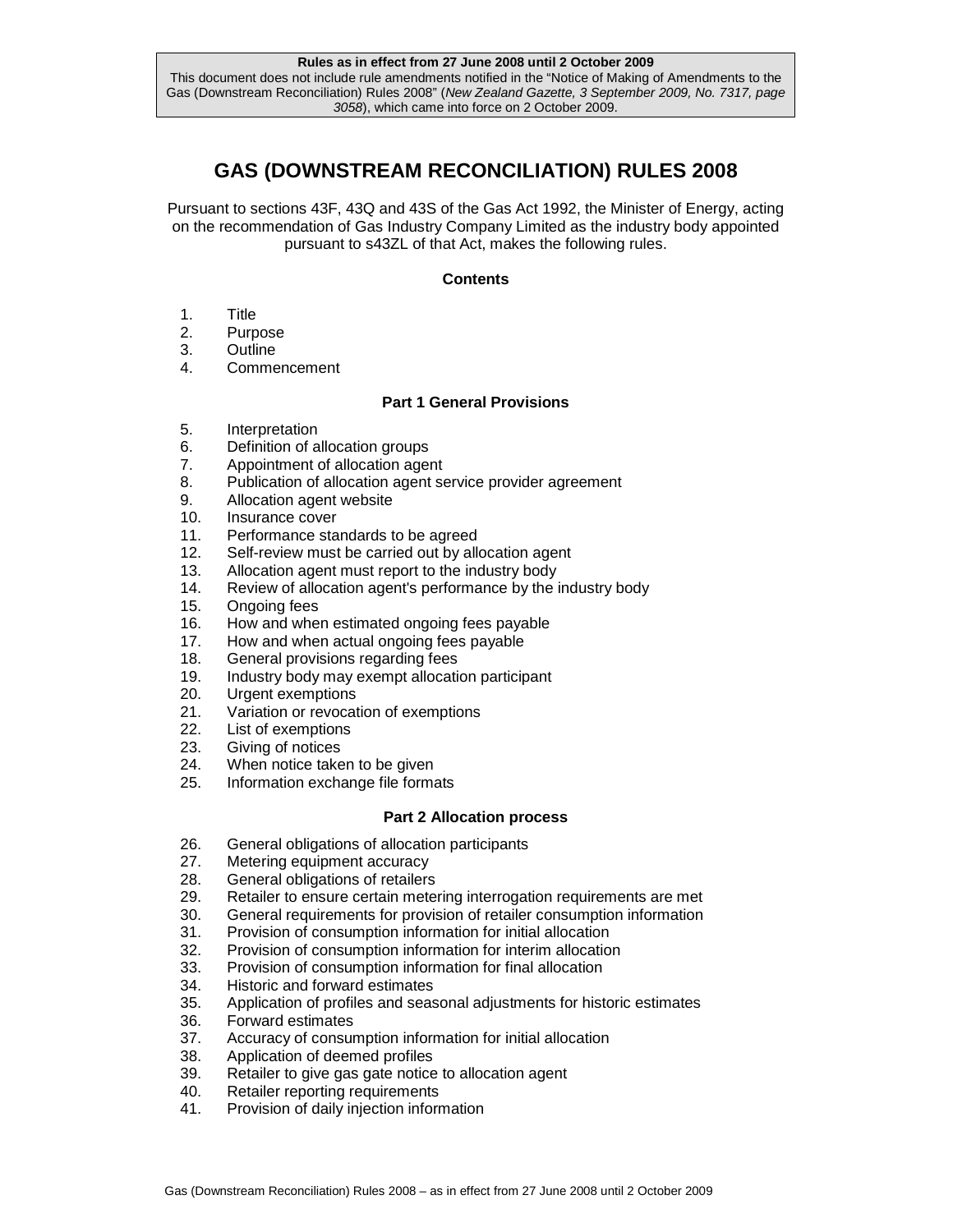- 42. Publication of estimated day-end volume injection quantities each day
- 43. Allocation agent to use estimates
- 44. Correction of allocations by allocation agent
- 45. Global method of allocation
- 46. Calculation of UFG factor
- 47. Force majeure event during consumption period
- 48. Initial allocation
- 49. Interim allocation
- 50. Final allocation
- 51. Special allocation
- 52. Annual reconciliation
- 53. Allocation agent reports

### **Part 3 Approval and Registration of deemed profiles**

- 54. Allocation agent to approve and register deemed profiles
- 55. Registration of static deemed profiles
- 56. Registration of dynamic deemed profiles
- 57. Notification of change or error
- 58. Allocation agent review of registered deemed profiles
- 59. Retailers may request review of their registered deemed profiles
- 60. Allocation participants may challenge registered deemed profiles
- 61. Guidelines for determinations on profiles
- 62. Removal of registered deemed profile from register
- 63. Costs of deemed profile registration
- 64. Referral to industry body

### **Part 4 Audits**

- 65. Industry body to commission performance audits
- 66. Industry body may commission event audits
- 67. Time restriction on audit material
- 68. Who may be appointed as an auditor
- 69. Provision of information to auditor
- 70. Auditor to prepare draft audit report
- 71. Auditor to prepare final audit report
- 72. Confidential information in audit reports
- 73. Publication of final audit reports
- 74. Use of final audit reports
- 75. Responsibility for audit costs

#### **Part 5 Transitional provisions**

- 76. Treatment of allocations for consumption prior to go-live date
- 77. Transitional period
- 78. Provision of information during transitional period
- 79. Calculation and application of annual UFG factors during transitional period
- 80. Industry body may commission event audit for capped gas gate
- 81. Transitional exemption
- 82. Pre-registry period
- 83. Allocation participant obligations during pre-registry period
- 84. Responsible retailer and associated information during the pre-registry period

# **Schedule**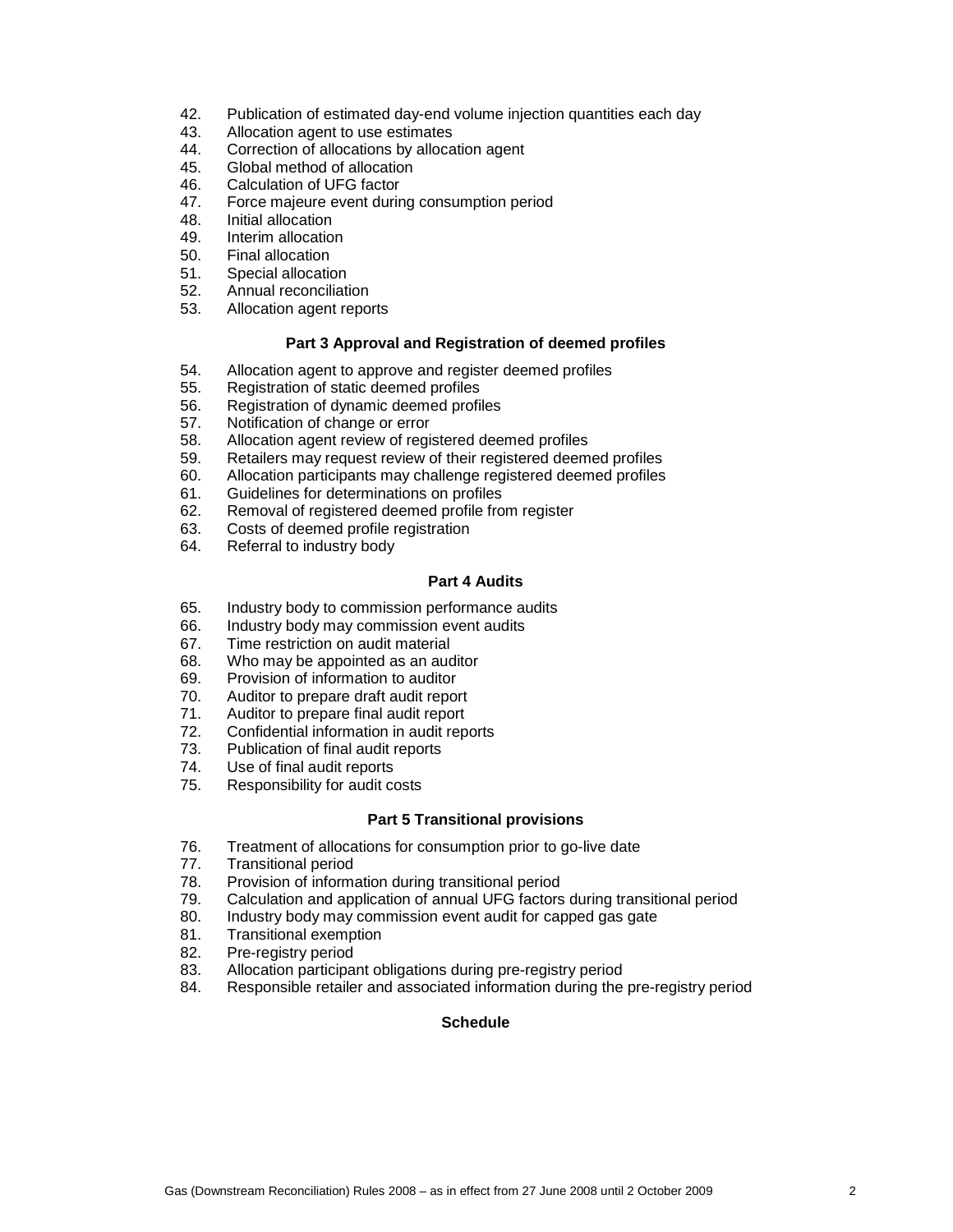# **1. Title**

These rules are the Gas (Downstream Reconciliation) Rules 2008.

# **2. Purpose**

The purpose of these rules is to establish a set of uniform processes that will enable the fair, efficient, and reliable downstream allocation and reconciliation of downstream gas quantities.

### **3. Outline**

These rules provide for –

- **3.1** The appointment of an allocation agent; and
- **3.2** Processes for the:
	- **3.2.1** provision of gas injection and consumption information; and
	- **3.2.2** allocation by the allocation agent of daily gas quantities for each calendar month to retailers at gas gates; and
	- **3.2.3** reconciliation of downstream gas quantities; and
- **3.3** Mandatory information disclosure and reporting by the allocation agent, allocation participants, and the industry body; and
- **3.4** Ancillary matters related to the process of allocation and reconciliation such as funding by industry participants and audits.

### **4. Commencement**

- **4.1** Subject to rule 4.2, these rules come into force on the 28<sup>th</sup> day after their notification in the Gazette.
- **4.2** Rules 27 to 75 come into force on the go-live date.

### **Part 1**

#### **General Provisions**

# **5. Interpretation**

- **5.1** In these rules, any term that is defined in the Act and used in these rules, but not defined in these rules, has the same meaning as in the Act.
- **5.2** In these rules, unless the context otherwise requires –

**Act** means the Gas Act 1992;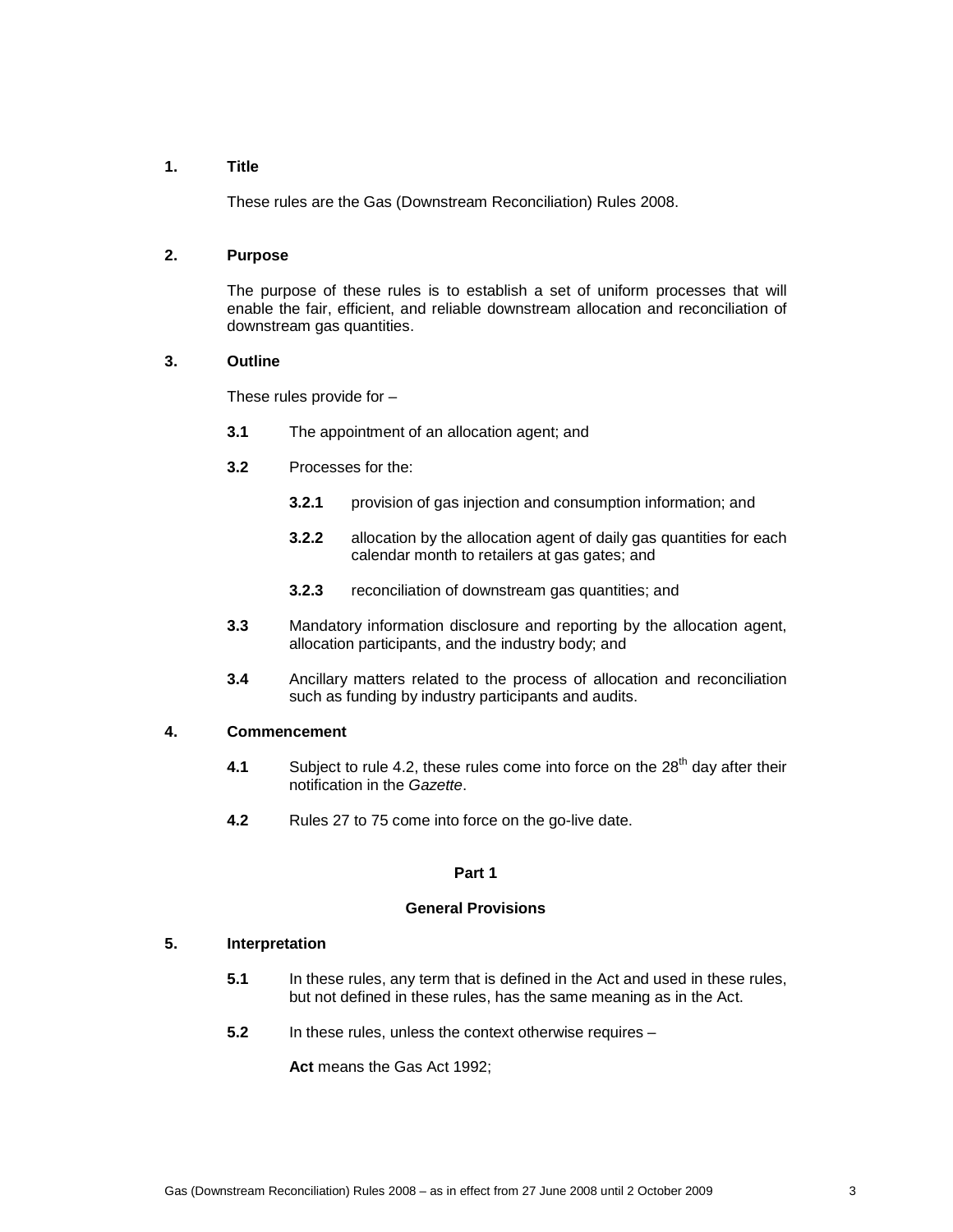**allocation agent** means the service provider appointed in accordance with rule 7.1 to be the allocation agent;

**allocation agent service provider agreement** means the agreement between the industry body and the allocation agent that provides the terms of the appointment of the allocation agent;

**allocation group** means an allocation group as set out in rule 6;

**allocation participant** means a retailer, distributor, meter owner, or transmission system owner;

**allocation results** means:

- (a) the quantities determined by the allocation agent in accordance with rule 45 and allocated to allocation participants as initial, interim, or final allocations under rules 48 to 50; and
- (b) includes any quantities allocated as a special allocation under rule 51 or corrected quantities allocated under rule 44.3;

**annual reconciliation** means an annual reconciliation in accordance with rule 52:

**annual UFG factor** has the meaning given by rule 46.3.1;

**business day** means any day of the week except –

- (a) Saturday and Sunday; and
- (b) Any day that Good Friday, Easter Monday, ANZAC Day, the Sovereign's Birthday, Labour Day, Christmas Day, Boxing Day, New Year's Day, the day after New Year's Day, and Waitangi Day are observed for statutory holiday purposes; and
- (c) Any other day which the industry body has determined not to be a business day as published by the industry body;

**consumer installation** means one or more gas installations that have a single point of connection to a distribution system or transmission system and for which there is, or has previously been, a single consumer;

**consumption period** means a month during which gas is supplied to consumers;

**corrector** means a device that dynamically replaces any one or more of the fixed factors otherwise required to convert gas volume measured at ambient conditions to gas volume measured at standard conditions;

**distributor** means a gas distributor as defined in the Act and, to avoid doubt, may include the owner of a transmission system to which a consumer installation is directly connected;

**dynamic deemed profile** has the meaning given by rule 56.1;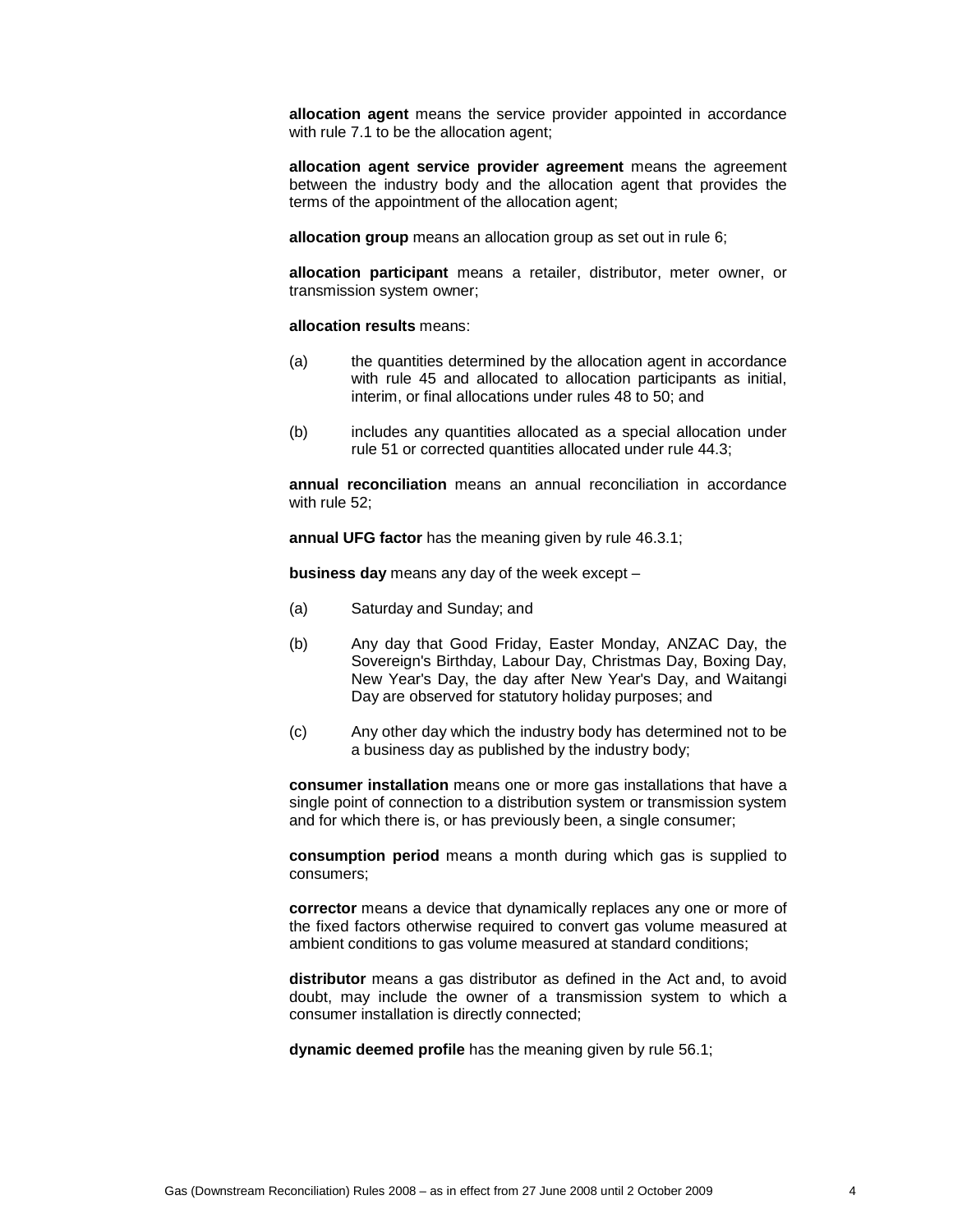**exceptional circumstances** means circumstances which (in the opinion of the industry body) prevent a retailer from accessing metering equipment despite the best endeavours of the retailer;

**final allocation** has the meaning given by rule 50.1;

**financial year** means a 12-month period beginning on the date determined by the industry body and any anniversary of that date;

**gas gate** means the point of connection between –

- (a) a transmission system and a distribution system; or
- (b) a transmission system and a consumer installation; or
- (c) two gas distribution systems; or
- (d) a group of gas gates, as determined and published by the industry body, treated as a single gas gate for the purposes of these rules;

**gas gate residual profile** has the meaning given by rule 45.1;

**gas year** means the period from 1 October to 30 September;

**GJ** means gigajoule;

**go-live date** means 1 October 2008;

**ICP** means the installation control point, being the point at which a consumer installation is deemed to have gas supplied and which represents the consumer installation on the registry;

**industry body** means the industry body approved by the Governor-General by Order in Council under section 43ZL of the Act. In the event that the approval of the industry body is revoked under section 43ZM of the Act, all references to the industry body shall be treated as references to the Commission;

**initial allocation** has the meaning given by rule 48.1;

**interim allocation** has the meaning given by rule 49.1;

**meter** means an instrument designed to measure the amount of gas passed through it;

**meter owner** means the person who owns or controls a meter used to measure gas consumption for a consumer installation;

**metering equipment** means any one, or a combination of, a meter, corrector, datalogger and the telemetry equipment used to measure or convey volume information related to an ICP;

**monthly UFG factor** has the meaning given by rule 46.3.2;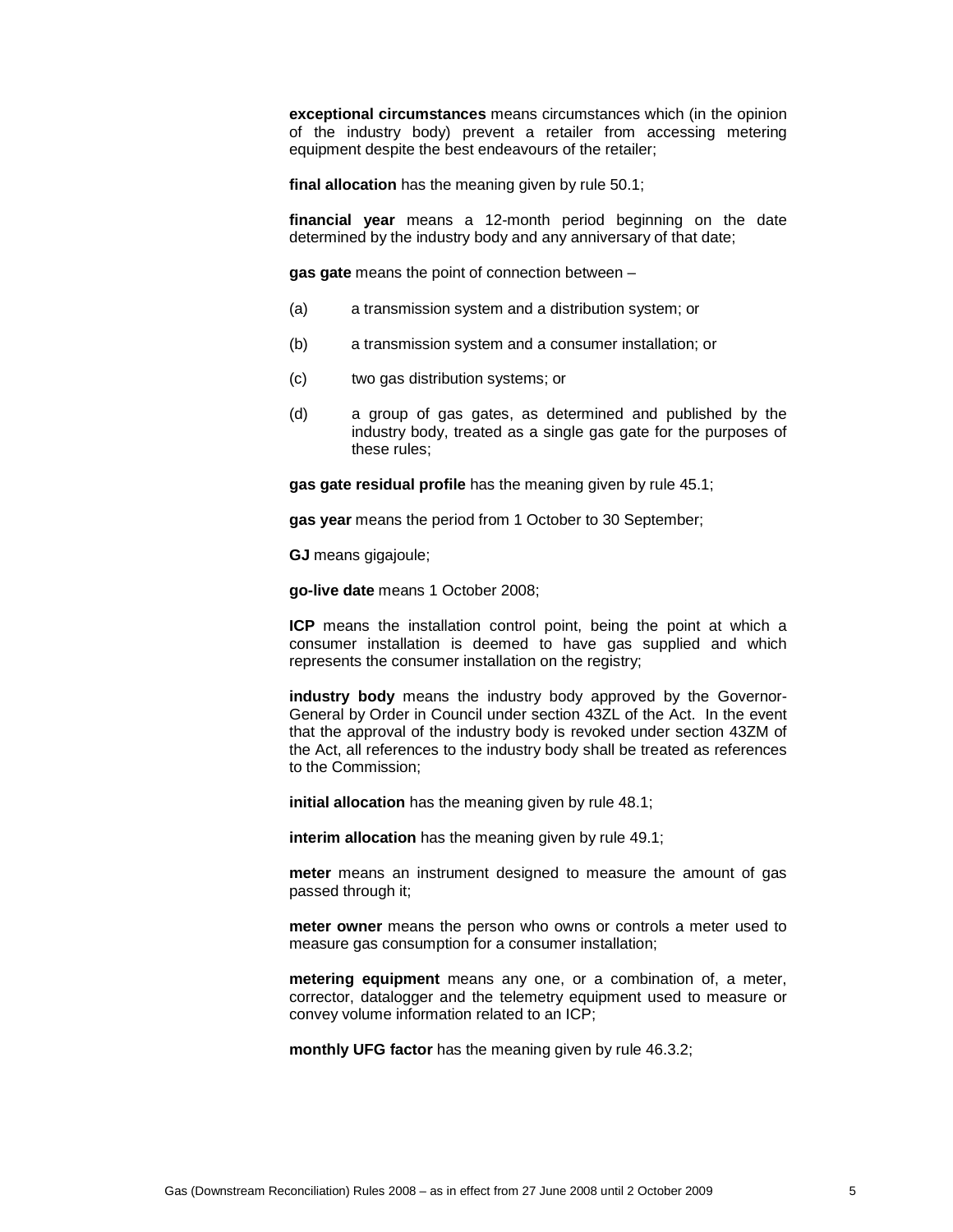**non-TOU meter** means a meter which does not have an associated data logger to allow register readings or gas consumption to be recorded automatically at pre-determined intervals;

**ongoing allocation costs** has the meaning given by rule 15.2;

**permanent estimate** means a value sourced from an estimated reading that has passed the allocation participant's validation process and has been calculated from validated register readings. An estimated reading used as a switch reading between retailers and not subject to dispute by either retailer may be treated as a permanent estimate;

#### **publish** means –

- (a) In respect of information to be published by the industry body, to make such information available on the industry body's website; and
- (b) In respect of information to be published by the allocation agent, to make such information available on the allocation agent's website; and
- (c) For all other information, to make available in such manner as may be determined by the industry body from time to time;

**register reading** means the number displayed by, or estimated for, a meter register or corrector register at a particular date in time, and that represents the volume of gas recorded by the register over a certain period**;** 

**registry** has the same meaning as in rule 5 of the Gas (Switching Arrangements) Rules 2008;

**registered deemed profile** means a static deemed profile or a dynamic deemed profile registered for use by a retailer under Part 3 of these rules;

**responsible retailer** means, for a particular ICP or consumer installation, the retailer whose retailer code is shown on the registry for all or part of a consumption period;

**retailer** means a gas retailer as defined in the Act;

**rules** means these Gas (Downstream Reconciliation) Rules 2008 as may be amended from time to time and includes every schedule to the rules, and any code of practice or any technical code made pursuant to the rules;

**seasonal adjustment daily shape values** means the total gas consumption (expressed as daily GJ values) published by the allocation agent in accordance with rule 53.1, for each gas gate, derived from each gas gate residual profile for all retailers at that gas gate for the previous 24 months in which allocations have been performed;

**special allocation** means an allocation performed in accordance with rule 51;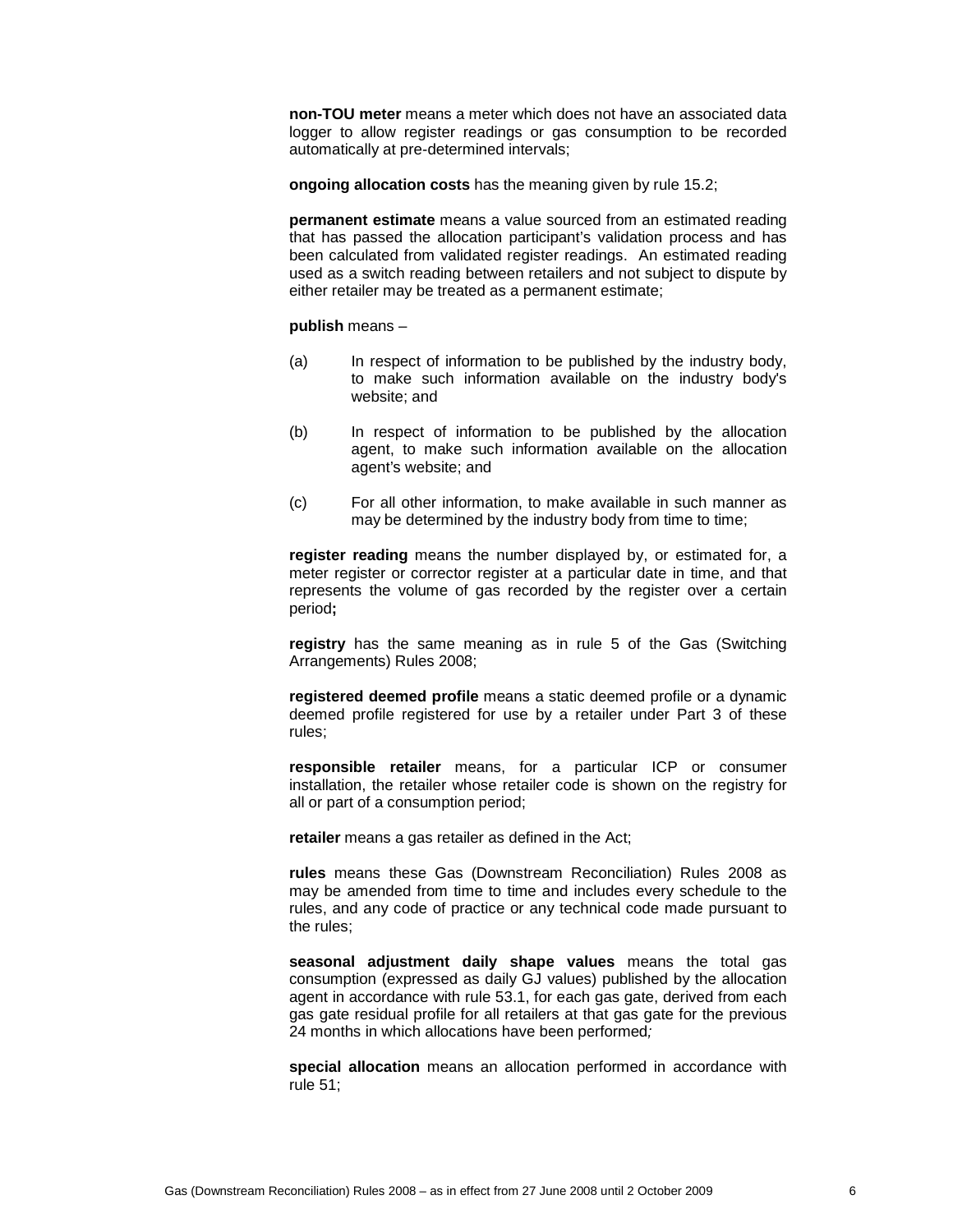**static deemed profile** has the meaning given by rule 55.1;

**TJ** means a terajoule;

**TOU meter** means a meter which has an associated datalogger to allow register readings or gas consumption to be recorded automatically at pre-determined intervals;

**TOU** means time of use;

**transmission system owner** means any person or persons who own a transmission system or part of a transmission system and includes any agent of the transmission system owner;

**UFG** means unaccounted for gas, including technical and non-technical losses or gains, being the difference between the amount of gas supplied to consumers at consumer installations through a gas gate and the gas injection amounts measured at the gas gate; and

**validated register reading** means a register reading or permanent estimate which has passed an allocation participant's validation process.

#### **6. Definition of allocation groups**

- **6.1** For the purposes of these **rules**, an **allocation group** means one of the **allocation groups** set out in rule 6.2 and to which each **consumer installation** is:
	- **6.1.1** Assigned in accordance with rule 29; and
	- **6.1.2** Entered on the **registry** as belonging to by the **retailer** under rules 41 and 54 of the Gas (Switching Arrangements) Rules 2008.
- **6.2** The **allocation groups** are as follows:
	- **6.2.1 Allocation group** 1: Assigned to **ICP**s that have a **TOU meter** with telemetry and where actual gas quantities are recorded daily:
	- **6.2.2 Allocation group** 2: Assigned to **ICP**s that have a **TOU meter** without telemetry and where actual gas quantities are recorded daily:
	- **6.2.3 Allocation group** 3: Assigned to **ICP**s where the daily gas quantities are determined by application of an approved **static deemed profile** to monthly gas quantities taken from **register readings** that are required under rule 29 to be recorded monthly:
	- **6.2.4 Allocation group** 4: Assigned to **ICP**s where the daily gas quantities are determined by application of the **gas gate residual profile** to monthly gas quantities taken from **register readings** that are required under rule 29 to be recorded monthly: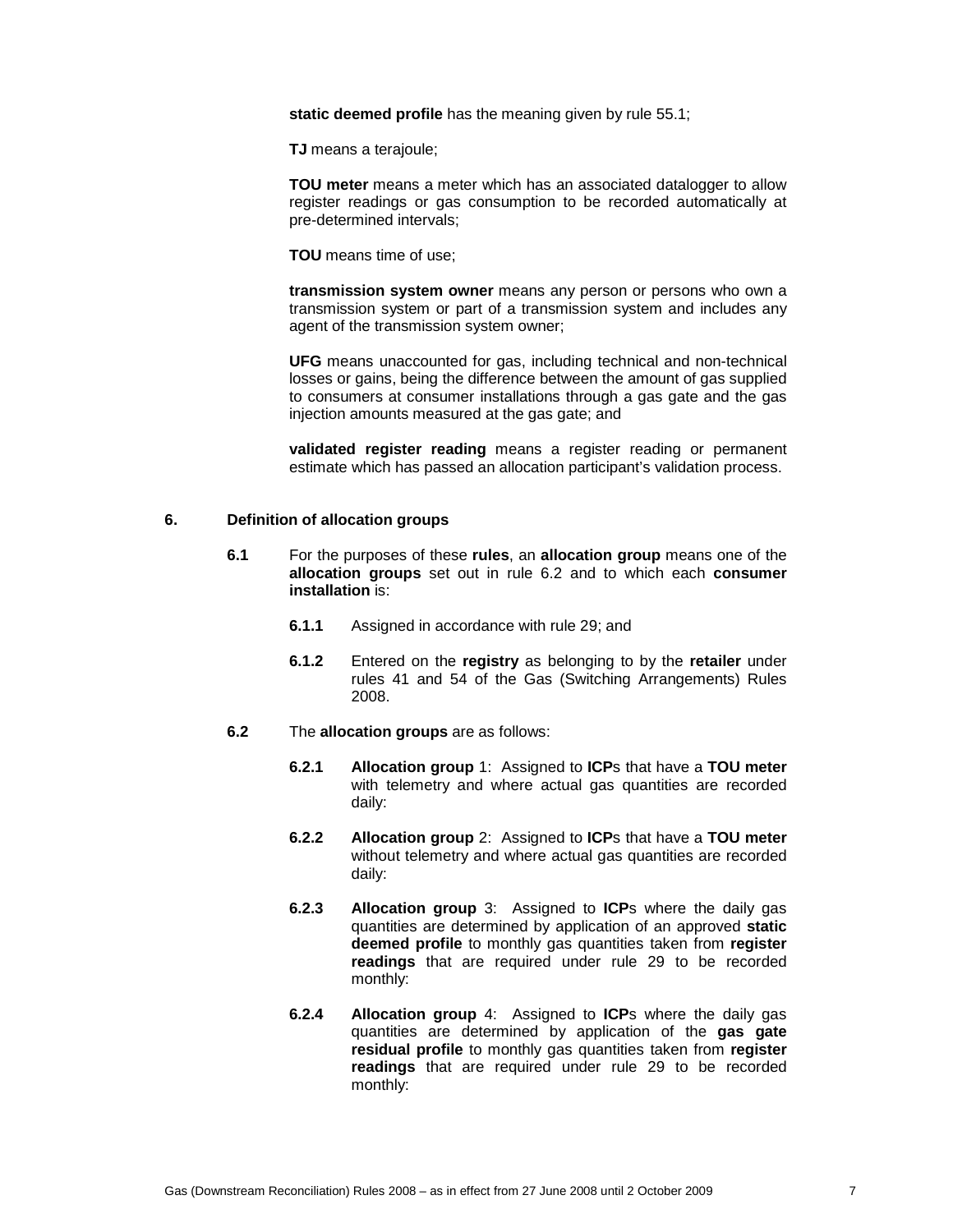- **6.2.5 Allocation group** 5: Assigned to **ICP**s where the daily gas quantities are determined by application of an approved **dynamic deemed profile** to monthly gas quantities taken from **register readings** that are not required under rule 29 to be recorded monthly:
- **6.2.6 Allocation group** 6: Assigned to **ICP**s and where the daily gas quantities are determined by application of the **gas gate residual profile** to monthly gas quantities taken from **register readings** that are not required under rule 29 to be recorded monthly.

### Allocation agent

# **7. Appointment of allocation agent**

- **7.1** The **industry body** will, from time to time, by agreement with a person appoint that person to act as the **allocation agent**.
- **7.2** The **allocation agent** has the functions, rights, powers, and obligations set out in these **rules**.
- **7.3** The **allocation agent** will be appointed for a term agreed by the **industry body** and the **allocation agent** and set out in the **allocation agent service provider agreement**.
- **7.4** The **industry body** may at any time terminate, re-appoint, or change the appointment of any person as the **allocation agent**, subject to the terms of the **allocation agent service provider agreement**.
- **7.5** The remuneration of the **allocation agent** will be agreed as between the **industry body** and the **allocation agent** in the **allocation agent service provider agreement**.
- **7.6** The **industry body** and the **allocation agent** may agree on any other terms and conditions, not inconsistent with the functions, rights, powers and obligations of the **allocation agent** under these **rules**.
- **8. Publication of allocation agent service provider agreement**

The **industry body** must **publish** the **allocation agent service provider agreement**.

#### **9. Allocation agent website**

- **9.1** Prior to the **go-live date**, the **allocation agent** in consultation with the **industry body** must develop a website for the purpose of **publishing** information under these **rules**.
- **9.2** The **allocation agent** website must be functional and available to the public on the **go-live date**.
- **9.3** The **allocation agent** must ensure the information on the website is accurate and up to date.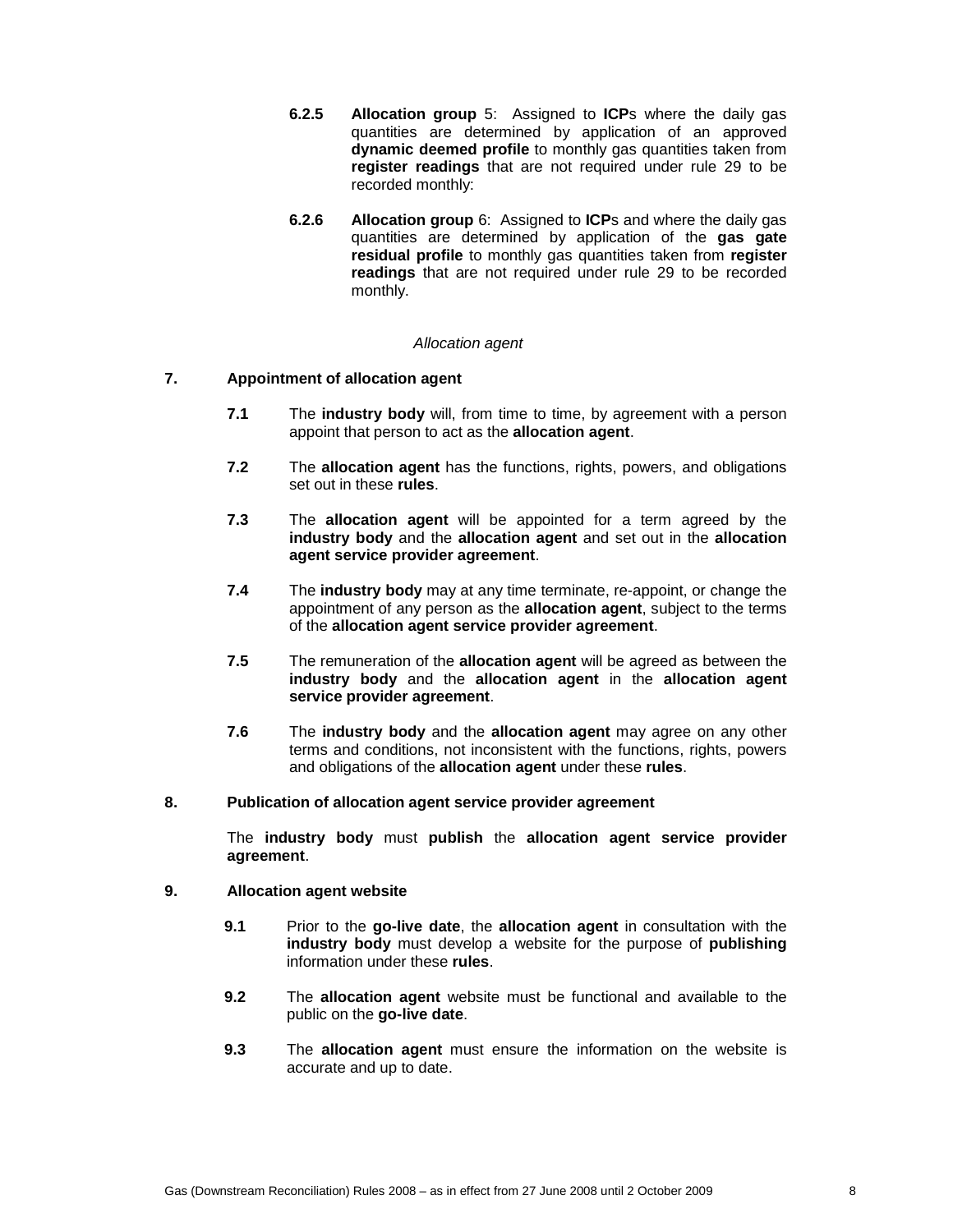- **9.4** The **allocation agent** must **publish** on the allocation agent website all information provided to it by the **industry body** for the purposes of publication by the **industry body**. For the purposes of these **rules**, such information will be deemed to have been **published** by the **industry body**.
- **9.5** Notwithstanding anything else in these **rules**, the **allocation agent** must not **publish** any information that it considers is confidential or commercially sensitive.

# **10. Insurance cover**

The **allocation agent** must at all times maintain any insurance cover that is required by the **allocation agent service provider agreement**, on the terms and in respect of risks prescribed by the **industry body**, with an insurer approved by the **industry body**.

### **11. Performance standards to be agreed**

The **industry body** and the **allocation agent** must, at the beginning of the term of the appointment and at the beginning of each **financial year**, seek to agree on a set of performance standards against which the **allocation agent's** actual performance must be reported and measured at the end of the **financial year**.

### **12. Self-review must be carried out by allocation agent**

- **12.1** The **allocation agent** must conduct, on a monthly basis, a self-review of its performance.
- **12.2** The review must concentrate on:
	- **12.2.1** The **allocation agent's** compliance in the previous month with –
		- (a) its obligations under these **rules**;
		- (b) the terms of the **allocation agent service provider agreement**; and
		- (c) any performance standards agreed between the **allocation agent** and the **industry body**; and
	- **12.2.2** The operation of these **rules**.

### **13. Allocation agent must report to the industry body**

- **13.1** On the last **business day** of each month, the **allocation agent** must provide a written report to the **industry body** on the results of the review carried out under rule 12.
- **13.2** The report must contain details of
	- **13.2.1** Any circumstances identified by the **allocation agent** where it has failed, or may have failed, to comply with any of its obligations under these **rules**, the terms of the **allocation agent service provider agreement** or any performance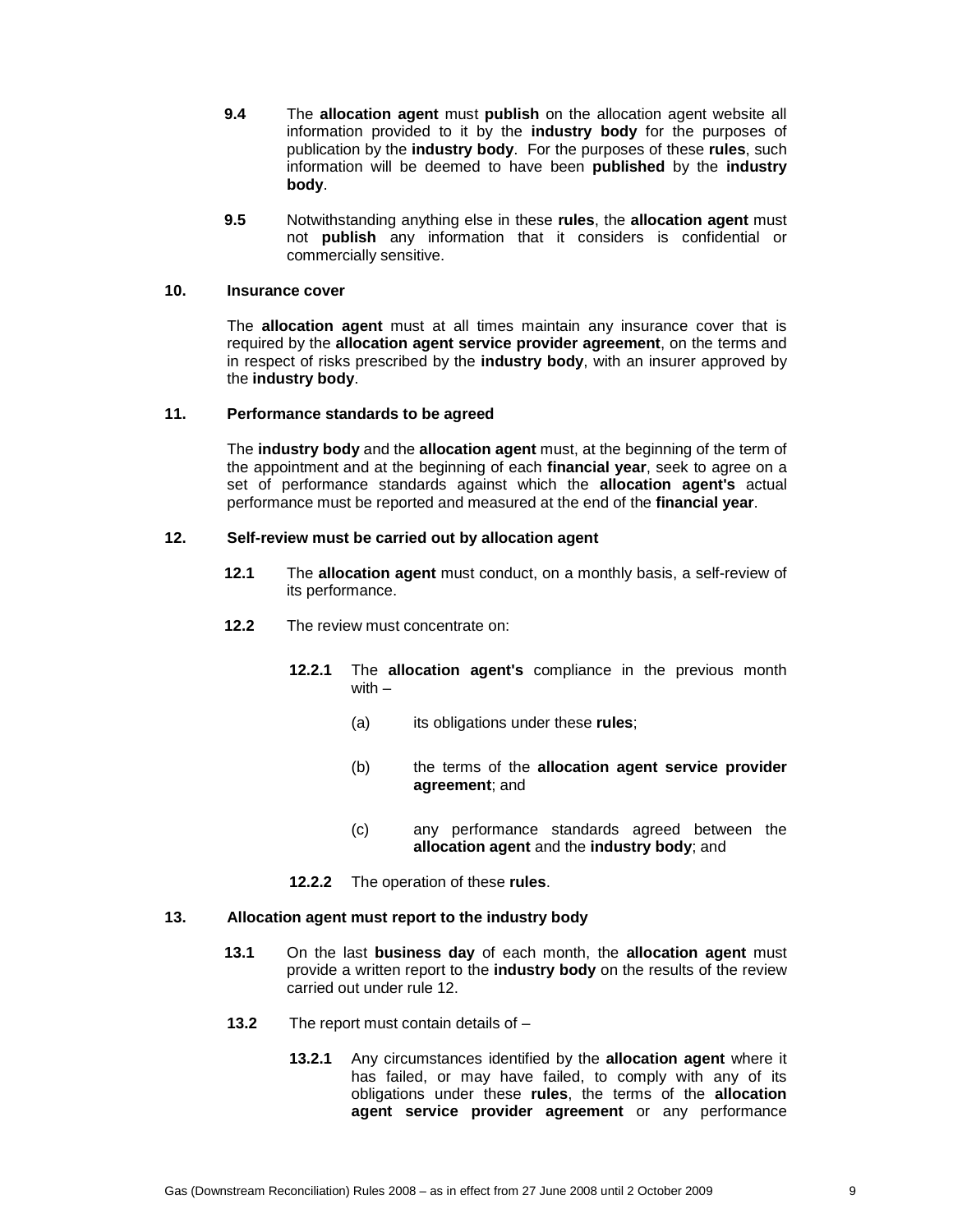standards agreed between the **industry body** and the **allocation agent**; and

- **13.2.2** Any area that, in the opinion of the **allocation agent**, an amendment to these **rules** may need to be considered; and
- **13.2.3** Any other matter that the **industry body** reasonably requests provided that the **industry body** makes its request within a reasonable time before the report is due.
- **13.3** As soon as practicable after receiving a report under rule 13.1, the **industry body** must **publish** that report, provided the **industry body** may exclude any information it considers to be confidential or commercially sensitive.

### **14. Review of allocation agent's performance by the industry body**

- **14.1** At the end of each **financial year**, the **industry body** may review the manner in which the **allocation agent** has performed its duties and obligations under these **rules**.
- **14.2** The review must concentrate on:
	- **14.2.1** The **allocation agent's** compliance in the previous year with
		- (a) its obligations under these **rules**;
		- (b) the terms of the **allocation agent service provider agreement**; and
		- (c) any performance standards agreed between the **allocation agent** and the **industry body**; and
	- **14.2.2** The operation of these **rules**.

#### **Funding**

### **15. Ongoing fees**

- **15.1** The ongoing fees are monthly fees to meet the **ongoing allocation costs**.
- **15.2** Subject to rule 15.3, the **ongoing allocation costs** are the ongoing costs related to allocation and reconciliation and will include –
	- **15.2.1** The costs payable by the **industry body** to the **allocation agent** for the services provided under Parts 1, 2 and 5 in respect of that **gas year**; and
	- **15.2.2** The costs of the **industry body** associated with allocation and its role under these **rules** during that **gas year**.
- **15.3** To avoid doubt, the **ongoing allocation costs** do not include –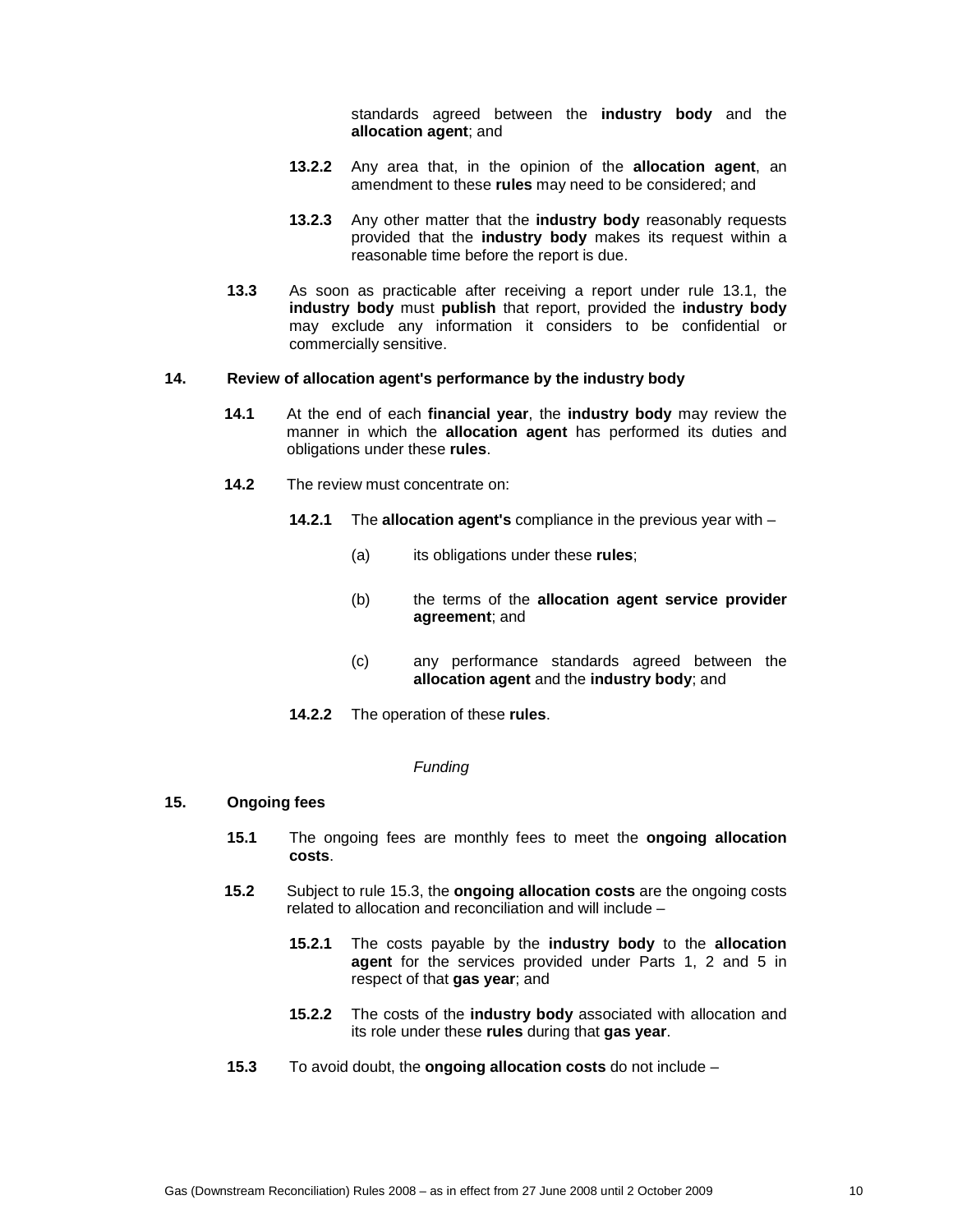- **15.3.1** The costs of the **allocation agent** for performing services under Part 3; and
- **15.3.2** The costs of performance audits and event audits under Part 4.
- **15.4** Every person who is a **retailer** on the 1<sup>st</sup> business day of a month is liable to pay ongoing fees for that month in accordance with these **rules**.

### **16. How and when estimated ongoing fees payable**

- **16.1** The estimated ongoing fees are payable to the **industry body**.
- **16.2** As soon as practicable after this rule comes into force and no later than 10 **business days** before the **go-live date**, the **industry body** must determine and **publish** on its website a breakdown of the estimated **ongoing allocation costs** for the **gas year** commencing on 1 October 2008.
- **16.3** As soon as practicable after publication of the estimated **ongoing allocation costs** for the **gas year** commencing on 1 October 2008, the **industry body** must notify every person to whom rule 15.4 applies of the estimated **ongoing allocation costs** and that ongoing fees will be payable by that person in that **gas year** in accordance with the following formula:

 $A \times (B/C)$ 

Where:

- A = the **ongoing allocation costs** estimated in accordance with rule 16.2 and divided by 12; and
- B = the total quantity of gas allocated to **retailer** A by the **allocation agent** in the **initial allocation** under rule 48 across all **gas gates** in respect of the **consumption period** that is 2 months before the current month; and
- C = the total quantity of gas allocated to all **retailers** by the **allocation agent** in the **initial allocation** under rule 48 across all **gas gates** in respect of the **consumption period** that is 2 months before the current month.
- **16.4** In respect of the ongoing fees payable by a person during the 2 months immediately after the **go-live date**, for the purposes of rule 16.3, the total quantities of gas referred to in that rule shall be:
	- **16.4.1** Those quantities derived from the information referred to in rules 78.1.1 and 78.1.2; and
	- **16.4.2** That would have been allocated if those quantities had been allocated under these **rules**.
- **16.5** For each **gas year** following the **gas year** commencing on 1 October 2008, the **industry body** must –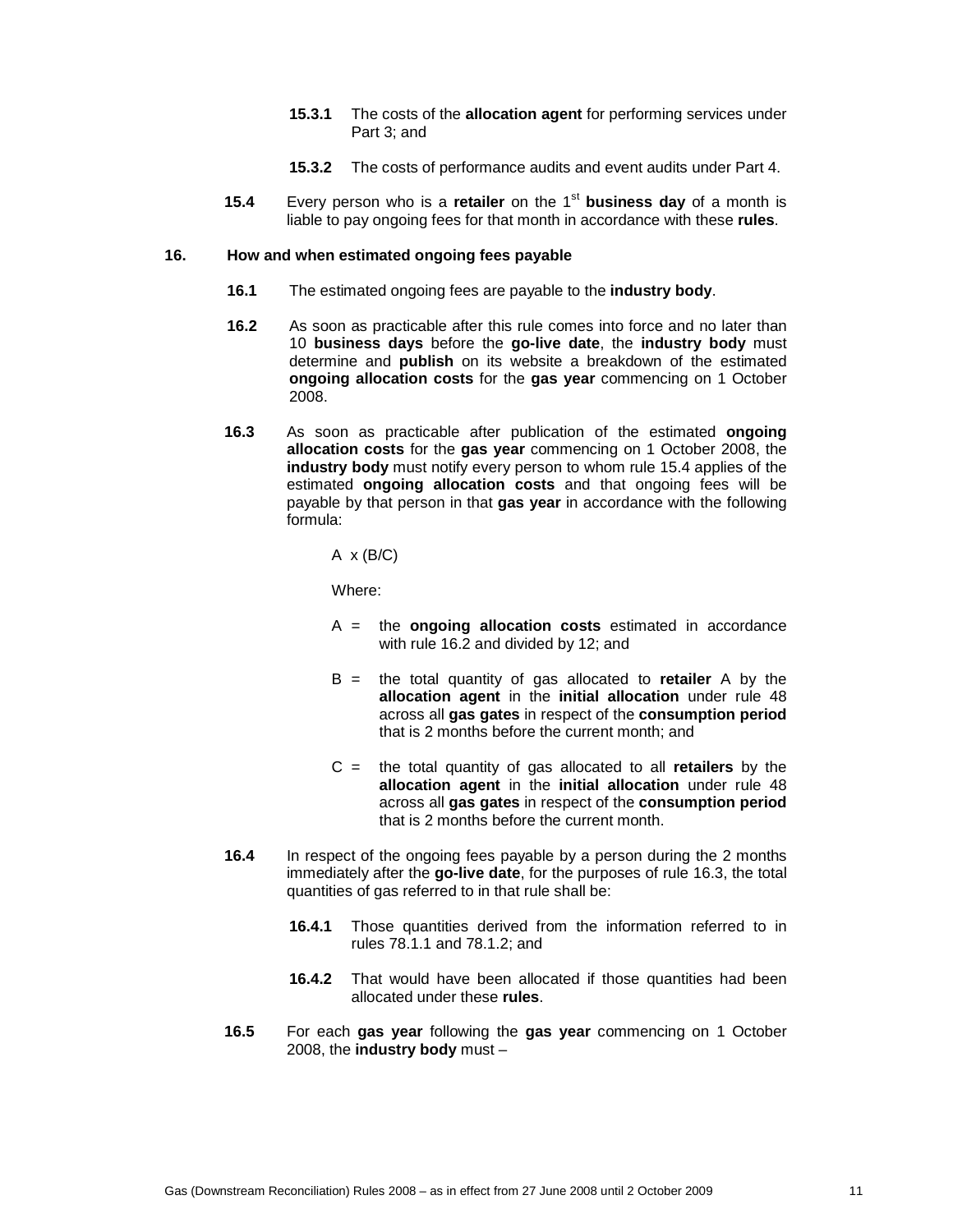- **16.5.1** Estimate and **publish** on its website at least 2 months prior to the beginning of the **gas year** a breakdown of the estimated **ongoing allocation costs** for that **gas year**; and
- **16.5.2** As soon as practicable after publication of the estimated **ongoing allocation costs**, notify each person to whom rule 15.4 applies of the estimated **ongoing allocation costs** and that ongoing fees will be payable by that person in that **gas year** in accordance with the formula in rule 16.3.
- **16.6** On the 1<sup>st</sup> business day of each month, the industry body, or the **allocation agent** if required to do so by the **industry body**, must invoice every person to whom rule 15.4 applies with that person's share of the estimated **ongoing allocation costs**, calculated in accordance with the formula in rule 16.3.

# **17. How and when actual ongoing fees payable**

- **17.1** The actual **ongoing fees** are payable to the **industry body**.
- **17.2** As soon as practicable after the end of each **gas year**, the **industry body** must determine and **publish** on its website a breakdown of the actual **ongoing allocation costs** for that **gas year**.
- **17.3** No less than 10 **business days** after publication of the actual **ongoing allocation costs**, the **industry body** or the **allocation agent** must invoice or issue a credit note to each person to whom rule 15.4 applies with the difference between:
	- **17.3.1** That person's share of the actual **ongoing allocation costs** calculated in accordance with the formula in rule 16.3 (modified as necessary to refer to the actual **ongoing allocation costs**); and
	- **17.3.2** The amount of the estimated **ongoing allocation costs** paid by that person during the applicable **gas year**.

# **18. General provisions regarding fees**

- **18.1** The due date for payment of:
	- **18.1.1** An invoice issued under rule 16.6 is the 20<sup>th</sup> day, or following **business day**, of the month in which the **retailer** receives the invoice; and
	- **18.1.2** Any other invoice or credit note is the 10<sup>th</sup> business day after the date on the invoice or credit note.
- **18.2** The fees payable under rules 15 to 18 inclusive are exclusive of any goods and services tax payable under the Goods and Services Tax Act 1985, and goods and services tax on those fees (if any) will be added to the invoices issued to **retailers** under rules 16.6 and 17.3.

### **Exemptions**

# **19. Industry body may exempt allocation participant**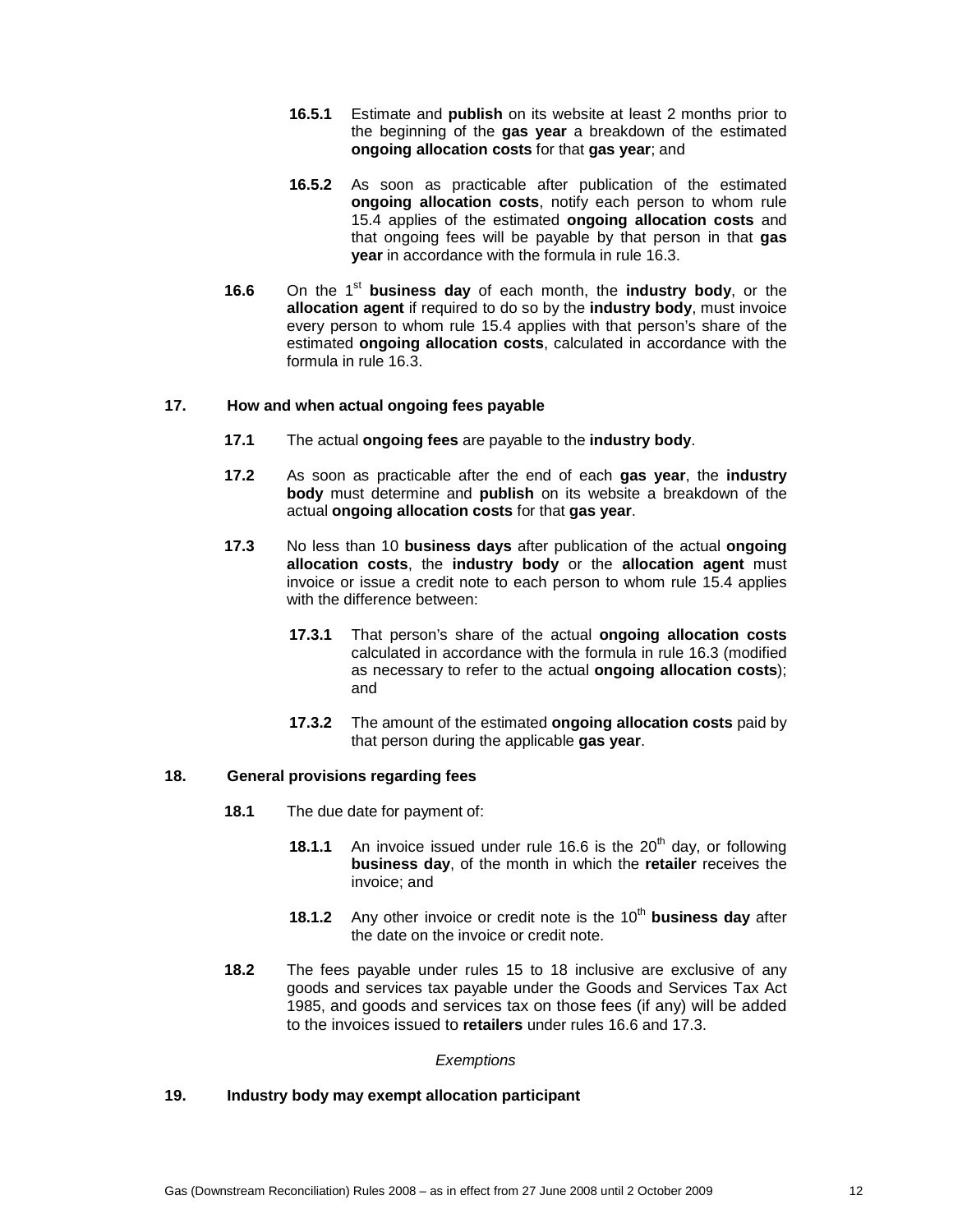- **19.1** Subject to rule 19.2, on the application of an **allocation participant** or the **allocation agent**, the **industry body** may, in its discretion and upon the terms and conditions (if any) that it thinks fit, exempt any **allocation participant**, class of **allocation participants**, **gas gate** or the **allocation agent** from complying with all or any of these **rules**.
- **19.2** The **industry body** may only grant an exemption under rule 19.1 if it is satisfied that the exemption is desirable to better achieve:
	- **19.2.1** The objectives set out in section 43ZN of the Act; and
	- **19.2.2** The purpose of the **rules**.
- **19.3** Prior to granting an exemption, the **industry body** must
	- **19.3.1 Publish** the application for the exemption, excluding any information it considers to be confidential or commercially sensitive; and
	- **19.3.2** Consult with those persons it considers are representative of those classes of persons likely to be substantially affected by the granting of the exemption.
- **19.4** The **industry body** must **publish** an exemption, and the reasons for granting the exemption, as soon as practicable after the exemption is granted.
- **19.5** An exemption takes effect from the date specified in the exemption which may not be earlier than the date that it is **published**.

# **20. Urgent exemptions**

- **20.1** The **industry body** may grant an exemption under rule 19.1 without complying with rule 19.3.2 if the **industry body** considers that it is necessary or desirable that the exemption applied for be made urgently.
- **20.2** In that case
	- **20.2.1** The exemption must state that it is made in reliance on this rule; and
	- **20.2.2** The exemption must state an expiry date, which must be a date that, in the opinion of the **industry body**, reasonably enables the **industry body** to consult with the persons specified in rule 20.2.3 about the exemption; and
	- **20.2.3** The **industry body** must **publish** the exemption and consult with persons it considers are representative of those classes of persons likely to be substantially affected by the exemption; and
	- **20.2.4** As soon as practicable after consulting in accordance with rule 20.2.3, the **industry body** must:
		- (a) determine whether or not to revoke, replace, or amend the exemption; and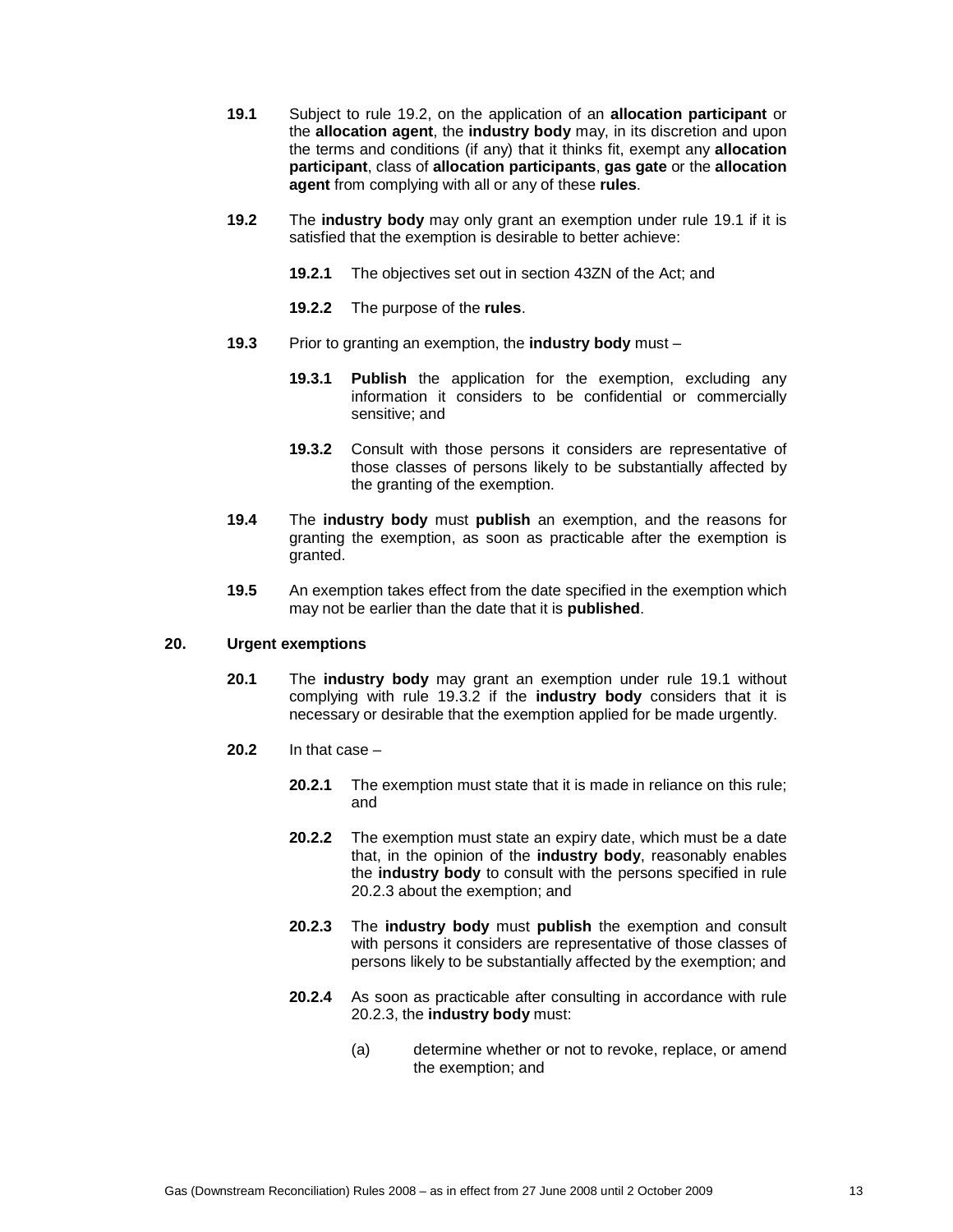(b) **publish** its determination and the reasons for the determination.

# **21. Variation or revocation of exemptions**

- **21.1** An **allocation participant** or **allocation agent** granted an exemption under rules 19 or 20 must notify the **industry body** of any error or change in any circumstances material to the granting or continuing operation of its exemption as soon as practicable after it has become aware of that error or change.
- **21.2** An exemption may be varied or revoked, either on application by an **allocation participant**, **allocation agent** or on the initiative of the **industry body**.
- **21.3** Rules 19 and 20 apply as if the variation or revocation were the granting of an exemption and with all other necessary modifications.

### **22. List of exemptions**

The **industry body** must **publish** a list of all current exemptions made under these **rules**.

#### Notices and receipt of information

#### **23. Giving of notices**

- **23.1** If these **rules** require any notice or notification to be given, the notice or notification must be in writing and be –
	- **23.1.1** Delivered by hand to the nominated office of the addressee; or
	- **23.1.2** Sent by post to the nominated postal address of the addressee; or
	- **23.1.3** Sent by facsimile to the nominated facsimile number of the addressee; or
	- **23.1.4** Sent by electronic transmission or any other similar method of electronic communication to the appropriate nominated electronic address of the addressee.
- **23.2** For the purposes of rule 23.1, the nominated office, postal address, facsimile number and electronic address of **retailers**, **distributors** and **meter owners** is the information provided to the **registry** under rule 7.2.2 of the Gas (Switching Arrangements) Rules 2008.
- **23.3** In the case of an emergency, a person may give notice other than in accordance with rule 23.1, but the person must as soon as practicable, confirm the notice in writing and by a method set out in rule 23.1.

### **24. When notice taken to be given**

In the absence of proof to the contrary, notices are taken to be given –

**24.1** In the case of notices delivered by hand to a person, when actually received at that person's address;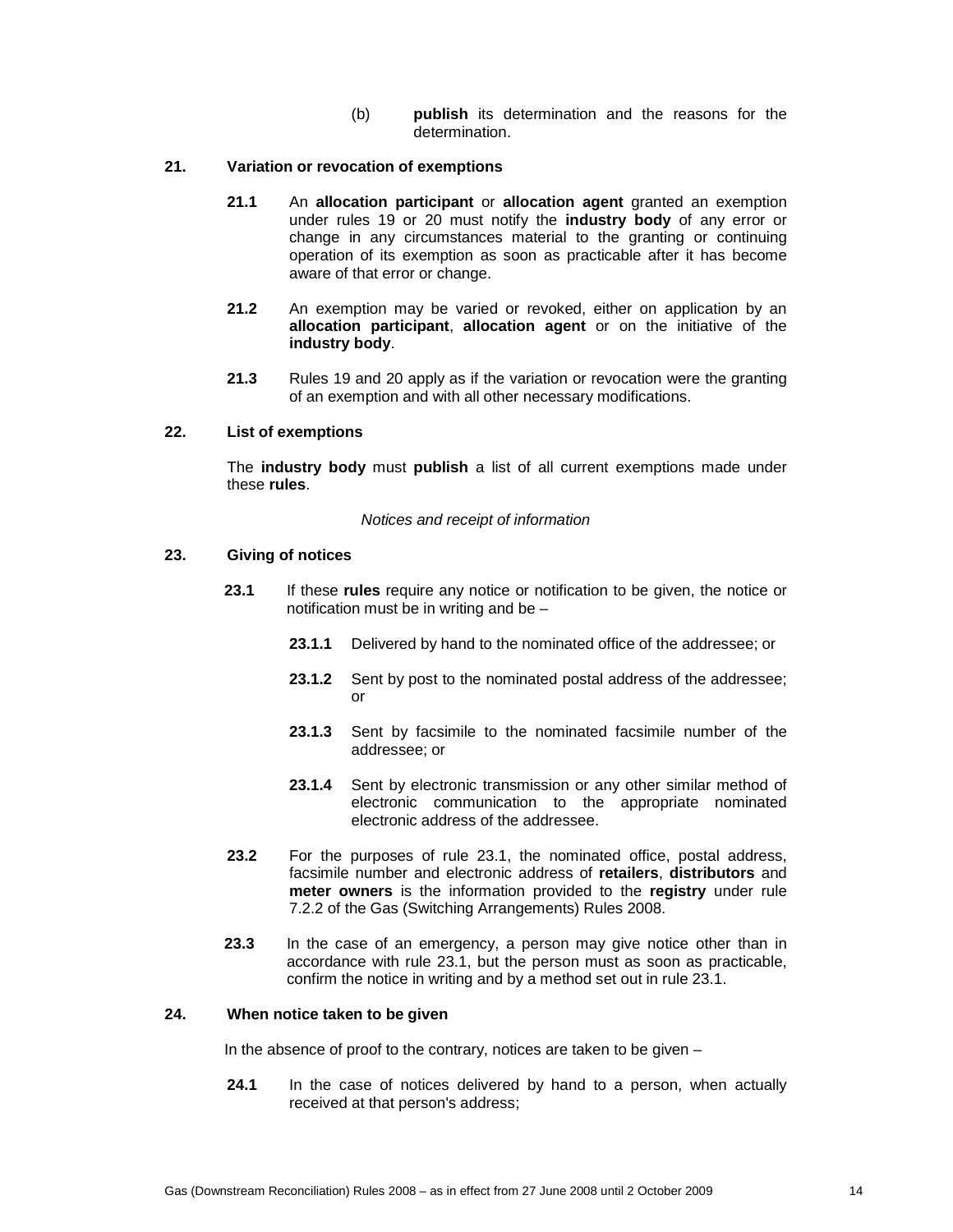- **24.2** In the case of notices sent by post, at the time when the letter would in the ordinary course of post be delivered, and in proving the delivery, it is sufficient to prove that the letter was properly addressed and posted;
- **24.3** In the case of notices sent by fax, at the time indicated on a record of its transmission;
- **24.4** In the case of notices sent by electronic transmission or any other similar method of electronic communication, at the time the:
	- 24.4.1 Computer system used to transmit the notice has received an acknowledgment or receipt addressed to the electronic mail address of the person transmitting the notice; or
	- **24.4.2** Person who gave the notice proves the notice was transmitted by computer system to the electronic address provided by the addressee.

#### **25. Information exchange file formats**

- **25.1** For the purposes of information exchanges between **allocation participants** and the **allocation agent** under one or more of these **rules**:
	- **25.1.1** The **industry body**, after consulting with **allocation participants**, may give notice to **allocation participants** specifying one or more information exchange file formats that **allocation participants** must provide information to the **allocation agent** in; and
	- **25.1.2** No later than 3 months after receiving the notice, **allocation participants** must provide information to the **allocation agent** in the exchange file formats specified in the notice.

# **Part 2**

#### **Allocation process**

#### General provisions

# **26. General obligations of allocation participants**

- **26.1** Every **allocation participant** must act reasonably in relation to its dealings with the **allocation agent** and other **allocation participants** and, in doing so, must use its reasonable endeavours to co-operate with the **allocation agent** and other **allocation participants**.
- **26.2** Every **allocation participant** must provide the information required under these **rules** in a manner that is:
	- **26.2.1** Accurate and complete; and
	- **26.2.2** Not misleading or likely to mislead; and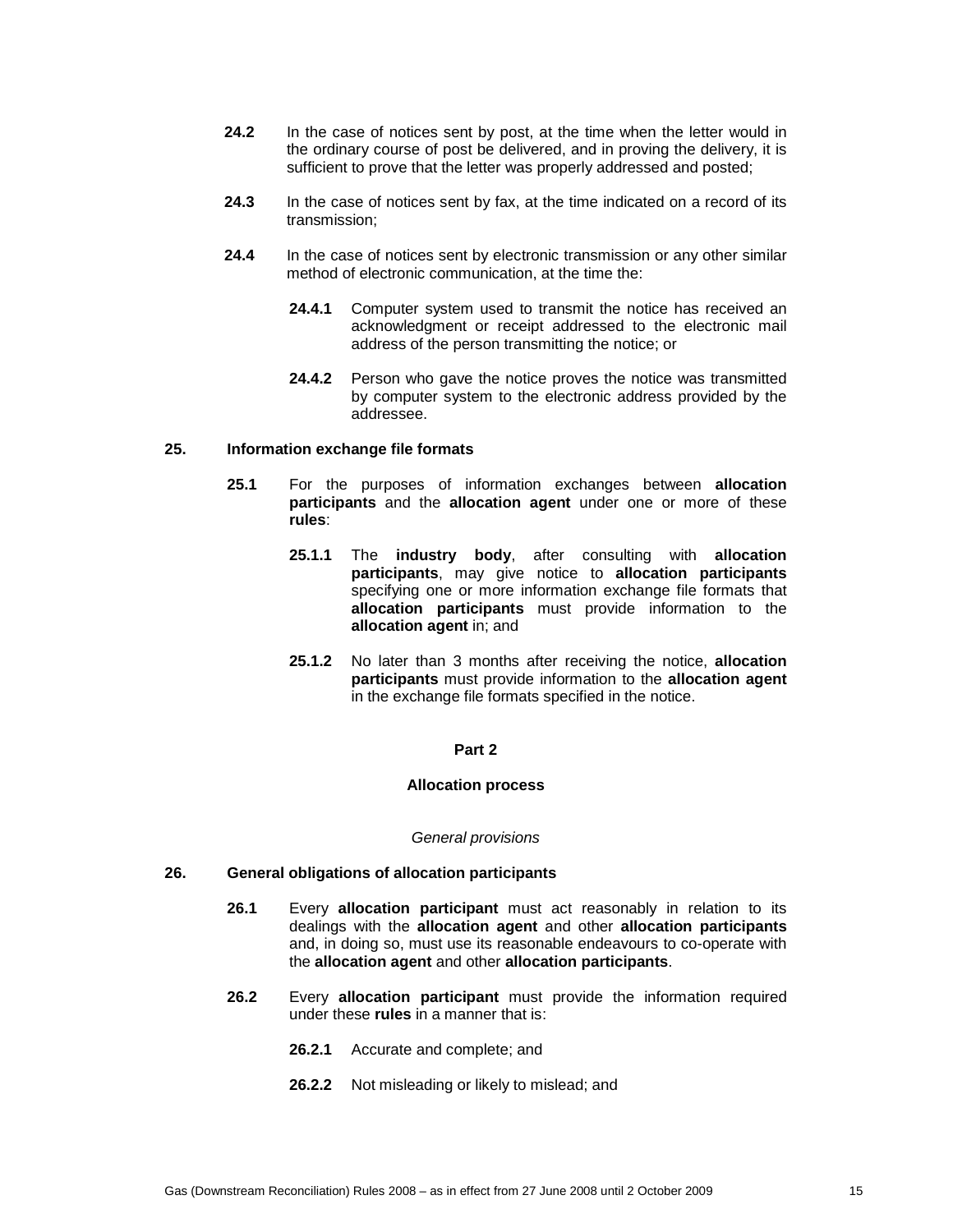**26.2.3** Timely.

**26.3** Where an **allocation participant** is or becomes aware of a cause of **UFG** at a **gas gate**, it must use reasonable endeavours to remedy the cause of **UFG** or reduce the **UFG** occurring at the **gas gate**.

### Meter owner obligations

# **27. Metering equipment accuracy**

- **27.1** For the purposes of gas volume information required to be collected or provided under these **rules**:
	- **27.1.1** Every **meter owner** must ensure that all **metering equipment** used to collect that volume information complies with NZS 5259:2004;
	- **27.1.2 Metering equipment** which has a margin of error of less than the relevant margins of error specified in NZS 5259:2004 is considered to be accurate; and
	- **27.1.3** Any verification of accuracy must be in accordance with NZS 5259:2004.

#### Retailer obligations

# **28. General obligations of retailers**

- **28.1** Every **retailer** must ensure that **metering equipment** is installed and interrogated at each **consumer installation** to which that **retailer** is the **responsible retailer** in accordance with the requirements of the **allocation group** to which the **consumer installation** has been assigned.
- **28.2** Every **retailer** must ensure the conversion of measured volume to volume at standard conditions and the conversion of volume at standard conditions to energy complies with NZS 5259:2004 for **metering equipment** installed at each **consumer installation** for which the **retailer** is the **responsible retailer**.
- **28.3** Every **retailer** must supply consumption information in accordance with rules 29 to 40 for all **consumer installations** for which it was the **responsible retailer** to the **allocation agent**.
- **28.4** Every **retailer** must ensure that:
	- **28.4.1** The consumption information supplied to the **allocation agent** in accordance with rules 29 to 40 is transferred and stored in such a manner that it cannot be altered without leaving a detailed audit trail; and
	- **28.4.2** A copy of all **register reading** data is kept for a minimum period of 30 months and is made available to the **allocation agent, industry body** or an **auditor** on request.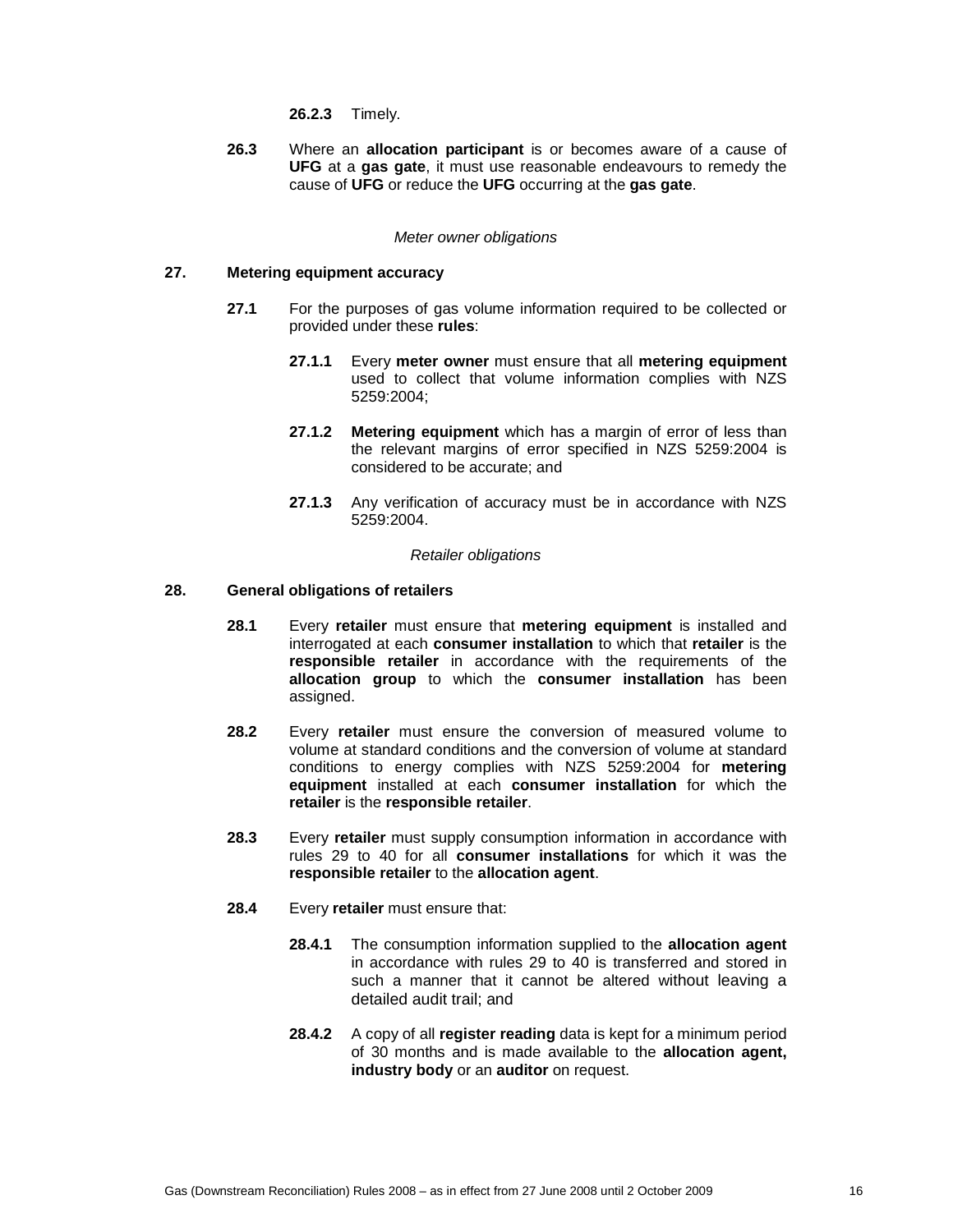**28.5** For the purposes of these **rules**, a **retailer** continues to be responsible for gas supplied to all **consumer installations** during all or any part of the **consumption period** in respect of which it is the **responsible retailer**.

#### **29. Retailer to ensure certain metering interrogation requirements are met**

- **29.1** For a **consumer installation** for which the rolling 12-months actual or expected consumption is greater than 10 **TJ**, every **retailer** that supplies that **consumer installation** must:
	- **29.1.1** Ensure a **TOU meter** is installed as soon as practicable, and no later than 3 months, after becoming aware that the actual or expected consumption is greater than 10 **TJ**; and
	- **29.1.2** Assign that **consumer installation** to **allocation group** 1 or 2.
- **29.2** For a **consumer installation** where the rolling 12-month actual or expected consumption is greater than 250 **GJ**, every **retailer** that supplies that **consumer installation** must either:
	- **29.2.1** Ensure a **TOU meter** is installed and assign that **consumer installation** to **allocation group** 1 or 2; or
	- **29.2.2** Ensure a **non-TOU meter** is installed and assign that **consumer installation** to **allocation group** 3 or 4.
- **29.3** For a **consumer installation** which has not been assigned to **allocation groups** 1 to 4 under rules 29.1 and 29.2, every **retailer** that supplies that **consumer installation** must ensure a **TOU meter** or **non-TOU meter** is installed and assign that **consumer installation** to **allocation group** 5 or 6.
- **29.4** Every **retailer** that supplies a **consumer installation** must ensure that the **metering equipment** installed at that **consumer installation** is interrogated as follows:
	- **29.4.1** All **consumer installations** with **TOU meters** assigned to **allocation groups** 1 or 2 must have **register readings** or consumption recorded for each day commencing at 0000 hours and ending at 2400 hours (New Zealand standard time).
	- **29.4.2** All **consumer installations** with **non-TOU meters** and an expected annual consumption of between 250 **GJ** and 10 **TJ** must have **register readings** recorded monthly.
	- **29.4.3** All **consumer installations** with **non-TOU meters** to which the **retailer** has continuously supplied gas for the previous 12 month period must have **register readings** recorded at least once every 12-months unless **exceptional circumstances** prevent such an interrogation.
- **29.5** Every **retailer** must ensure that a **validated register reading** is obtained at least once every 4 months for 90% of the **consumer installations** with **non-TOU meters** to which the **retailer** has continuously supplied gas for the previous 4 months.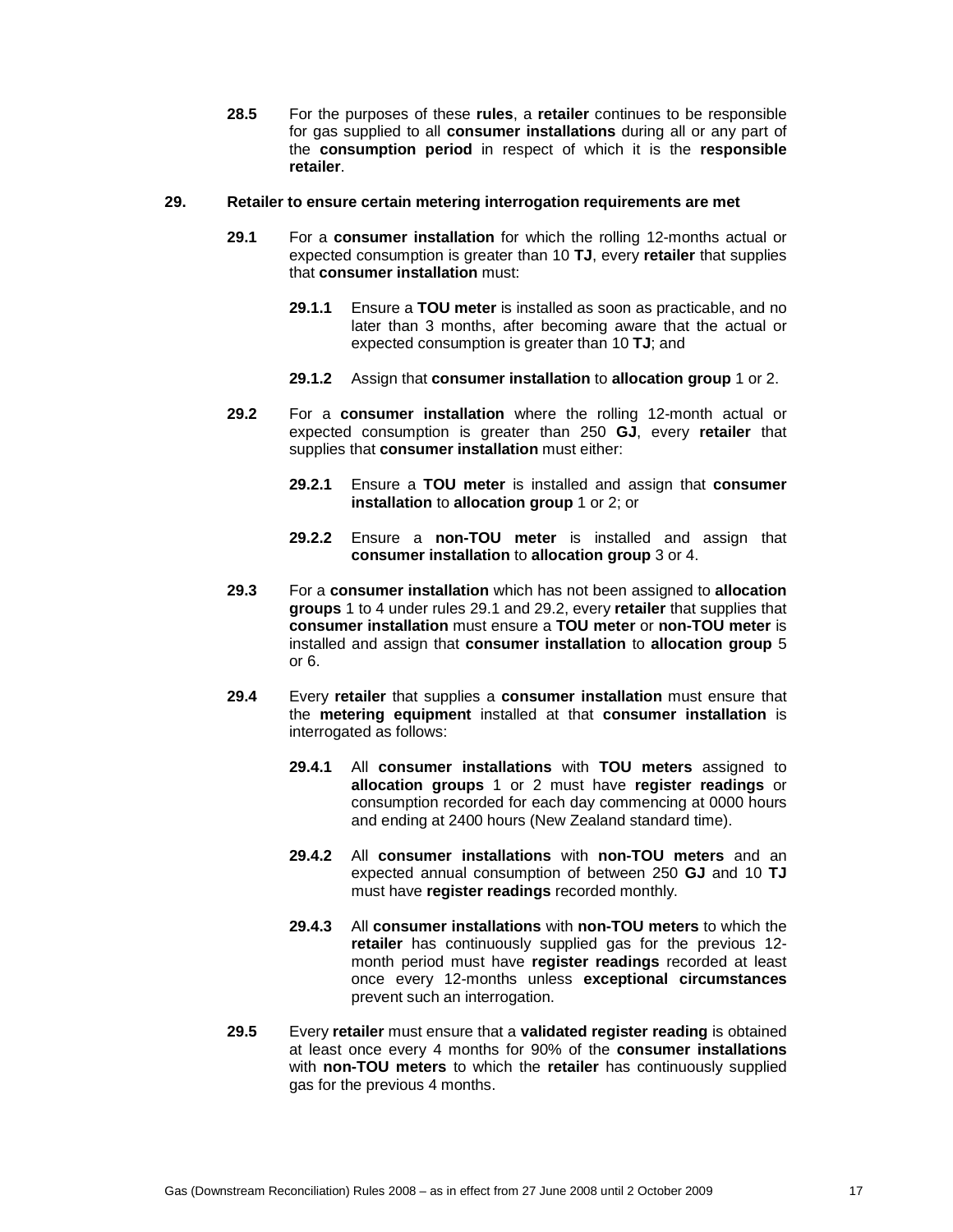**29.6** For the purposes of rules 29.4.3 and 29.5, any reference to **non-TOU meters** includes a **TOU meter** assigned to **allocation group** 5 or 6.

### **30. General requirements for provision of retailer consumption information**

- **30.1** For **consumer installations** in **allocation groups** 1 or 2,
	- **30.1.1** Daily consumption information provided to the **allocation agent** must commence at 0000 hours and end at 2400 hours (New Zealand standard time) on that day.
	- **30.1.2** Where a **consumer installation** is supplied by a **retailer** for a part month, the **retailer** is only required to supply consumption information to the **allocation agent** for the days that the **retailer** supplied that **consumer installation**.

### **30.2** For **consumer installations** in **allocation groups** 3 to 6, –

- **30.2.1** A **register reading** obtained during any day will be deemed to have been obtained at 2400 hours on that day.
- **30.2.2** Monthly consumption information provided to the **allocation agent** must commence at 2400 hours on the last day of the previous month and end at 2400 hours on the last day of the month to which the consumption information relates.
- **30.2.3** Where a **consumer installation** is supplied by a **retailer** for a part month, the consumption information provided to the **allocation agent** for that part month will be deemed to be the monthly consumption information for that month supplied by that **retailer** for that **consumer installation**.
- **30.3** If for any reason whatsoever a **retailer** is not able to comply with the requirement in rules 31.1, 32.1 and 33.1 to provide actual daily energy quantities for a **consumer installation** in **allocation groups** 1 or 2, –
	- **30.3.1** The **retailer** must provide its best estimate of consumption information to the **allocation agent** and advise the **allocation agent** of the fact that it is an estimate under this rule.
	- **30.3.2** Compliance with rule 30.3.1 does not mean that the **retailer** has complied with the requirement to provide actual daily energy quantities.

# **31. Provision of consumption information for initial allocation**

To enable the **allocation agent** to perform an **initial allocation** for each **consumption period**, every **retailer** must provide, in respect of the **consumer installations** for which it is the **responsible retailer**, the following consumption information to the **allocation agent** by 0800 hours on the 4<sup>th</sup> business day of the month that immediately follows the **consumption period** to which the information relates:

**31.1** Actual daily energy quantities for each **consumer installation** in **allocation groups** 1 and 2: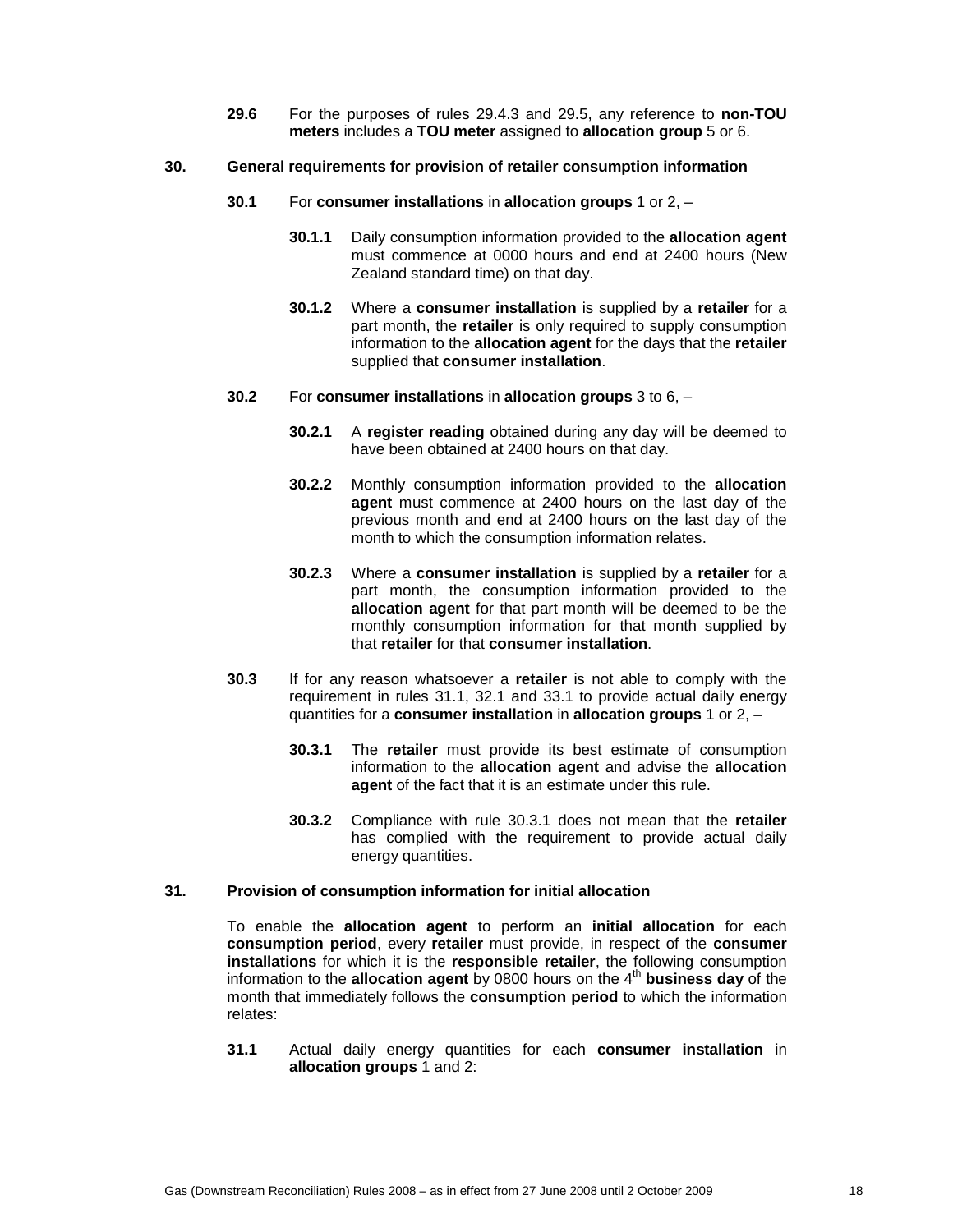- **31.2** Estimated daily energy quantities for each **consumer installation** in **allocation group** 3:
- **31.3** The aggregate estimated daily energy quantities by **gas gate** by profile for **consumer installations** in **allocation group** 5 and the number of **consumer installations** included:
- **31.4** The aggregate estimated energy quantities by **gas gate** for all **consumer installations** in **allocation groups** 4 and 6.

# **32. Provision of consumption information for interim allocation**

To enable the **allocation agent** to perform an **interim allocation** for each **consumption period**, every **retailer** must provide, in respect of the **consumer installations** for which it is the **responsible retailer**, the following consumption information to the **allocation agent** by 0800 hours on the 9<sup>th</sup> business day of the 4<sup>th</sup> month that follows the **consumption period** to which the information relates:

- **32.1** Actual daily energy quantities for each **consumer installation** in **allocation groups** 1 and 2:
- **32.2** Estimated daily energy quantities for each **consumer installation** in **allocation group** 3:
- **32.3** The aggregate estimated daily energy quantities by **gas gate** by profile for **consumer installations** in **allocation group** 5 and the number of **consumer installations** included:
- **32.4** The aggregate estimated energy quantities by **gas gate** for all **consumer installations** in **allocation groups** 4 and 6.

#### **33. Provision of consumption information for final allocation**

To enable the **allocation agent** to perform a **final allocation** for each **consumption period**, every **retailer** must provide, in respect of the **consumer installations** for which it is the **responsible retailer**, the following consumption information to the **allocation agent** by 0800 hours on the 14<sup>th</sup> business day of the 13th month that follows the **consumption period** to which the information relates:

- **33.1** Actual daily energy quantities for each **consumer installation** in **allocation groups** 1 and 2:
- **33.2** Estimated daily energy quantities for each **consumer installation** in **allocation group** 3:
- **33.3** The aggregate estimated daily energy quantities by **gas gate** by profile for **consumer installations** in **allocation group** 5 and the number of **consumer installations** included:
- **33.4** The aggregate estimated energy quantities by **gas gate** for all **consumer installations** in **allocation groups** 4 and 6.

### **34. Historic and forward estimates**

**34.1** When providing consumption information to the **allocation agent** for **consumer installations** in **allocation groups** 3 to 6, every **retailer**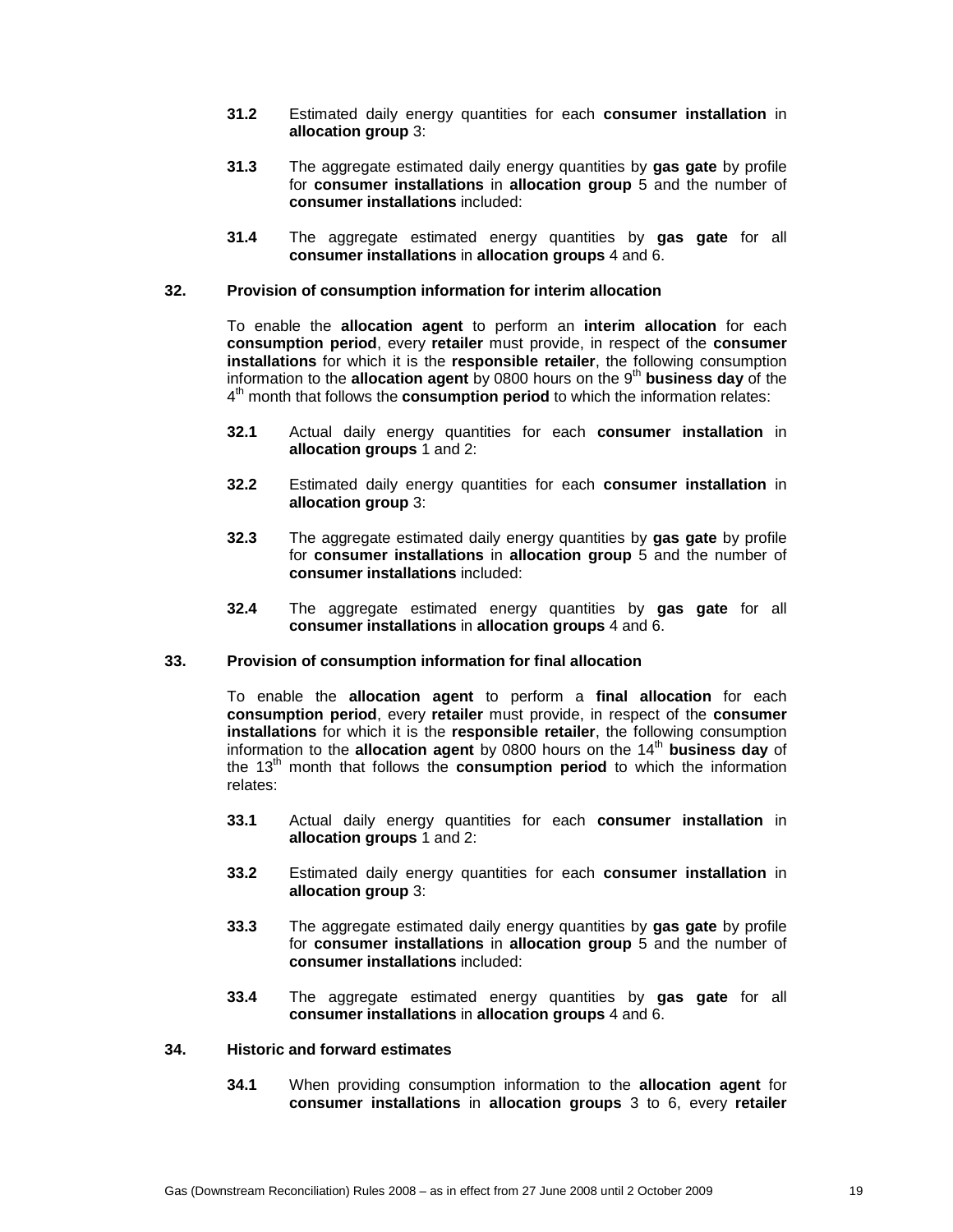must derive that consumption information from **validated register readings** using:

- **34.1.1** rule 35 to create historic estimates; or
- **34.1.2** rule 36 to create forward estimates, where applicable.
- **34.2** Consumption information for **consumer installations** in **allocation groups** 3 to 6 may contain a combination of historic and forward estimates provided that they are calculated in accordance with rules 35 and 36.
- **34.3** Every **retailer** must retain sufficient information to be able to clearly identify each estimate as being either a historic or a forward estimate, or a combination of both estimates, if requested to by the **allocation agent**.

#### **35. Application of profiles and seasonal adjustments for historic estimates**

- **35.1** Historic estimates are derived by applying to the difference in gas quantities between two **validated register readings** for the relevant **gas gate** either:
	- **35.1.1** The applicable **registered deemed profile**; or
	- **35.1.2** If no applicable **registered deemed profile** exists, subject to rule 35.3, the **seasonal adjustment daily shape values** for that **consumption period** or part of the **consumption period**.
- **35.2** The following methodologies must be used to calculate a historic estimate of consumption information for a **consumer installation**:
	- **35.2.1** Where the period between any two consecutive **validated register readings** encompasses an entire **consumption period**:

 $HE_{Cl} = GJ_P \times A / B$ 

Where:

HECI is the quantity of gas in **GJ** allocated to a **consumption period** for a **consumer installation**

 $GJ<sub>P</sub>$  is the gas quantity in  $GJ$  calculated from the difference between the last **validated register reading** prior to the **consumption period** and the first **validated register reading** after the **consumption period**

A is the sum of the applicable **registered deemed profile** or **seasonal adjustment daily shape values** for the relevant **gas gate** during the **consumption period**

B is the sum of the applicable **registered deemed profile** or **seasonal adjustment daily shape values** for the relevant gas gate during the same time period as is covered by GJ<sub>P</sub>.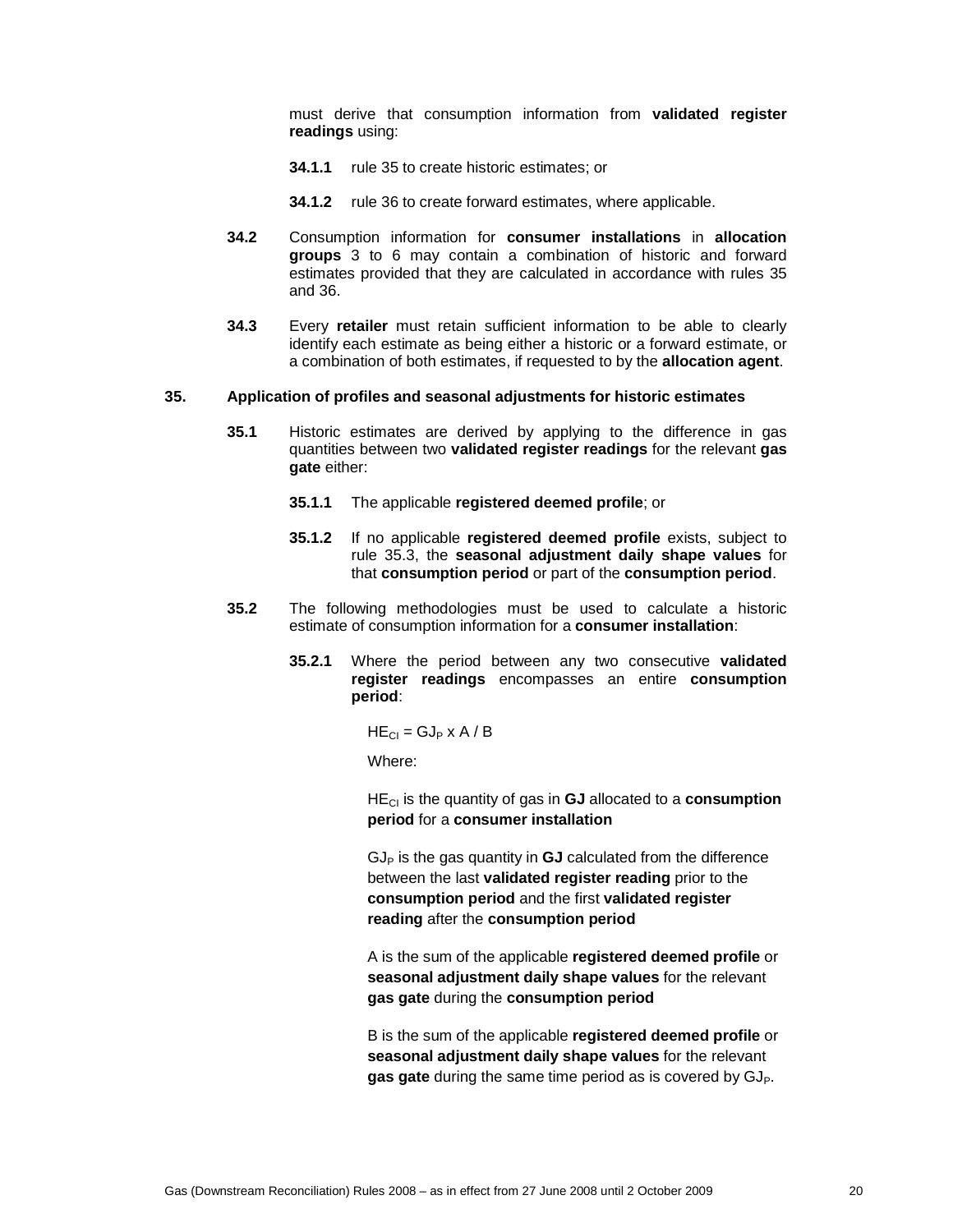### **35.2.2** Where a **validated register reading** falls within the **consumption period**:

 $HE_{Cl} = (GJ_{P1} \times A_1 / B_1) + (GJ_{P2} \times A_2 / B_2)$ 

Where:

HECI is the gas quantity in **GJ** allocated to a **consumption period** for a **consumer installation**

 $GJ_{P1}$  is the gas quantity in  $GJ$  calculated from the difference between the last **validated register reading** prior to the **consumption period** and the **validated register reading** falling within the **consumption period**

A1 is the sum of the applicable **registered deemed profile** or **seasonal adjustment daily shape values** for the relevant **gas gate** for the period from the first day of the **consumption period** to the day of the **validated register reading** falling within the **consumption period**

B1 is the sum of the applicable **registered deemed profile** or **seasonal adjustment daily shape values** for the relevant gas gate for the same time period as is covered by GJ<sub>P1</sub>

 $GJ_{P2}$  is the gas quantity in  $GJ$  calculated from the difference between the **validated register reading** falling within the **consumption period** and the first **validated register reading** after the **consumption period**

A2 is the sum of the applicable **registered deemed profile** or **seasonal adjustment daily shape values** for the relevant **gas gate** for the period from the day of the **validated register reading** falling within the **consumption period** to the final day of the **consumption period**

B2 is the sum of the applicable **registered deemed profile** or **seasonal adjustment daily shape values** for the relevant **gas gate** for the same time period as is covered by GJ<sub>P2</sub>.

**35.3** If a **retailer** is preparing a historic estimate in accordance with rule 35.1.2 and the **seasonal adjustment daily shape values** for the relevant **gas gate** are not available for the **consumption period**, the **retailer** must use the methodology set out in rule 35.2.1 and 35.2.2 (as applicable) but the **seasonal adjustment daily shape values** may be substituted by the **retailer** using its own seasonal shape methodology or pro-rated on a flat shape basis using the number of days.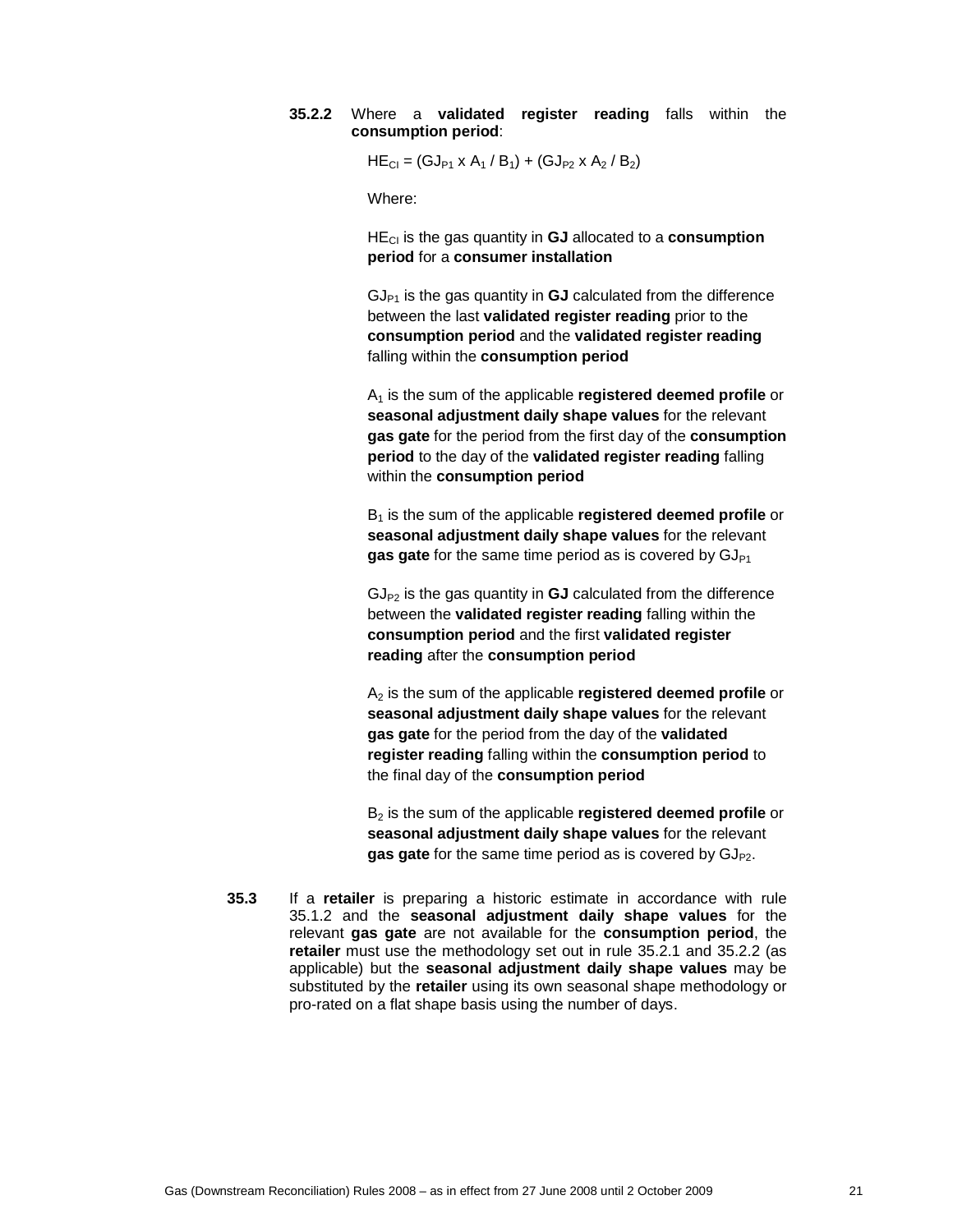### **36. Forward estimates**

- **36.1** A **retailer** may only use a forward estimate to calculate the consumption information for a **consumer installation** in **allocation groups** 3 to 6 where it is not possible to calculate that consumption information using a historic estimate.
- **36.2** A **retailer** may determine the method used for calculating a forward estimate at its discretion.

### **37. Accuracy of consumption information for initial allocation**

- **37.1** This rule applies to consumption information at a **gas gate** provided to the **allocation agent** for **consumer installations** in **allocation groups** 3 to 6 in respect of a **consumption period**.
- **37.2** For a **consumption period**, the accuracy of the consumption information provided by a **retailer** under rule 31 for **initial allocation** must, when compared with the consumption information provided by that retailer under rule 33 for **final allocation**, fall within the percentage of error determined and **published** by the **industry body** under rule 37.3.
- **37.3** Prior to the beginning of each **gas year**, the **industry body** must, after consulting with **allocation participants**, determine and **publish** the percentage of error for the accuracy of the consumption information provided for **initial allocation** to be applied to the **consumption periods**  in the following **gas year** in accordance with rule 37.2.
- **37.4** In making its determination under rule 37.3, the **industry body** must have regard to the following matters:
	- **37.4.1** The primary aim of ensuring consumption information provided for **initial allocation** is as accurate as possible when compared with consumption information provided for **final allocation**;
	- **37.4.2** The extent to which **retailers** are able to comply with the percentage of error for the accuracy of consumption information provided for **initial allocation**;
	- **37.4.3** Any expected costs that would be reasonably incurred by **retailers** to achieve compliance with the percentage of error for the accuracy of consumption information provided for **initial allocation**; and
	- **37.4.4** Any other matter it considers relevant to its determination.

### **38. Application of deemed profiles**

- **38.1** In accordance with rules 35 and 36, a **registered deemed profile**, being either a **static deemed profile** or a **dynamic deemed profile**, must be used by each **retailer** to calculate daily consumption information for every **consumer installation** in **allocation group** 3 or 5.
- **38.2** A **retailer** may only use a **static deemed profile** or a **dynamic deemed profile** in relation to a **consumer installation** or class of **consumer installations** if that profile is a **registered deemed profile** (where it has been approved by the **allocation agent** and has been registered for use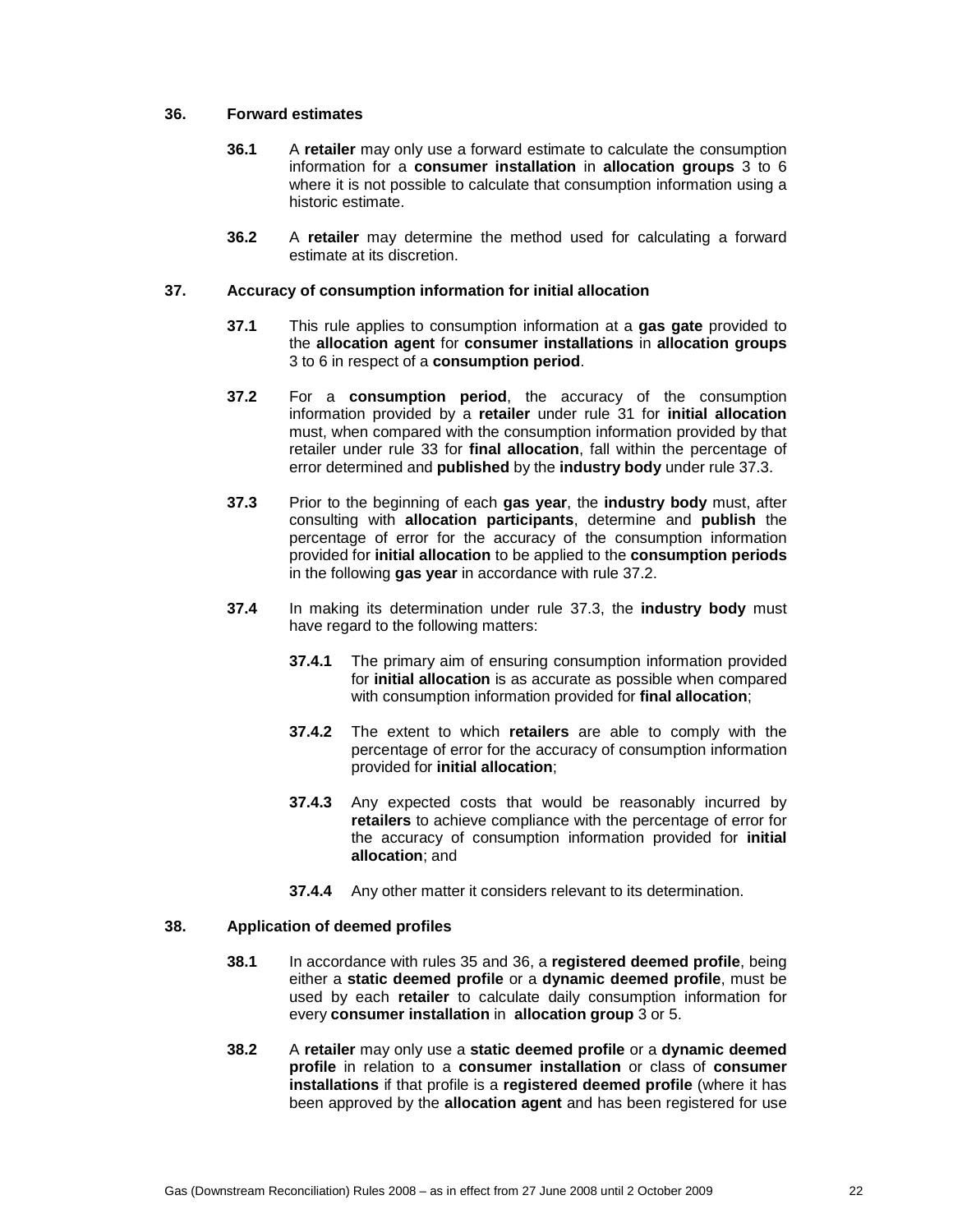by the **retailer** under Part 3 of these **rules**) in relation to that **consumer installation** or class of **consumer installations**.

**38.3** If a **retailer** wishes to use a different deemed profile for a **consumer installation** to that previously used for the provision of consumption information under rules 31 to 33 to the **allocation agent**, the **retailer** must have that deemed profile registered as a **registered deemed profile** by the **allocation agent** in accordance with rule 59 before it may use that different deemed profile.

### **39. Retailer to give gas gate notice to allocation agent**

- **39.1** A **retailer** must give notice to the **allocation agent** when the **retailer**
	- **39.1.1** Commences to supply gas to a **consumer installation** at a **gas gate** at which it has not previously supplied gas; or
	- **39.1.2** Ceases to supply gas to any **consumer installations** at a **gas gate**.
- **39.2** The notice must
	- **39.2.1** Identify the **gas gate**; and
	- **39.2.2** Specify either
		- (a) the date on which the **retailer** first supplied gas at that **gas gate**; or
		- (b) the date on which the **retailer** ceased to supply gas at that **gas gate**; and
	- **39.2.3** Be given no later than the final **business day** of the month in which the acts specified in rules 39.1.1 and 39.1.2, as applicable, occur.

# **40. Retailer reporting requirements**

Each **retailer** must provide the following reports to the **allocation agent** –

- **40.1** By 0800 hours on the 1st **business day** of each month a report on the proportion (in terms of volume) of historic estimates contained within the consumption information provided by the **retailer** to the **allocation agent** for the previous **initial**, **interim** and **final allocation** in accordance with rules 31 to 33 for each **gas gate** for **consumer installations** in **allocation groups** 3 to 6.
- **40.2** By 1200 hours on the 10<sup>th</sup> business day of October in each gas year a report on the number and percentage of **validated register readings** obtained in accordance with rule 29.4.3 and 29.5 during the previous **gas year**.

#### Transmission system owner obligations

# **41. Provision of daily injection information**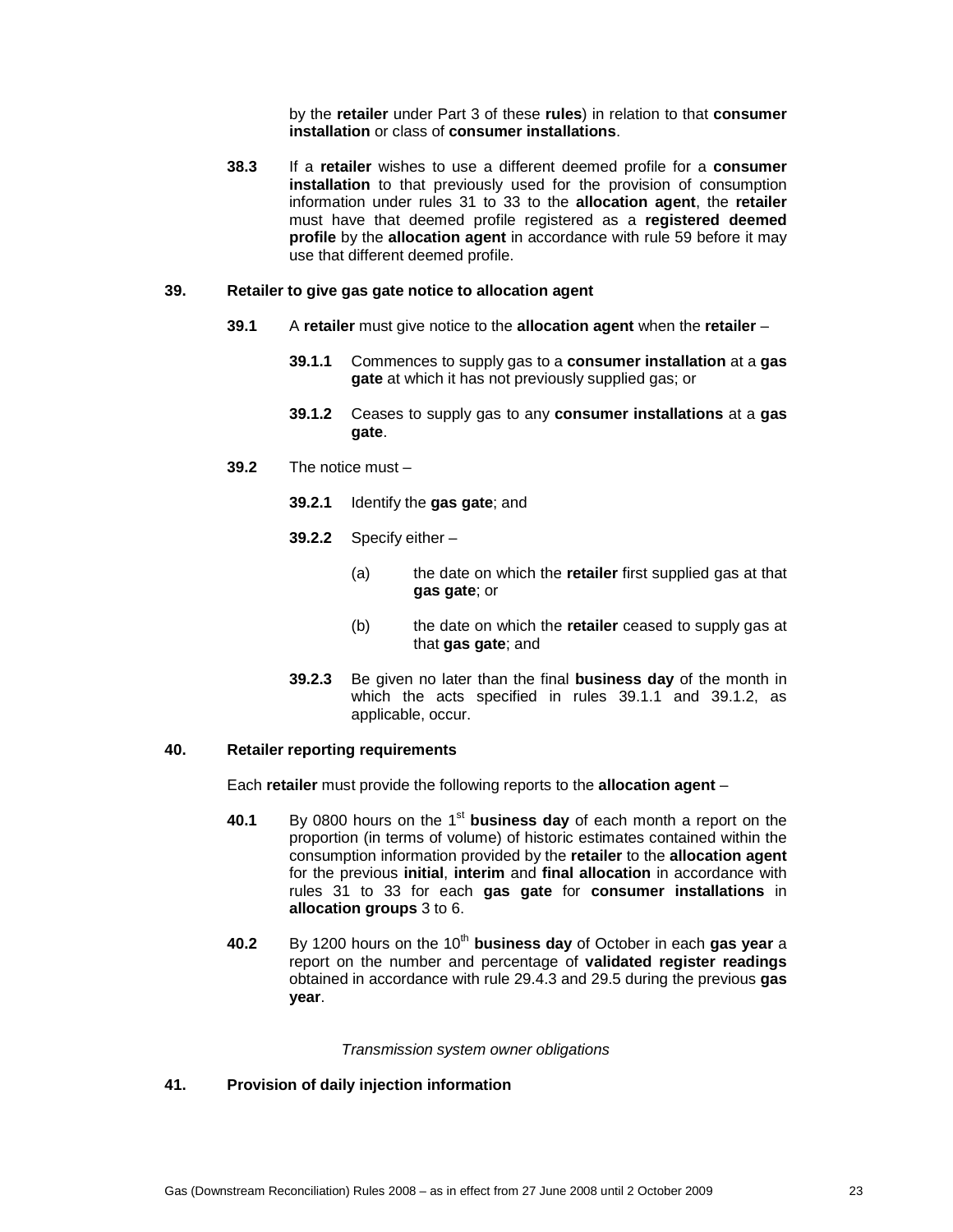Every **transmission system owner** must provide to the **allocation agent** by 0800 hours on the 4<sup>th</sup> business day of the month that immediately follows a **consumption period** the actual daily energy quantities injected at each **gas gate** connected to its transmission system for that **consumption period**.

# **42. Publication of estimated day-end volume injection quantities each day**

By 1000 hours each day and at any other time on that day as required and notified by the **industry body**, for each **gas gate** connected to its transmission system, a **transmission system owner** must give notice to each **retailer** receiving gas at a particular **gas gate** of the estimated daily energy quantities that were injected on the previous day at that **gas gate**.

#### Allocation agent obligations

### **43. Allocation agent to use estimates**

- **43.1** For the purpose of performing allocations under these **rules**, the **allocation agent** must estimate:
	- **43.1.1** The consumption information if a **retailer** has failed to provide the consumption information for the relevant allocation by the times and on the days specified in rules 31 to 33; and
	- **43.1.2** The actual daily energy quantities if a **transmission system owner** has failed to provide the actual daily energy quantities for the relevant allocation by the times and on the days specified in rule 41.
- **43.2** If, in accordance with rule 43.1, the **allocation agent** uses estimated information or quantities in the allocation process, the **allocation agent** must include a notation with the **allocation results** that the **allocation results** include information or quantities that have been estimated by the **allocation agent**.
- **43.3** For the purposes of rules 45, 46 and 79, any references to "actual daily energy quantities" and "consumption information" in those rules include any necessary estimates by the **allocation agent** of such quantities or information made in accordance with this rule.

#### **44. Correction of allocations by allocation agent**

- **44.1** Where an **allocation participant** discovers that consumption information previously provided to the **allocation agent** in respect of a **gas gate** included a material error, the **allocation participant** must immediately advise the **allocation agent** of the nature and extent of the error and provide the corrected consumption information.
- **44.2** Subject to rules 44.3 and 44.4, adjustments reflecting the correction of errors are to be included in the next allocation, being either an **interim** or **final allocation**, for that **consumption period**.
- **44.3** The **allocation agent** may amend any **allocation result** provided under these **rules** if, by 1730 hours on the next **business day** after the **allocation result** was provided, the **allocation agent** makes the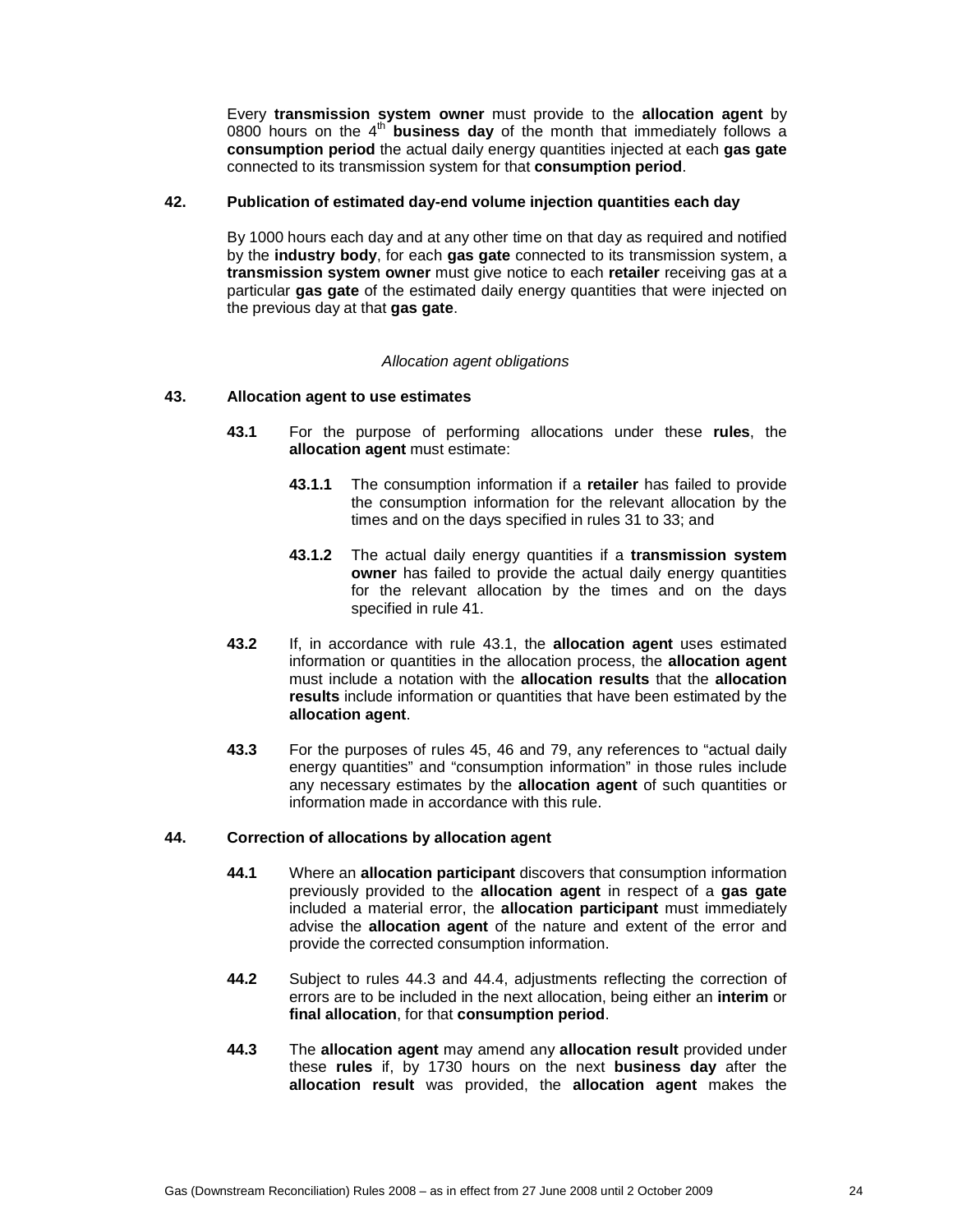amendment and notifies all affected **allocation participants** of the amended **allocation result**.

- **44.4** If an error is subsequently discovered later than the deadline specified in rule 44.3, and the **allocation agent** acting reasonably considers that correction of that error would have resulted in a materially different allocation, then:
	- **44.4.1** The **allocation agent** shall as soon as practicable pass the relevant information on to the appropriate **allocation participants** and the **industry body**; and
	- **44.4.2** The **industry body** must consider whether or not to direct a **special allocation** in accordance with rule 51 to rectify the error.
- **44.5** Where any part of the **metering equipment** installed at a **consumer installation** is found to be in error, quantities measured during the period when the device is shown to have been in error are to be corrected in accordance with the Schedule to these **rules**. If no reliable data is available to confirm the period when the device was in error or the amount by which it was in error:
	- **44.5.1** Where the device concerned is a **TOU meter** installed at a **consumer installation** in **allocation group** 1 or 2, the **allocation agent** must estimate the expected period of the error based on the best available information; and
	- **44.5.2** For any other device, the **responsible retailer** must estimate the expected period of the error based on the best available information;

provided the estimated correction cannot extend back further than 13 months from when the error was first notified or detected.

# **45. Global method of allocation**

- **45.1** For the purposes of these **rules**, a **gas gate residual profile** means a profile that is created each month by the **allocation agent** in accordance with rule 45.2.5 as part of the allocation process.
- **45.2** The **allocation agent** must use the following global method of allocation in order to conduct an **initial allocation**, an **interim allocation**, and a **final allocation**:
	- **45.2.1** Receive the actual daily energy quantities injected at each **gas gate** for each day for that **consumption period** provided by **transmission system owners** in accordance with rule 41;
	- **45.2.2** Receive the consumption information for each day for that **consumption period** provided by **retailers** in accordance with rules 31 to 33;
	- **45.2.3** Calculate the allocated quantities for each day in the **consumption period** for **allocation groups** 1 and 2 for each **gas gate** and **retailer** in accordance with the following formula: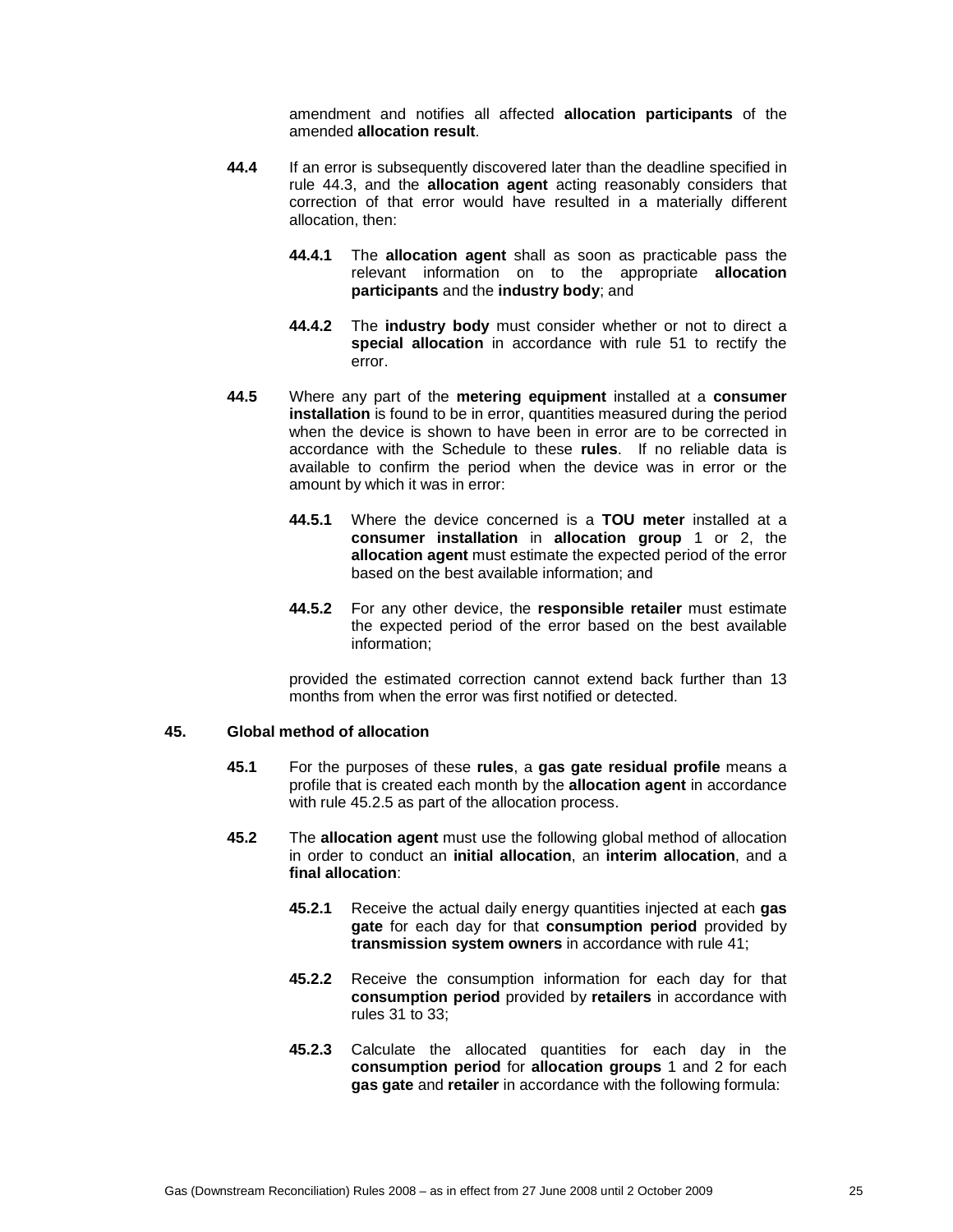$AQ_{1,8,2} = A_{UFG} \times C1_{1,8,2}$ 

Where:

 $AQ<sub>1 & 2</sub>$  is the quantity of gas in **GJ** to be allocated to **allocation groups** 1 and 2 for the day

AUFG is the applicable **annual UFG factor** calculated in accordance with rule 46

CI1 & 2 is the **consumption information** for **allocation groups** 1 and 2 for the day in **GJ** provided in accordance with rules 31 to 33;

**45.2.4** Calculate the allocated quantities for each day in the **consumption period** for **allocation groups** 3 and 5 for each **gas gate** and **retailer** in accordance with the following formula:

 $AQ_{3,8,5} = M_{UFG} \times Cl_{3,8,5}$ 

Where:

 $AQ_{3,8,5}$  is the quantity of gas in **GJ** to be allocated to **allocation groups** 3 and 5 for the day

MUFG is the applicable **monthly UFG factor** calculated in accordance with rule 46

CI3 & 5 is the **consumption information** for **allocation groups** 3 and 5 for the day in **GJ** provided in accordance with rules 31 to 33;

**45.2.5** Calculate the **gas gate residual profile** for the **consumption period** for each **gas gate** in accordance with the following formula:

 $GRP_P = GRP_{d(1)}$ ,  $GRP_{d(2)}$ ,  $GRP_{d(3)}$ ,  $GRP_{d(4)}$ ...  $GRP_{d(final)}$ 

Where:

GRP<sub>P</sub> is the gas gate residual profile for the consumption **period**

GRPd(1,2…final) is the **gas gate residual profile** quantity in **GJ** for a day in the **consumption period**, being  $EI_d - AQ_{1, 2, 3, 8, 5}$ where:

> EId is the actual daily energy injection quantity in **GJ** provided by **transmission system owners** in accordance with rule 41 for the day

> $AQ_{1, 2, 3, 8, 5}$  is the sum of the daily allocated quantities for **allocation groups** 1, 2, 3 and 5 for the day in **GJ** as calculated in accordance with rules 45.2.3 and 45.2.4;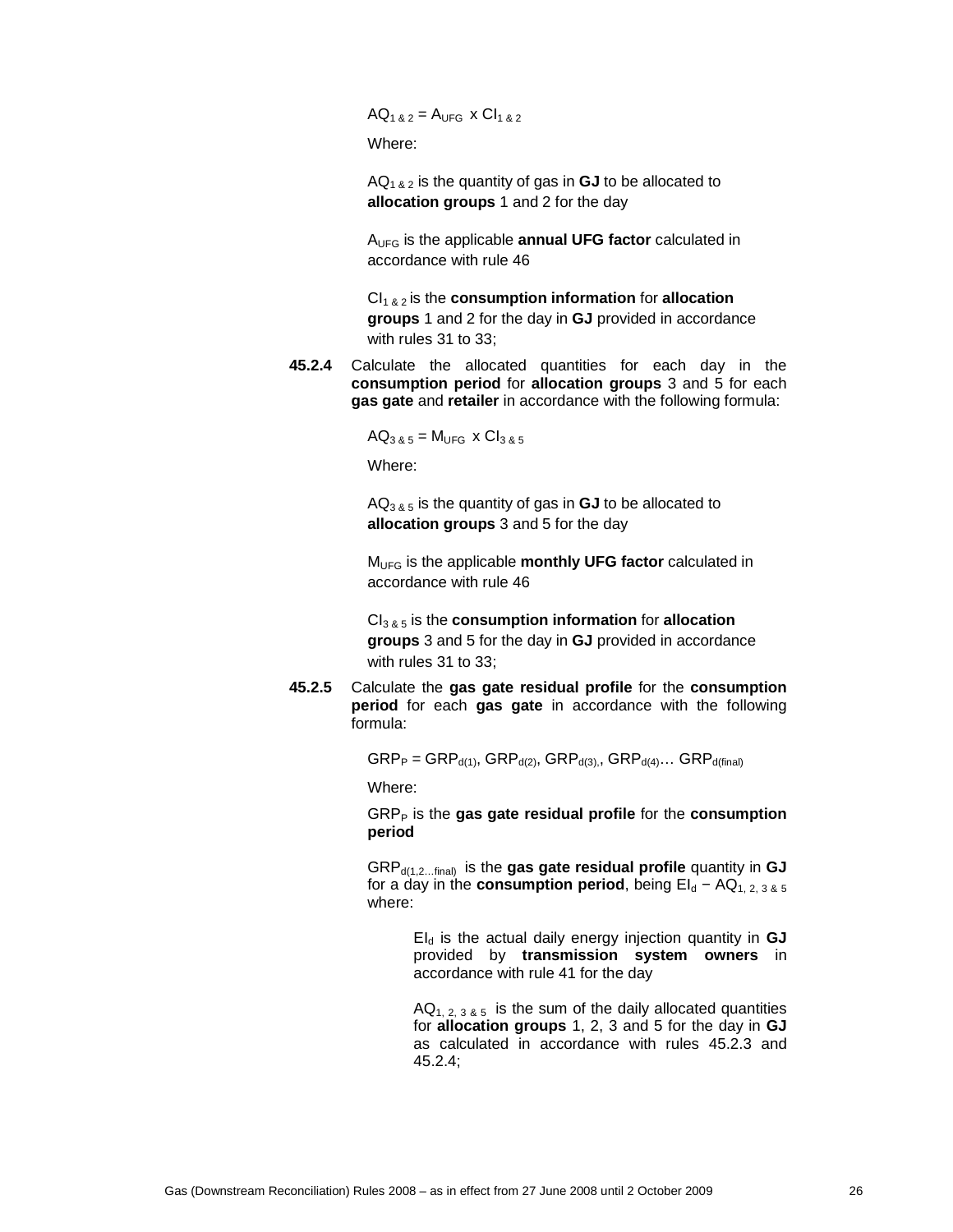**45.2.6** Calculate the allocated quantities for each day in the **consumption period** for **allocation groups** 4 and 6 for each **gas gate** and **retailer** in accordance with the following formula:

 $AQ_{4, 8, 6} = (M_{UFG} \times \Sigma Cl_{4, 8, 6}) \times (GRP_{d(1, 2...final)} / \Sigma GRP_{d(1, 2...final)})$ 

Where:

AQ4 & 6 is the quantity of gas in **GJ** to be allocated to **allocation groups** 4 and 6 for the day

MUFG is the applicable **monthly UFG factor** calculated in accordance with rule 46

∑CI4 & 6 is the sum of the **consumption information** for **allocation groups** 4 and 6 for the **consumption period** in **GJ** provided in accordance with rules 31 to 33

GRP<sub>d(1,2,,,final)</sub> is the gas gate residual profile quantity for a day in the **consumption period** in **GJ** as per rule 45.2.5

∑GRP<sub>d(1,2...final)</sub> is the sum of the gas gate residual profile daily quantities for the **consumption period** in **GJ**;

**45.2.7** Aggregate for each **retailer**, for each **gas gate** and for each day, the allocated quantities for each **allocation group** to produce total allocated quantities by **retailer** by **gas gate**.

### **46. Calculation of UFG factor**

- **46.1** When performing an **initial allocation**, an **interim allocation** or a **final allocation**, the **allocation agent** must calculate the **UFG** factor in accordance with this rule.
- **46.2** The **allocation agent** must apply in accordance with rule 45
	- **46.2.1** The **annual UFG factor** to **allocation groups** 1 and 2; and
	- **46.2.2** The **monthly UFG factor** to **allocation groups** 3, 4, 5 and 6.
- **46.3** For the purposes of these **rules**
	- **46.3.1** The **annual UFG factor** means the factor determined in accordance with the following formula:

 $A_{UFG} = \sum E I_A / \sum C I_A$ 

Where:

AUFG is the applicable **annual UFG factor** for the **gas gate**  for the **consumption period**

∑EIA is the sum of the actual daily energy quantities injected for a particular **gas gate** during the 12-months up to and including February of the previous **gas year** (in **GJ**)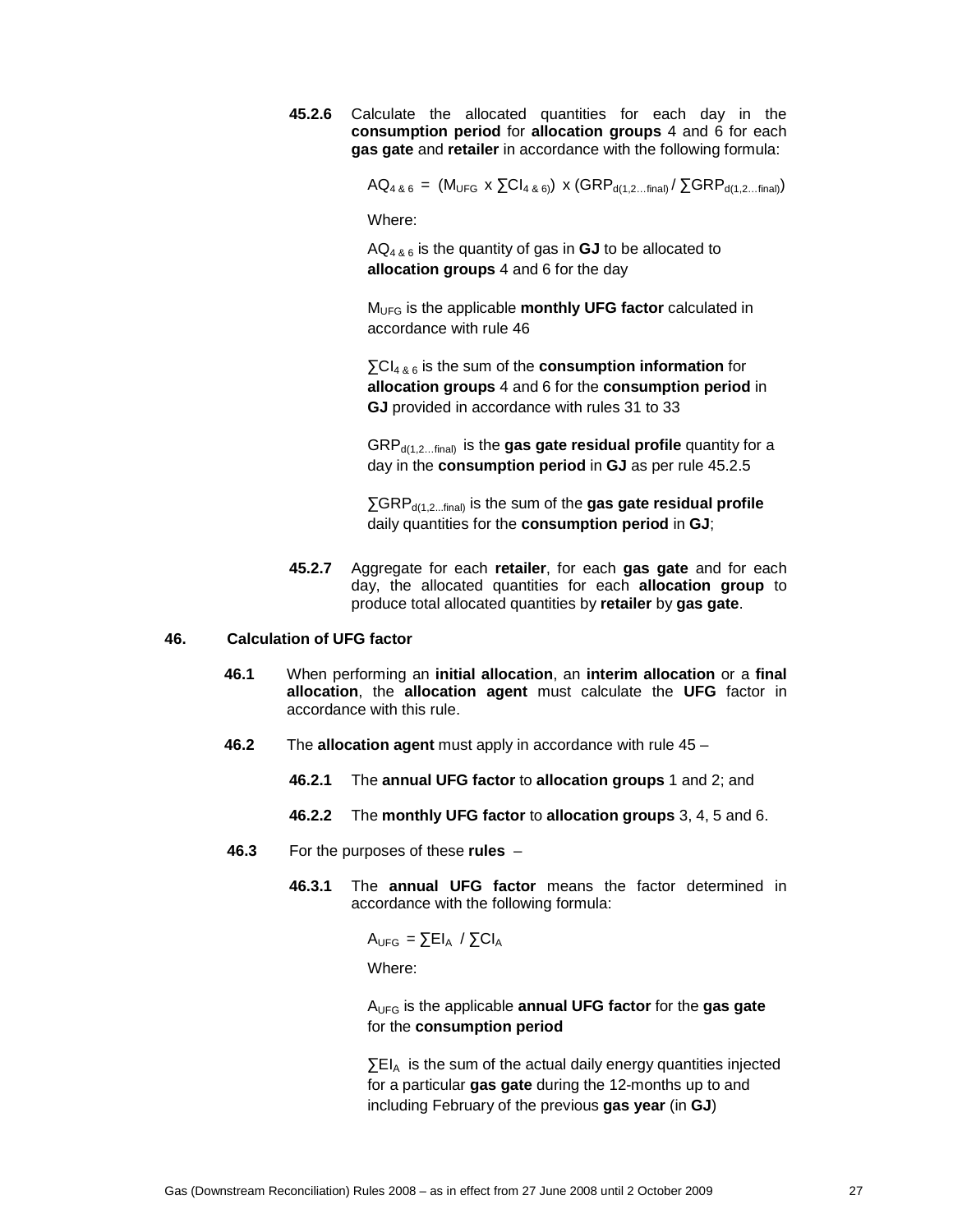$\sum C I_A$  is the sum of the best available consumption information for all **allocation groups** for the **gas gate** during the 12-months up to and including February of the previous **gas year** (in **GJ**).

**46.3.2** The **monthly UFG factor** means the factor determined in accordance with the following formula:

 $M_{UFG} = (\sum El_m - \sum AQ_{1\,8\,2}) / \sum Cl_{3-6}$ 

Where:

MUFG is the applicable **monthly UFG factor** for the **gas gate**  for the **consumption period**

 $\Sigma E I_m$  is the sum of the actual daily energy quantities injected at a particular **gas gate** for the **consumption period** provided by the **transmission system owner** under rule 41 (in **GJ**)

 $\sum AQ_{1,8,2}$  is the sum of daily allocated quantities of gas allocated to **allocation groups** 1 and 2 for the **gas gate** for the **consumption period** under rule 45.2.3 (in **GJ**)

 $\Sigma$ CI<sub>3-6</sub> is the sum of the consumption information for **allocation groups** 3, 4, 5 and 6 for the **gas gate** for the **consumption period** provided in accordance with rules 31 to 33 (in **GJ**).

- **46.4** The **allocation agent** must determine and **publish**:
	- **46.4.1** The **monthly UFG factor** which applies for each month
		- (a) for **initial allocations** by  $0800$  hours on the  $5<sup>th</sup>$ **business day** of each month;
		- (b) for **interim allocations** by 0800 hours on the 11<sup>th</sup> **business day** of each month;
		- $(c)$  for **final allocations** by 0800 hours on the 16<sup>th</sup> **business day** of each month; and
	- **46.4.2** The **annual UFG factor** which will apply for each **gas year** by the 1<sup>st</sup> business day of July in the previous gas year.

# **47. Force majeure event during consumption period**

- **47.1** In this rule, **force majeure event** means an event or circumstance:
	- **47.1.1** Beyond the reasonable control of an **allocation participant** and that was not reasonably foreseeable in the circumstances; and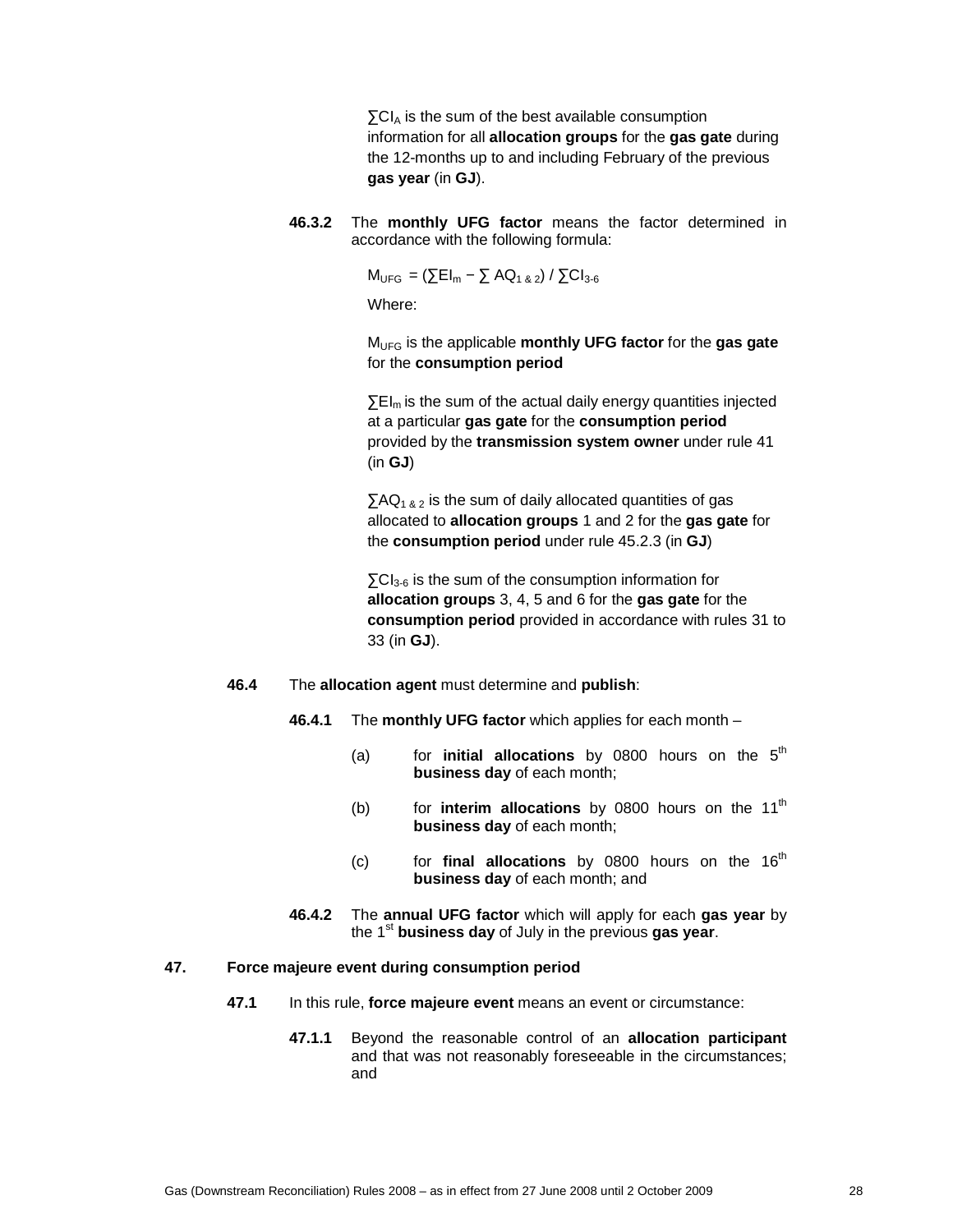- **47.1.2** Which substantially affects the information relied on to determine the **annual UFG factor** in rule 46 so that it no longer will result in a fair and representative calculation of the **annual UFG factor** for a particular **gas gate**.
- **47.2** No later than 10 **business days** prior to determining and **publishing** the **annual UFG factor** in accordance with rule 46.4.2, the **allocation agent** may give **notice** to the **industry body** that it considers that a **force majeure event** has occurred.
- **47.3** As soon as practicable after receiving such notice and after consulting with affected **allocation participants** to the extent reasonably practicable in the time available:
	- **47.3.1** The **industry body** must determine an **annual UFG factor** which it considers will result in a fair and representative calculation of the **annual UFG factor** for that **gas gate** for the **gas year** and give **notice** to the **allocation agent** of that determination; and
	- **47.3.2** The **allocation agent** must **publish** the **annual UFG factor** determined in accordance with rule 47.3.1 and include a notation that the **annual UFG factor** has been determined by the **industry body** under that rule.

### **48. Initial allocation**

- **48.1** For the purposes of these **rules**, an **initial allocation** means, in relation to a **gas gate**, the allocation of gas quantities in accordance with rule 45 in the month immediately after the relevant **consumption period**.
- **48.2** By 0800 hours on the 5<sup>th</sup> business day of each month, the allocation **agent** must –
	- **48.2.1** Perform the **initial allocation** with respect to each **gas gate**; and
	- **48.2.2** Provide the following reports to each **retailer**:
		- (a) a report setting out the quantities of gas allocated to that **retailer** at each **gas gate** for the previous month; and
		- (b) a report of the **gas gate residual profile** calculated during the **initial allocation**.

# **49. Interim allocation**

- **49.1** For the purposes of these **rules**, an **interim allocation** means, in relation to a **gas gate**, the allocation of gas quantities in accordance with rule 45 in the month that is 4 months after the relevant **consumption period**.
- **49.2** By 0800 hours on the 11<sup>th</sup> business day of each month, the allocation **agent** must –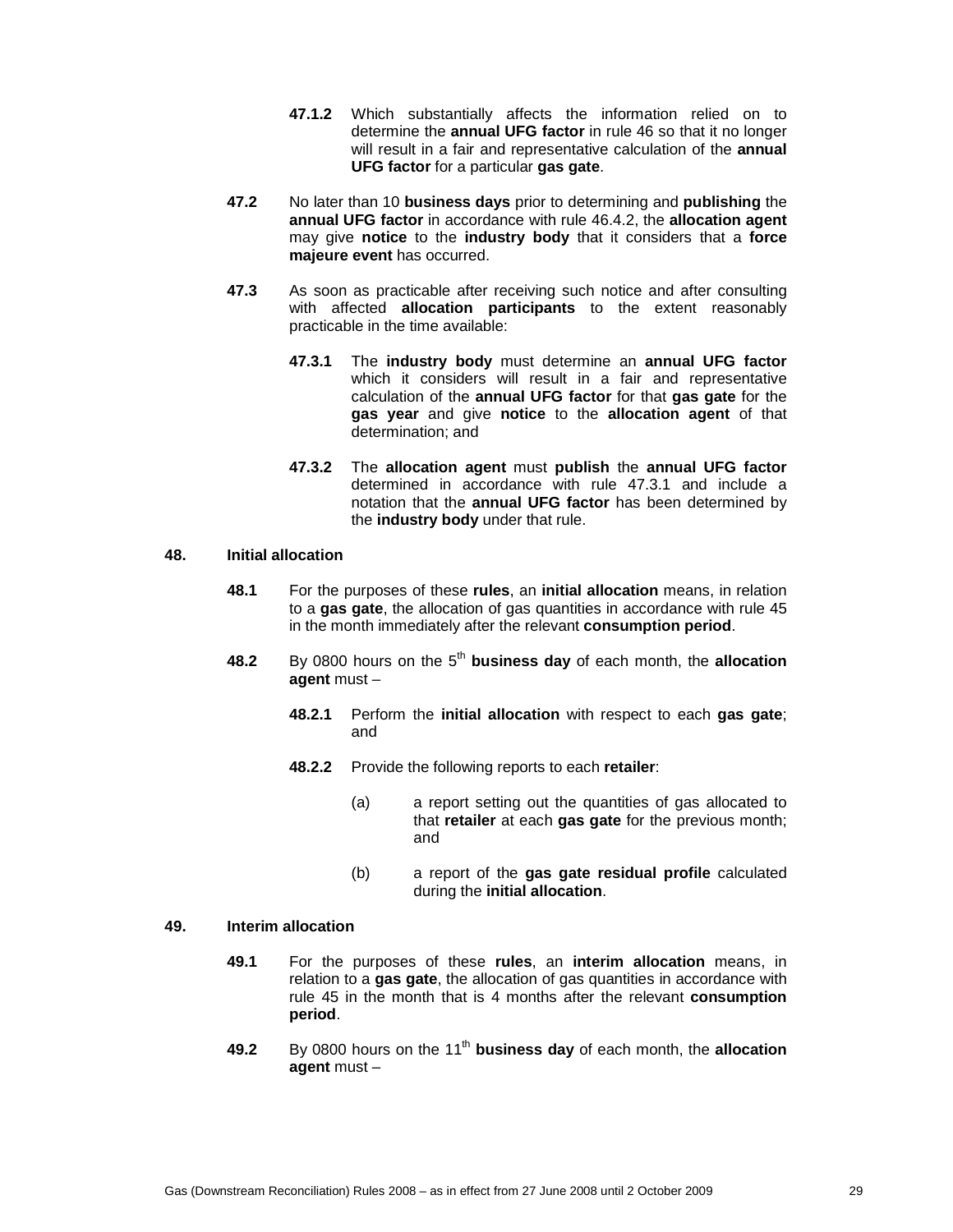- **49.2.1** Perform the **interim allocation** with respect to each **gas gate**; and
- **49.2.2** Provide the following reports to each **retailer**:
	- (a) a report setting out the quantities of gas allocated to that **retailer** at each **gas gate** for the month that is the subject of the **interim allocation**; and
	- (b) a report of the revised **gas gate residual profile** calculated during the **interim allocation**.

# **50. Final allocation**

- **50.1** For the purposes of these **rules**, a **final allocation** means, in relation to a **gas gate**, the allocation of gas quantities in accordance with rule 45 in the month that is 13 months after the relevant **consumption period**.
- **50.2** By 0800 hours on the 16<sup>th</sup> business day of each month, the allocation **agent** must –
	- **50.2.1** Perform the **final allocation** with respect to each **gas gate**; and
	- **50.2.2** Provide the following reports to each **retailer**:
		- (a) a report setting out the quantities of gas allocated to that **retailer** at each **gas gate** for the month that is the subject of the **final allocation**; and
		- (b) a report of the revised **gas gate residual profile** calculated during the **final allocation**.

# **51. Special allocation**

- **51.1** At any time during the period after an **initial allocation** has been performed up to 12-months after a **final allocation** has been performed, the **industry body** may require the **allocation agent** to perform a **special allocation** for the relevant **consumption period** in addition to an **initial allocation**, an **interim allocation**, or a **final allocation** for that same **consumption period**.
- **51.2** Before the **industry body** makes a request under rule 51.1
	- **51.2.1** The **industry body** must be of the opinion that the current allocation information or **allocation results** are sufficiently unfair that it is not appropriate to wait until the next (if any) scheduled **interim allocation** or **final allocation** is performed; and
	- **51.2.2** The **industry body** must balance the unfairness of the current allocation information or **allocation results** against any commercial reasons for retaining the current **allocation results**.
- **51.3** Subject to rule 51.1 and 51.2, the **industry body** may determine any specific procedures that will apply to a **special allocation**.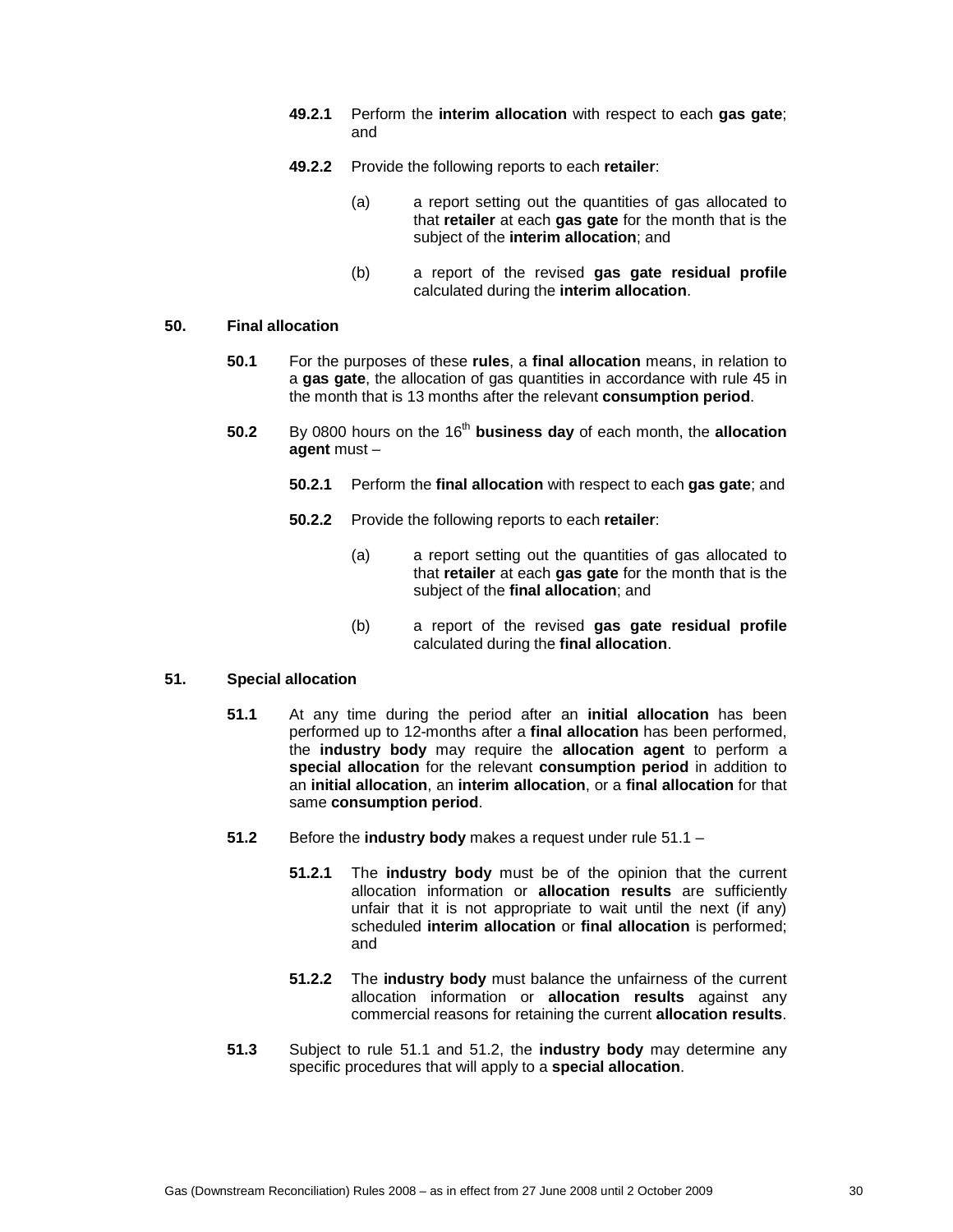# **52. Annual reconciliation**

- **52.1** The purpose of an **annual reconciliation** is to verify, on a monthly basis, the accuracy and completeness of quantities billed to consumers when compared with consumption information provided to the **allocation agent** for the previous 12 billing months.
- **52.2** For the purposes of an **annual reconciliation**:
	- **52.2.1** Each **retailer** must, by 0800 hours on the 11<sup>th</sup> business day of each month, provide to the **allocation agent** the total quantities billed, by **gas gate** and aggregated by invoice month, for the previous billing month.
	- **52.2.2** The **allocation agent** must, by 1700 hours on the 13<sup>th</sup> **business day** of each month, compare:
		- (a) the total quantities billed provided by each **retailer** for each **gas gate** in accordance with rule 52.2.1 for the previous 12 billing months; with
		- (b) the sum of best available consumption information provided by each **retailer** for each **gas gate** in accordance with rules 31 to 33 for the previous 12 billing months.
	- **52.2.3** The **allocation agent** must **publish** the results of the comparison performed under rule 52.2.2 by 0800 hours on the 14<sup>th</sup> business day of each month.
- **52.3** In this rule, any reference to
	- **52.3.1** "previous billing month" or "previous 12 billing months" refers to the month or 12 months, as applicable, prior to the previous **consumption period**; and
	- **52.3.2** "quantities billed" includes, for any particular period, the quantities of gas supplied by a **retailer** across **consumer installations** to consumers, sourced directly from the **retailer's**  financial records, including quantities:
		- (a) supplied through normal customer supply and billing arrangements;
		- (b) supplied under sponsorship arrangements; and
		- (c) supplied under any other arrangement.

# **53. Allocation agent reports**

- **53.1** By 1200 hours on the 1<sup>st</sup> business day of each month, the allocation **agent** must **publish** the **seasonal adjustment daily shape values** for every **gas gate**.
- **53.2** In respect of each **gas gate**, by 0800 hours on the last **business day** of each month, the **allocation agent** must **publish** the following reports for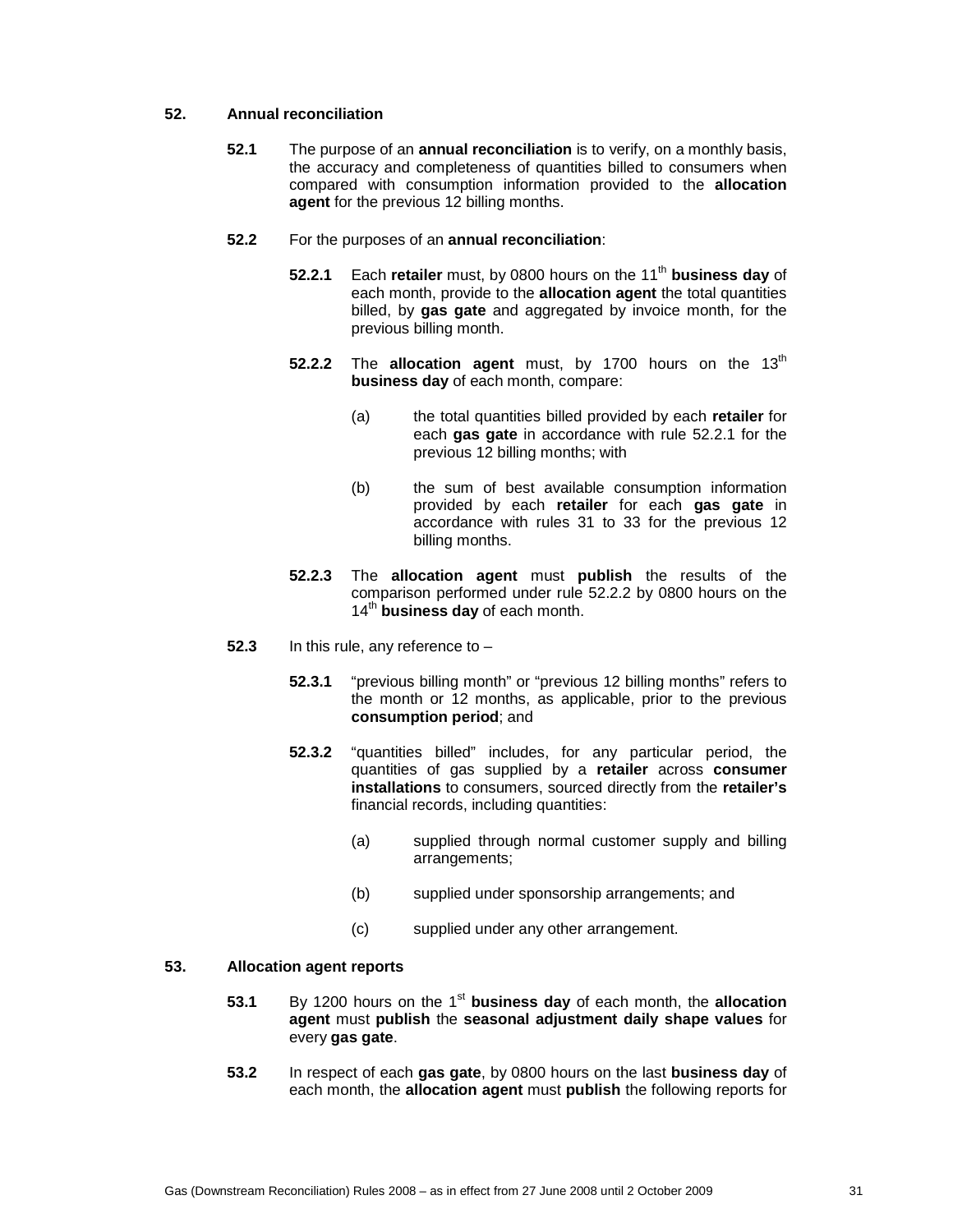each **initial allocation**, **interim allocation**, **final allocation** or **special allocation** performed in that month:

- **53.2.1** The sum of the actual daily energy quantities injected at each **gas gate** for each of the relevant **consumption periods** as provided by the **transmission system owner** under rule 41 (or, where necessary, estimated by the **allocation agent** in accordance with rule 43); and
- **53.2.2** The sum of the quantities of gas allocated to each **retailer** in the previous month**,** in respect of each of the relevant **consumption periods**, under rules 48 to 51; and
- **53.2.3** The total amount of, and the percentage of, **UFG** at each **gas gate** for the previous month and previous 12-months.
- **53.3** By 1200 hours on the 5<sup>th</sup> business day of each month, in respect of each **consumption period** for which a **final allocation** has been performed in the previous 12-months, the **allocation agent** must provide a report for each **gas gate** to **retailers** and the **industry body** on the percentage of error in the accuracy between:
	- **53.3.1** The aggregated consumption information for **consumer installations** in **allocation groups** 3 to 6 provided under rule 31 by each **retailer** to the **allocation agent** for **initial allocation**; and
	- **53.3.2** The aggregated consumption information for **consumer installations** in **allocation groups** 3 to 6 provided under rule 33 by each **retailer** to the **allocation agent** for **final allocation**.

### **Part 3**

# **Approval and Registration of deemed profiles**

# **54. Allocation agent to approve and register deemed profiles**

- **54.1** The **allocation agent** must establish a register which records **static deemed profiles** and **dynamic deemed profiles** approved under these **rules** and which may be used by **retailers** for the purpose of providing consumption information to the **allocation agent** in relation to **consumer installations** in **allocations groups** 3 and 5 respectively.
- **54.2** The **allocation agent** must not **publish** the gas quantities making up a **registered deemed profile** on the register established under rule 54.1 except where it has received notice from the **industry body** to do so.

### **55. Registration of static deemed profiles**

**55.1** For the purposes of these **rules**, a **static deemed profile** is a predetermined estimate of daily gas quantities which is used to define the daily profile of consumption during a **consumption period** for the **consumer installation** or class of **consumer installations** to which it applies.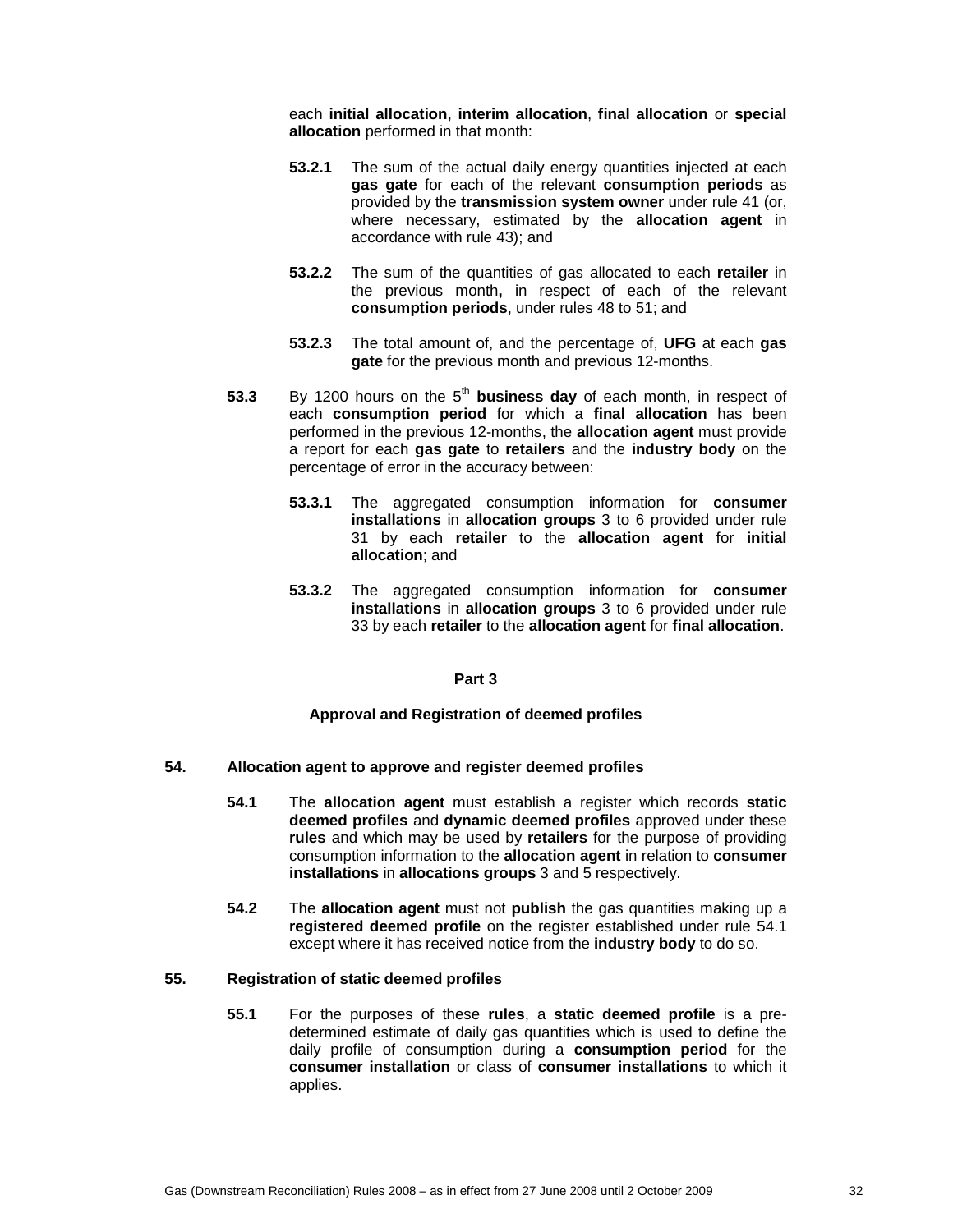- **55.2** In order to register a **static deemed profile** for a **consumer installation** or class of **consumer installations**, the **retailer** must request that the **allocation agent** approve the **static deemed profile** and provide the following information to the **allocation agent**:
	- **55.2.1** 12 consecutive months of historic consumption information for that **consumer installation** or class of **consumer installations** and estimates of future variations in that information; or
	- **55.2.2** In the absence of 12 consecutive months of historic consumption information –
		- (a) sample historic consumption information for that **consumer installation** or class of **consumer installations**, **consumer installation** operating information, 12-months of historic actual monthly consumption information, and estimated future variations; or
		- (b) an estimated consumption profile based on **consumer installation** operating information, 12-months of historic consumption information for that **consumer installation** or class of **consumer installations**, and estimated future variations; or
		- (c) an estimated consumption profile based on a daily consumption profile for a similar type of **consumer installation** and available historic actual monthly consumption information; or
		- (d) an estimated consumption profile based on **consumer installation** operating information or a daily consumption profile for a similar type of **consumer installation**; and
		- (e) any other information that the **allocation agent** reasonably requests.
- **55.3** The **allocation agent** must consider the information provided under rule 55.2 and determine whether the **static deemed profile** will be a reasonable representation of the actual consumption profile of the **consumer installation** or class of **consumer installations** to which it will apply.
- **55.4** As soon as practicable, and no later than 20 **business days**, after receiving a request for approval, the **allocation agent** must make its determination under rule 55.3 and notify the **retailer** of its determination. The **allocation agent** must either accept or reject the registration of the **static deemed profile**.

# **56. Registration of dynamic deemed profiles**

**56.1** For the purposes of these **rules**, a **dynamic deemed profile** is a consumption profile that changes in accordance with information obtained from **TOU meters** installed at one or more sample **consumer installations** that are representative of the daily consumption profile of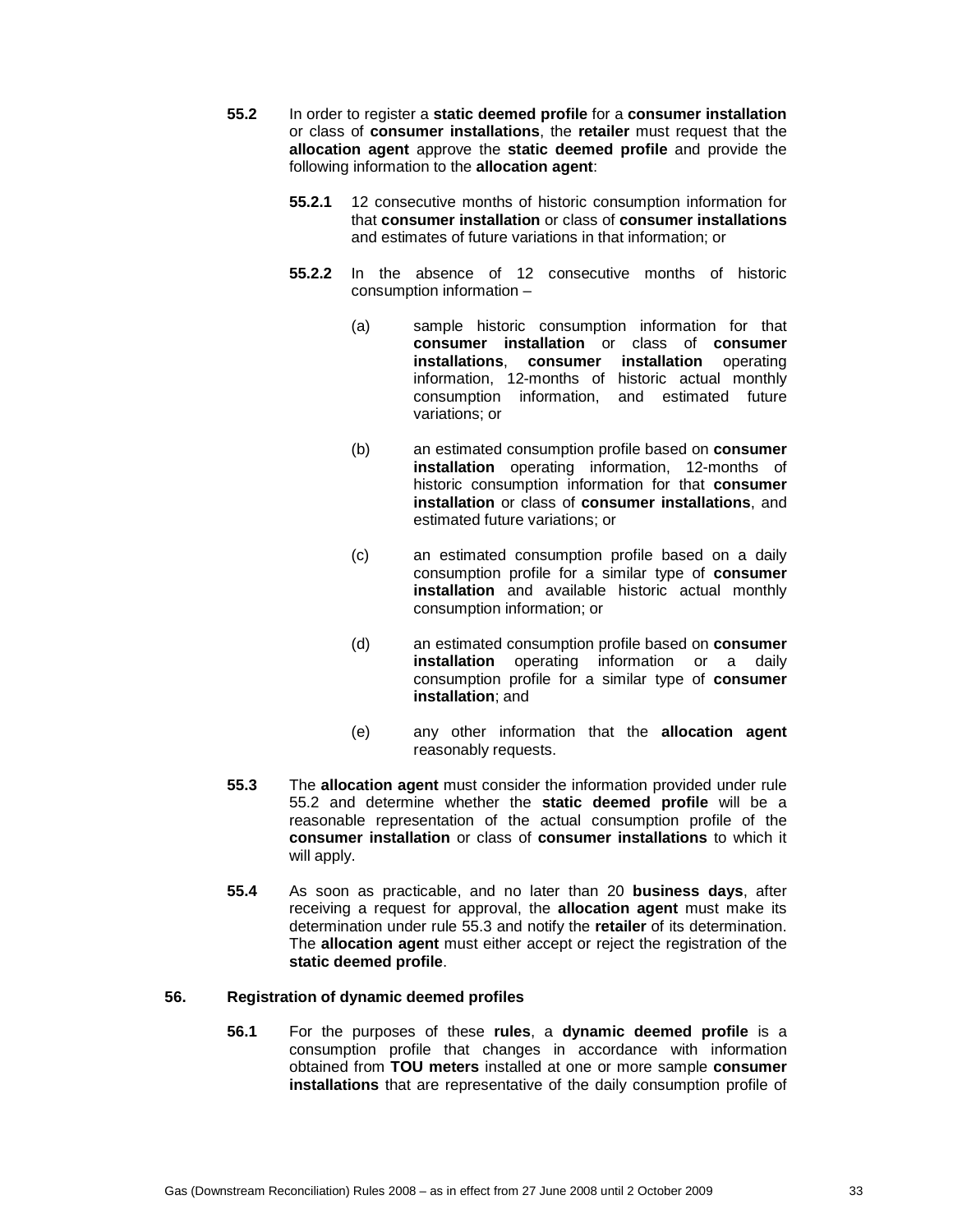the **consumer installation** or class of **consumer installations** to which it is applied.

- **56.2** In order to register a **dynamic deemed profile** for a **consumer installation** or class of **consumer installations**, the **retailer** must request that the **allocation agent** approve the **dynamic deemed profile** and provide the following information to the **allocation agent**:
	- **56.2.1** Consumption information obtained during the **consumption period** from a **TOU meter** installed at the sample **consumer installation** or **consumer installations**, as the case may be, that will provide the basis of the **dynamic deemed profile**; and
	- **56.2.2** Sufficient detail of the **consumer installations** or class of **consumer installations** to which the **dynamic deemed profile** will apply to enable the **allocation agent** to verify that the **dynamic deemed profile** is appropriate for that **consumer installation** or class of **consumer installations**; and
	- **56.2.3** Any other information reasonably requested by the **allocation agent**.
- **56.3** The **allocation agent** must consider the information provided under rule 56.2 and determine whether the **dynamic deemed profile** will be a reasonable representation of the actual consumption profile of the **consumer installation** or class of **consumer installations** to which it will apply.
- **56.4** As soon as practicable, and no later than 20 **business days**, after receiving a request for approval, the **allocation agent** must make its determination under rule 56.3 and notify the **retailer** in writing of its determination. The **allocation agent** must either accept or reject the registration of the **dynamic deemed profile**.

# **57. Notification of change or error**

**57.1** A **retailer** with a **registered deemed profile** under these **rules** must notify the **allocation agent** of any error or change in any circumstances material to the registration or continuing registration of its deemed profile as soon as practicable after it has become aware of that error or change.

#### **58. Allocation agent review of registered deemed profiles**

- **58.1** The **allocation agent** may review a **registered deemed profile** at its discretion.
- **58.2** Where the **allocation agent** intends to carry out a review under rule 58.1, it must notify the **retailer** with the **registered deemed profile** of the review.
- **58.3** In order to enable the **allocation agent** to carry out a review under rule 58.1, the **retailer** must provide the information referred to in rule 55.2 or rule 56.2, as applicable, within 10 **business days** of receiving notice of the review.
- **58.4** The **allocation agent** must consider the information provided under rule 58.3 and determine whether the **registered deemed profile** continues to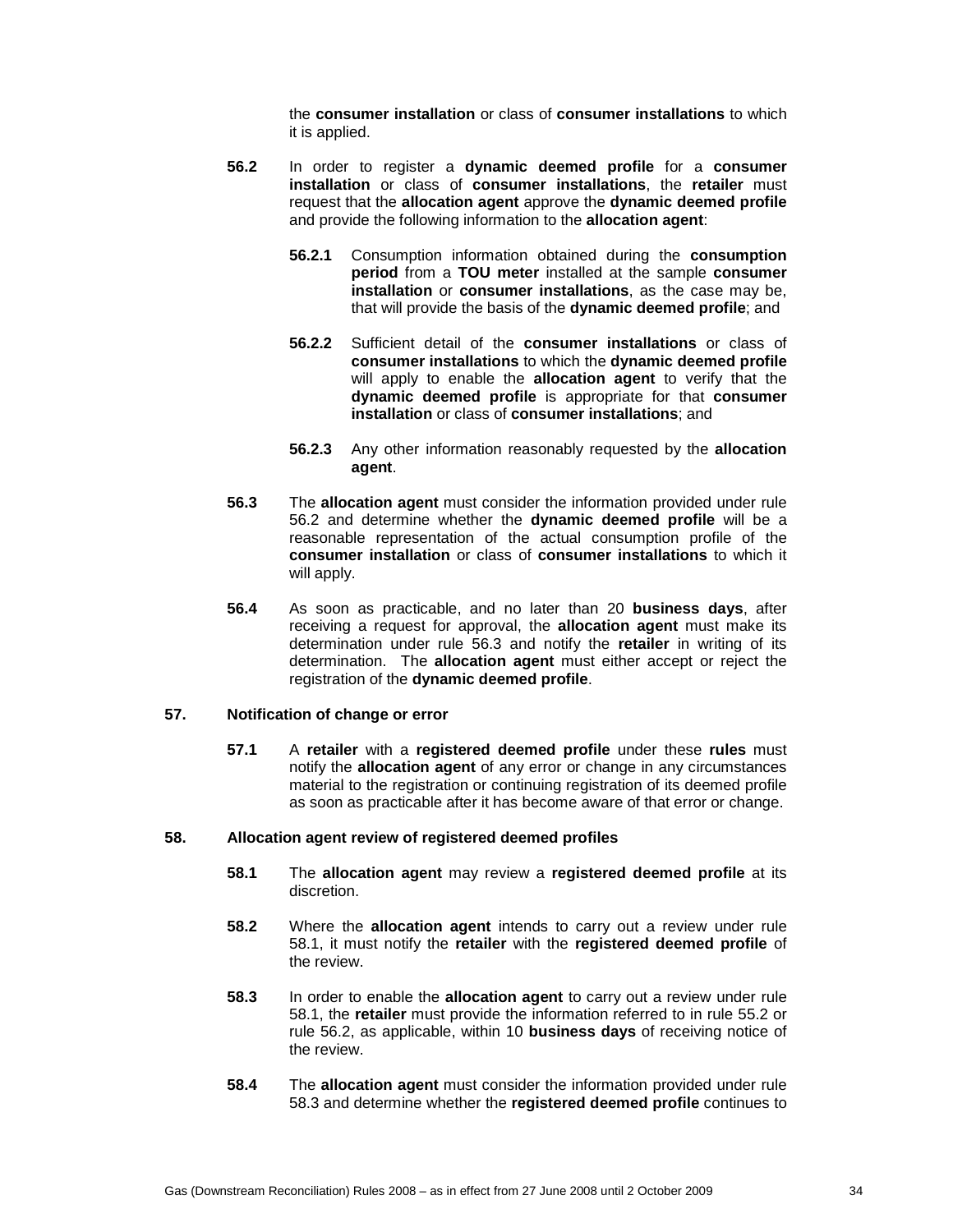be a reasonable representation of the actual consumption profile of the **consumer installation** or class of **consumer installations** to which it applies.

- **58.5** As soon as practicable, and no later than 30 **business days**, after giving notice under rule 58.2, the **allocation agent** must make its determination under rule 58.4 and notify the **retailer** of its determination. The **allocation agent** must either:
	- **58.5.1** Continue the registration of the **registered deemed profile** if it determines the profile continues to be a reasonable representation of the actual consumption profile of the **consumer installation** or class of **consumer installations** to which it applies; or
	- **58.5.2** Remove, in accordance with rule 62, the **registered deemed profile** from the register if it determines that the profile no longer continues to be a reasonable representation of the actual consumption profile of the **consumer installation** or class of **consumer installations** to which it applies.

#### **59. Retailers may request review of their registered deemed profiles**

- **59.1** Any **retailer** with a **registered deemed profile** (whether it is a **static deemed profile** or a **dynamic deemed profile**) may, by notice, request the **allocation agent** to review and:
	- **59.1.1** Amend that **registered deemed profile**; or
	- **59.1.2** Amend the characteristics of the **consumer installation** or class of **consumer installations** to which it applies.
- **59.2** In order to enable the **allocation agent** to carry out a review under rule 59.3, the **retailer** must provide the information referred to in rule 55.2 or rule 56.2, as applicable.
- **59.3** The **allocation agent** must consider the information provided under rule 59.2 and determine whether, if amended as requested by the **retailer**, the **registered deemed profile** is a reasonable representation of the actual consumption profile of the **consumer installation** or class of **consumer installations** to which it applies.
- **59.4** As soon as practicable, and no later than 20 **business days**, after receiving a request under rule 59.1, the **allocation agent** must make its determination under rule 59.3 and notify the **retailer** of its determination. The **allocation agent** must either accept or reject the amendment to the **registered deemed profile**.

### **60. Allocation participants may challenge registered deemed profiles**

- **60.1** Any **allocation participant** may challenge, by notice to the **allocation agent**, the use by a **retailer** of a **registered deemed profile** in respect of a **consumer installation** or class of **consumer installations**.
- **60.2** The **allocation participant** must include in the notice given under rule 60.1 the reasons for the challenge and any information available to it relating to the challenge of the **registered deemed profile**.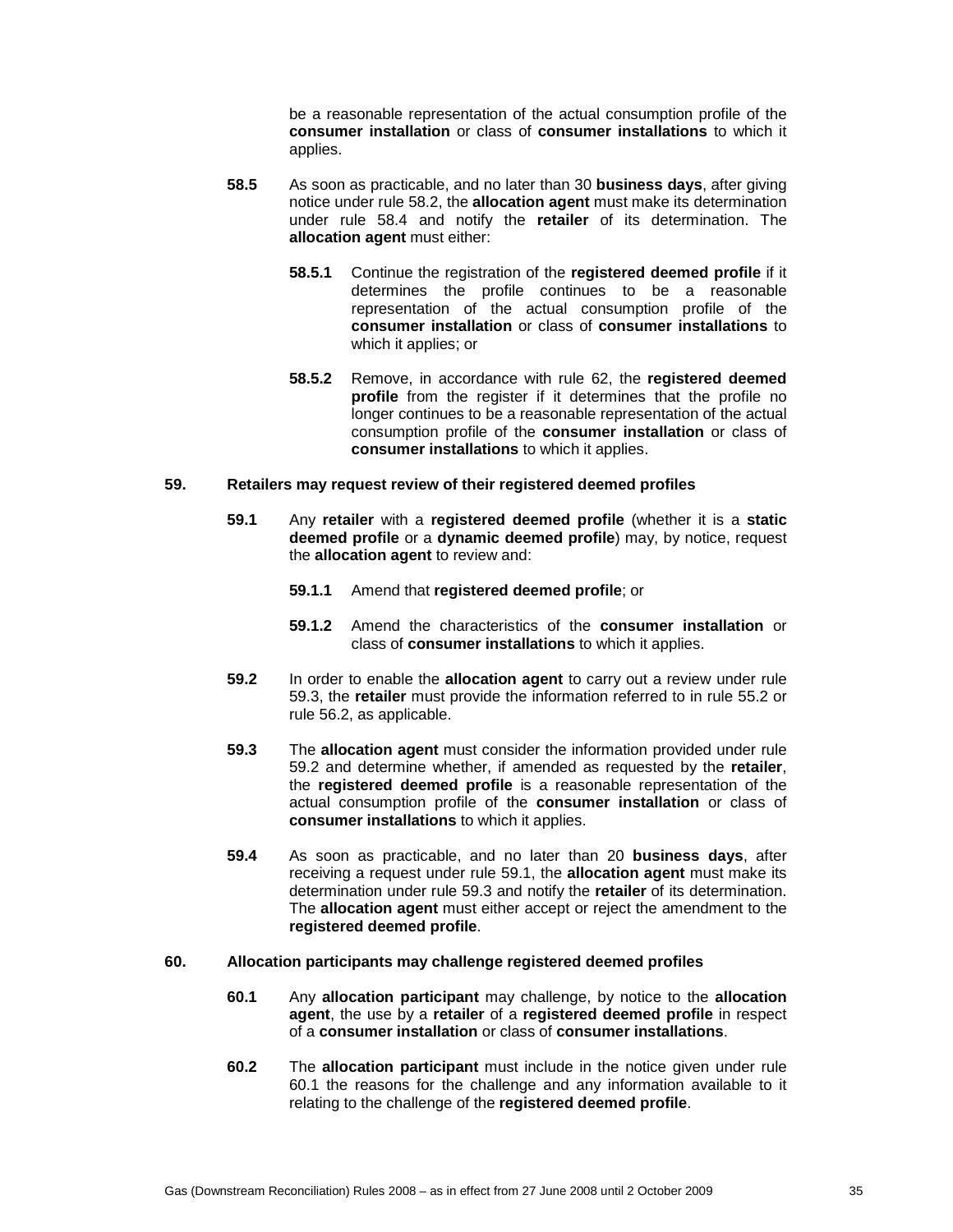- **60.3** The **allocation agent** must provide the **allocation participant**, whose **registered deemed profile** is being challenged, the opportunity to:
	- **60.3.1** Respond to a notice given under rule 60.1; and
	- **60.3.2** Provide reasons and information as to why the **registered deemed profile** continues to be a reasonable representation of the actual consumption profile of the **consumer installation** or class of **consumer installations** to which it applies.
- **60.4** The **allocation agent** must consider the information provided under rules 60.2 and 60.3 and determine whether the **registered deemed profile** continues to be a reasonable representation of the actual consumption profile of the **consumer installation** or class of **consumer installations** to which it applies.
- **60.5** The **allocation agent** must make its determination within 30 **business days** of receiving the notice under rule 60.1 and notify all affected **allocation participants** of its determination.

### **61. Guidelines for determinations on profiles**

- **61.1** As soon as practicable after this rule comes into force, the **industry body** shall, after consultation with **allocation participants**, develop and **publish** guidelines to assist the determination of whether a **static deemed profile** or **dynamic deemed profile** is, or continues to be, a reasonable representation of the actual consumption profile of the **consumer installation** or class of **consumer installations** to which it applies.
- **61.2** In making a determination under this Part 3 of the **rules**, the **allocation agent** must take into account any guidelines developed by the **industry body** under rule 61.1.

### **62. Removal of registered deemed profile from register**

- **62.1** If the **allocation agent** determines under rule 58.5 or 60.4 that a **registered deemed profile** no longer continues to be a reasonable representation of the actual consumption profile of the **consumer installation** or class of **consumer installations** to which it applies, the **allocation agent** must:
	- **62.1.1** Remove the **registered deemed profile** from the register; and
	- **62.1.2** Advise the **retailer** which registered the deemed profile of the date on which the deemed profile was removed from the register.
- **62.2** If a **registered deemed profile** has not been reviewed under rule 58 or 59 or challenged under rule 60 for a period of 5 years or longer, the **allocation agent** must:
	- **62.2.1** Remove the **registered deemed profile** from the register; and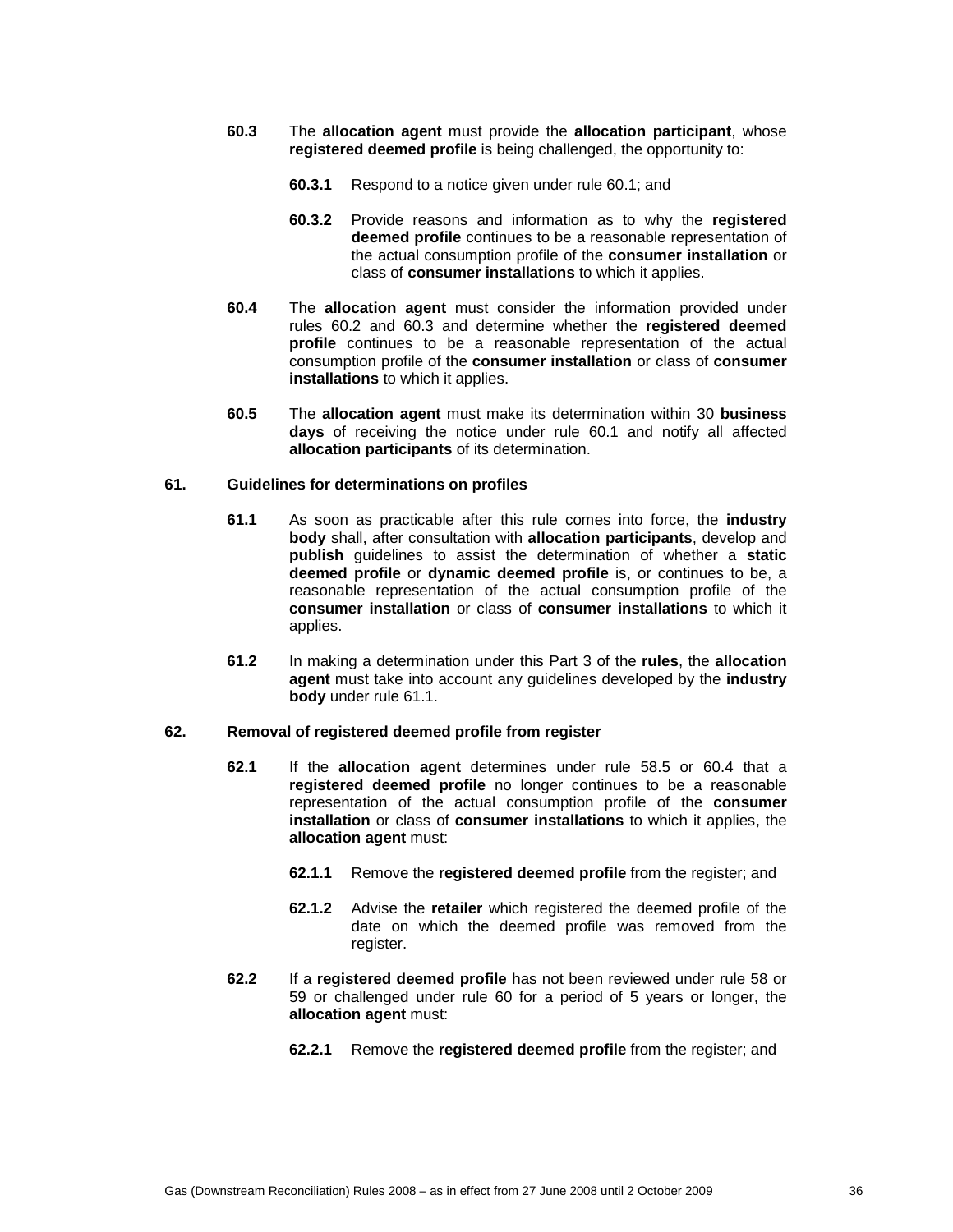**62.2.2** Advise the **retailer** which registered the deemed profile of the date on which the deemed profile was removed from the register.

# **63. Costs of deemed profile registration**

- **63.1** The **retailer** which requests approval of a deemed profile under **rules** 55.2 or 56.2 must pay to the **allocation agent** the actual and reasonable costs of considering the request and, where applicable, registering the deemed profile.
- **63.2** In relation to meeting the costs of the **allocation agent** for reviewing a **registered deemed profile** under rule 58 or 59, the **retailer** whose **registered deemed profile** was reviewed must pay to the **allocation agent** the actual and reasonable costs of the review.
- **63.3** In relation to meeting the costs of the **allocation agent** for considering a challenge to the use of a **registered deemed profile** under rule 60 –
	- **63.3.1** The **allocation participant** that made the challenge must pay to the **allocation agent** the actual and reasonable costs of the **allocation agent** if the **allocation agent** determines that the **registered deemed profile** is a reasonable representation of the actual consumption profile of the **consumer installation** or class of **consumer installations** to which it applies; and
	- **63.3.2** The **retailer** whose **registered deemed profile** was challenged must pay to the **allocation agent** the actual and reasonable costs of the **allocation agent** if the **allocation agent** determines that the **registered deemed profile** should be removed from the register.

# **64. Referral to industry body**

- **64.1** Where a **retailer** disputes a determination made by the **allocation agent** under this Part 3 of the **rules**, the **retailer** may by notice in writing refer the matter to the **industry body** for review.
- **64.2** As soon as practicable and no later than 20 **business days** after receiving notice under rule 64.1, the **industry body** must review the **allocation agent's** determination having regard to the requirements of rules 55 to 62, as applicable, and either:
	- **64.2.1** confirm the **allocation agent's** determination; or
	- **64.2.2** refer the matter back to the **allocation agent** for reconsideration.
- **64.3** To avoid doubt, rule 64.1 does not apply where the **industry body** has previously referred the matter back to the **allocation agent** for reconsideration.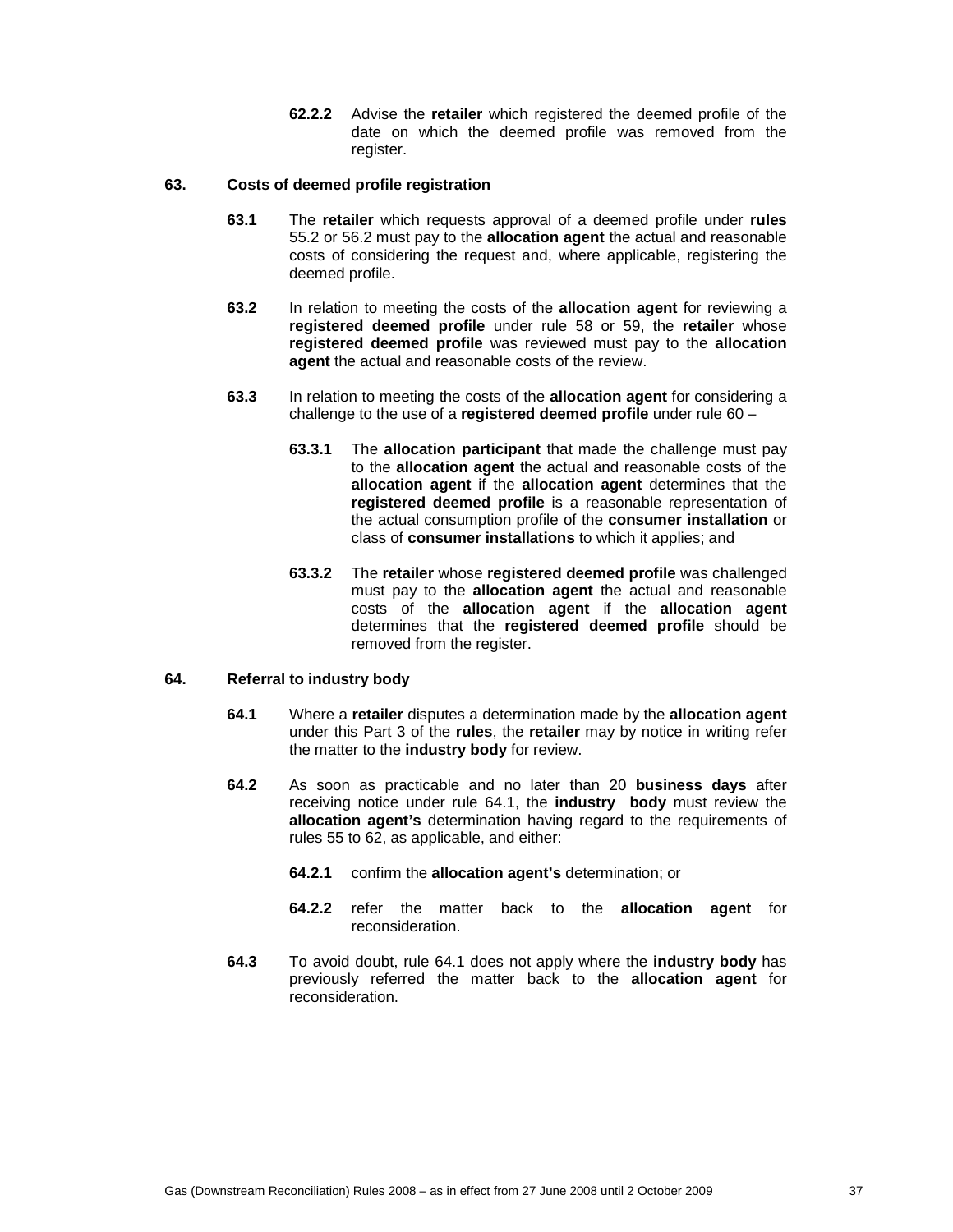#### **Part 4**

#### **Audits**

### **65. Industry body to commission performance audits**

- **65.1** The **industry body** must arrange at regular intervals performance audits of the **allocation agent** and **allocation participants**.
- **65.2** The purpose of a performance audit under this rule is to assess in relation to the **allocation agent** or an **allocation participant**, as the case may be, –
	- **65.2.1** The performance of the **allocation agent** or that **allocation participant** in terms of compliance with these **rules**; and
	- **65.2.2** The systems and processes of the **allocation agent** or that **allocation participant** that have been put in place to enable compliance with these **rules**.
- **65.3** The **industry body** in its sole discretion will determine
	- **65.3.1** When a performance audit under this rule is to be conducted;
	- **65.3.2** The person who is to be audited;
	- **65.3.3** Subject to rule 68, who will be appointed as the auditor; and
	- **65.3.4** Any terms and conditions for the performance audit.

#### **66. Industry body may commission event audits**

- **66.1** In addition to performance audits under rule 65, the **industry body** may cause to be conducted at any time an event audit of the **allocation agent**, **allocation participants** or allocation processes in respect of one or more **gas gates**.
- **66.2** The purpose of an event audit under this rule is to ascertain the cause or causes of any particular issue or event that has arisen in relation to the allocation of gas under these **rules**.
- **66.3** The **allocation agent** or any **allocation participant** may request the **industry body** to cause an event audit to be performed under rule 66.1.
- **66.4** If the **industry body** receives a request under rule 66.3, the **industry body** must, in its sole discretion, decide whether to grant or refuse the request. However, the **industry body** must not grant a request that, in the opinion of the **industry body**, is frivolous or vexatious or is not made in good faith.

#### **67. Time restriction on audit material**

In conducting an audit under rule 65 or 66, the auditor must not consider any action, circumstance, event, or inaction that occurred 30 months or more before the date the audit was requested by the **industry body**.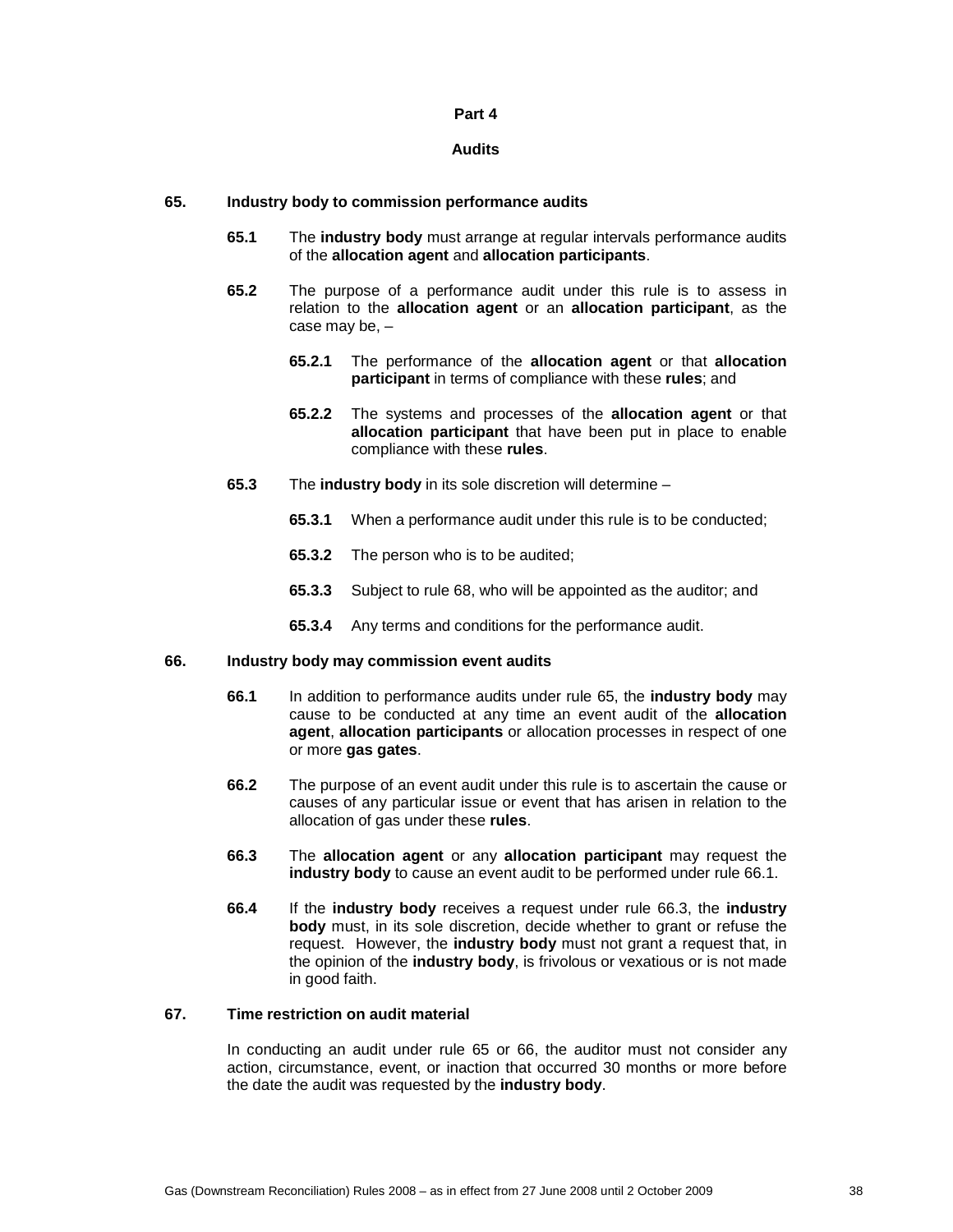### **68. Who may be appointed as an auditor**

- **68.1** In appointing an auditor, the **industry body** must appoint a person who is independent to and not in a position of conflict of interest with the **allocation agent** or the **allocation participant(s)**, as the case may be, that are to be audited.
- **68.2** No officer or employee of the **industry body** may be appointed as an auditor.
- **68.3** The person or persons that are to be the subject of the audit may recommend one or more auditors for the **industry body's** consideration.

# **69. Provision of information to auditor**

- **69.1** In conducting an audit under rule 65 or 66, the auditor may:
	- **69.1.1** Request any information from the **allocation agent**, the **industry body** and any **allocation participant**; and
	- **69.1.2** Request to examine any processes, systems and data of the **allocation agent** and any **allocation participant**, provided such processes, systems and data are directly relevant to the performance of the **allocation agent** or the **allocation participant** in terms of compliance with these **rules**.
- **69.2** Any request under rule 69.1 must be reasonable and strictly for the purposes of the audit.
- **69.3** The **allocation agent**, the **industry body** and every **allocation participant** must comply with a request under rule 69.1 but nothing in this rule limits any claim for legal professional privilege.
- **69.4** In providing information to the auditor, an **allocation participant** or the **allocation agent** may indicate to the auditor where such information is considered to be confidential.
- **69.5** For the purposes of this Part 4 of the **rules**, information is confidential if the **allocation participant** or the **allocation agent**, who either owns or holds the information, considers that the information is commercially sensitive.

# **70. Auditor to prepare draft audit report**

- **70.1** The auditor must prepare, in writing, a draft audit report on the conclusions reached and recommendations formulated as a result of conducting an audit under rule 65 or 66.
- **70.2** Subject to rule 72, the auditor must give a copy of the draft audit report to –
	- **70.2.1** The person or persons that are the subject of the audit;
	- **70.2.2** The **allocation agent**, if the **allocation agent** is not the subject of the audit;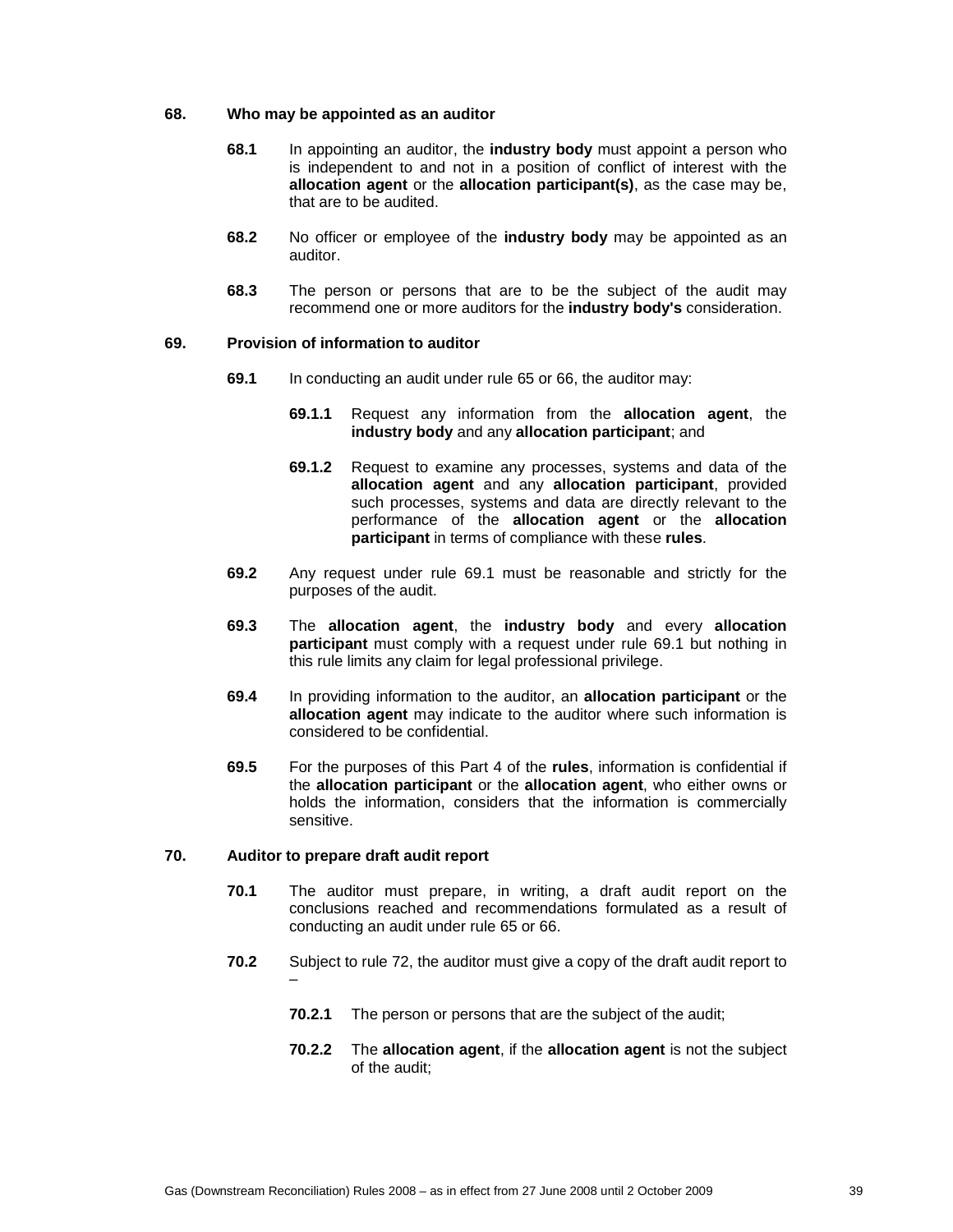**70.2.3** Any other **allocation participant** which the auditor considers has an interest in the report; and

# **70.2.4** The **industry body**.

**70.3** In providing the draft audit report under rule 70.2, the persons referred to in that rule, and the **industry body**, have 10 **business days** from the date the report is received to provide the auditor with comments on the report.

# **71. Auditor to prepare final audit report**

- **71.1** Before the auditor prepares a final audit report on the conclusions reached and recommendations formulated as a result of conducting an audit under rule 65 or 66, the auditor must take into account any comments received on the draft audit report.
- **71.2** The final audit report must be in writing and, if so requested by the person or persons that are the subject of the audit, must include as an appendix any comments from that person or persons on the draft audit report.
- **71.3** Subject to rule 72, the auditor must give a copy of the final audit report to –
	- **71.3.1** The person or persons that are the subject of the audit;
	- **71.3.2** The **allocation agent**, if the **allocation agent** is not the subject of the audit;
	- **71.3.3** Any other **allocation participant** which the auditor considers has a material interest in the report; and
	- **71.3.4** The **industry body**.
- **71.4** Once the auditor has given a final audit report under this rule, the report may not be altered in any way.

# **72. Confidential information in audit reports**

- **72.1** In providing a draft audit report or final audit report, the auditor must provide a complete version to the **industry body**.
- **72.2** However, at the discretion of the **auditor**, the versions of the draft audit report and the final audit report provided to any other person or **published** under these **rules** may exclude any confidential information obtained in the conduct of the audit.

### **73. Publication of final audit reports**

Subject to rule 72, the **industry body** must **publish** all final audit reports.

### **74. Use of final audit reports**

To avoid doubt, a final audit report may be used –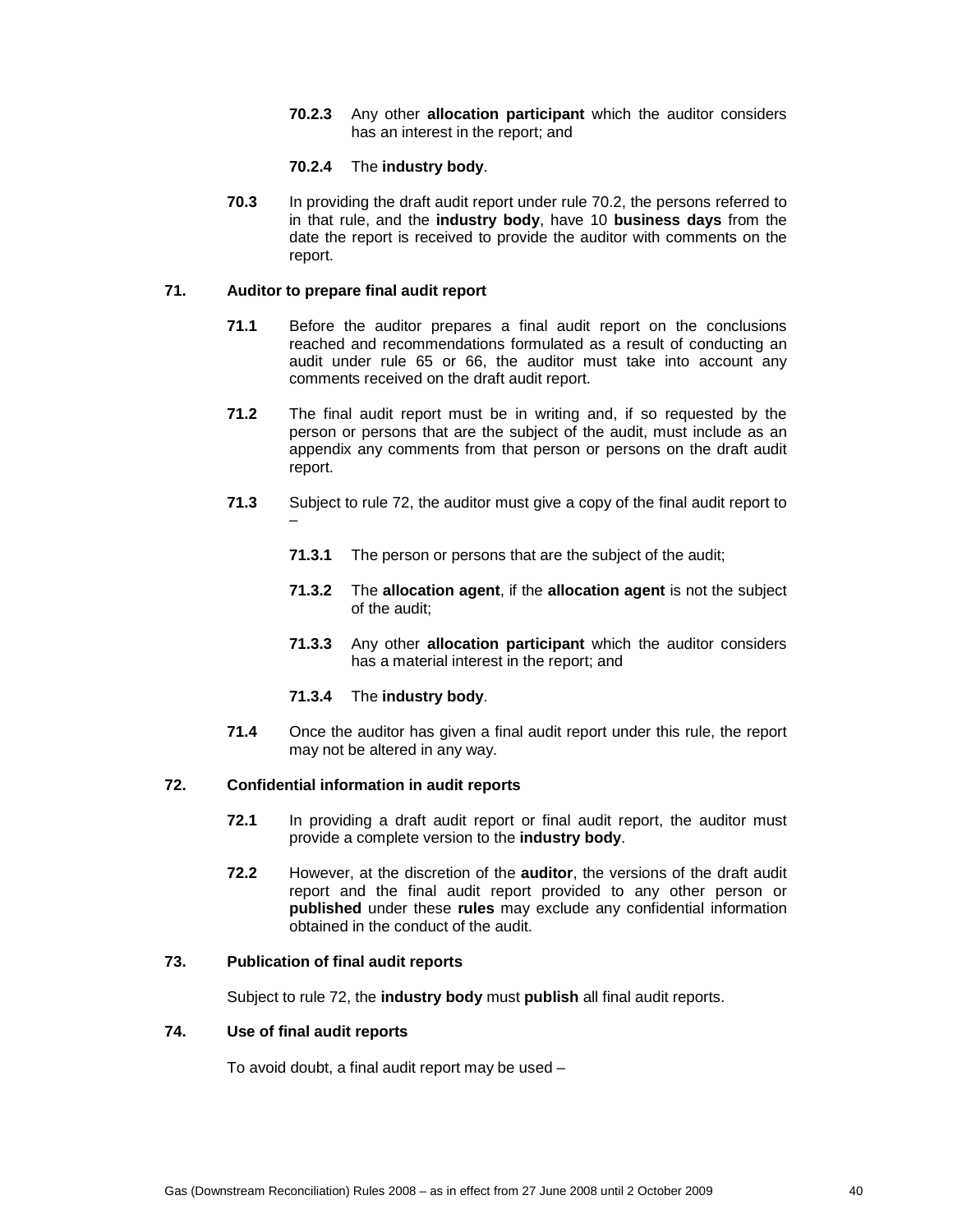- **74.1** For the purposes of the Gas Governance (Compliance) Regulations 2008;
- **74.2** For the purposes of considering any amendments to these **rules**;
- **74.3** By the **industry body**;
	- **74.3.1** Under rule 51 in considering whether to request the **allocation agent** to perform a **special allocation**;
	- **74.3.2** For the purpose of reviewing the performance of the **allocation agent** under the **allocation agent service provider agreement**;
	- **74.3.3** For the purpose of reviewing the performance of an auditor; and
	- **74.3.4** For any other purposes that it considers necessary.

### **75. Responsibility for audit costs**

- **75.1** In relation to an audit under rule 65, the person that is being audited must pay the costs of the auditor.
- **75.2** In relation to an audit under rule 66, the following provisions apply:
	- **75.2.1** If the auditor concludes that a material issue has been raised in relation to compliance with these **rules** –
		- (a) the **allocation agent** or the **allocation participant** to which the material issue relates must pay the costs of the auditor, and if the material issue relates to more than one person, then each person must pay the costs of the auditor in such portions that reflect their contribution to that material issue as determined by the auditor; and
		- (b) if the auditor concludes that no material issue has been raised in relation to compliance with these **rules**, the costs of the auditor must be apportioned between such of the **allocation agent** and the **allocation participants**, as the case may be, as the **industry body** determines in its sole discretion.
- **75.3** For the purposes of this rule, the costs of the auditor are those costs that have been agreed between the **industry body** and the auditor.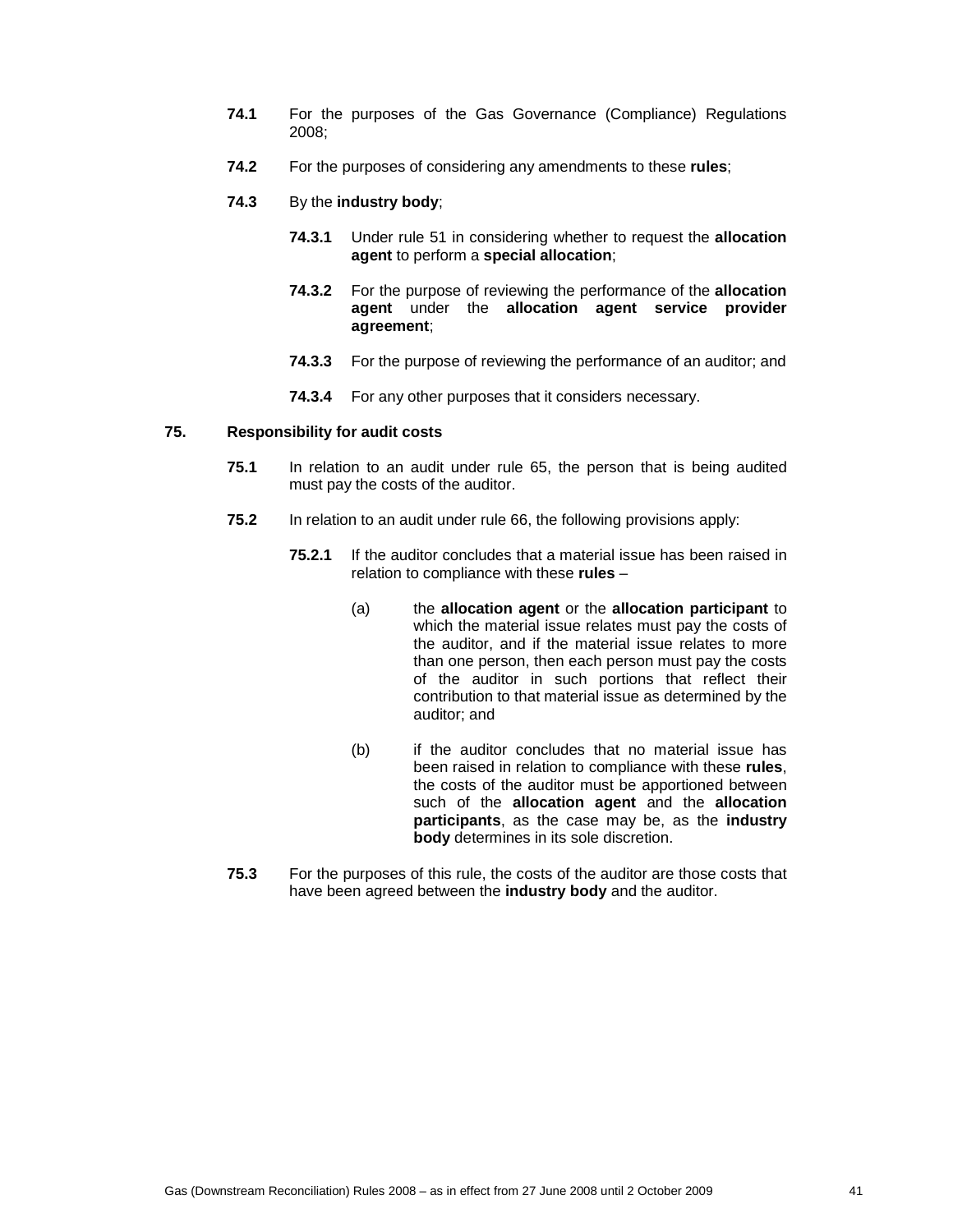### **Part 5**

### **Transitional provisions**

### **76. Treatment of allocations for consumption prior to go-live date**

- **76.1** Any allocations for **consumption periods** occurring prior to the **go-live date** are to be completed in accordance with any existing allocation agreements and by the incumbent person appointed to carry out allocation and reconciliation functions under those agreements.
- **76.2** To avoid doubt, the **allocation agent's** functions under rules 52 and 53 do not apply to **consumption periods** occurring prior to the **go-live date**.

Annual UFG factor during the transitional period

### **77. Transitional period**

In rules 78 to 81, **transitional period** means the period commencing on the **golive date** and ending on 30 September 2010.

### **78. Provision of information during transitional period**

- **78.1** Prior to or during the **transitional period**, the **allocation agent** may give notice to:
	- **78.1.1** A **retailer** requiring it to provide, to the extent possible in the circumstances, the **allocation agent** with the consumption information for a particular **gas gate** for the 12-months ending 30 September 2007 or ending 30 September 2008; and
	- **78.1.2** A **transmission system owner** requiring it to provide, to the extent possible in the circumstances, the **allocation agent** with the total energy quantities injected for a particular **gas gate** for the 12-months ending 30 September 2007 or ending 30 September 2008.
- **78.2** An **allocation participant** must comply with a notice issued under rule 78.1 within 10 **business days** of receiving such notice.
- **78.3** Except where rule 79.2.3 applies, if any of the information or quantities requested under rule 78.1 are unavailable or are unable to be provided by those **allocation participants** in the circumstances, the **allocation agent** must estimate that information or those quantities for the particular **gas gate** in accordance with rule 43.

### **79. Calculation and application of annual UFG factors during transitional period**

**79.1** Despite anything in rules 45 and 46, when performing an **initial allocation**, an **interim allocation** or a **final allocation** for a **consumption period** that falls within the **transitional period**, the **allocation agent** must: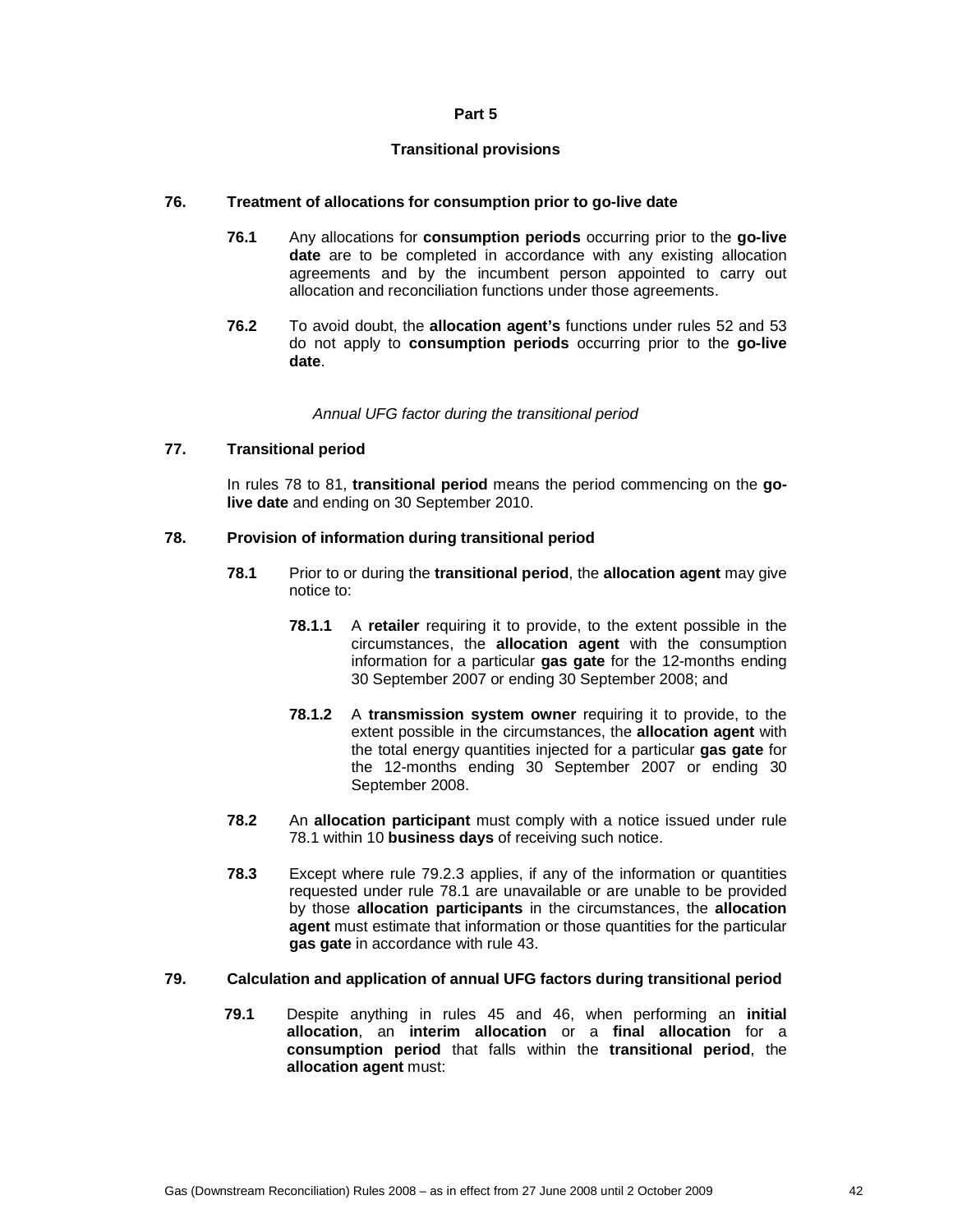- **79.1.1** Calculate the **annual UFG factor** for a particular **gas gate** in accordance with this rule; and
- **79.1.2** For the purposes of rule 45.2.3, apply the **annual UFG factor** calculated in accordance with this rule.
- **79.2** Subject to rule 79.3, for the purposes of this rule, the **annual UFG factor** means –
	- **79.2.1** For gas consumed during the 12-months ended 30 September 2009, the factor determined in accordance with the following formula:

 $A_{UFG} = \sum E I_{t1} / \sum C I_{t1}$ 

Where:

AUFG is the applicable **annual UFG factor** for the **gas gate**  for the consumption period

 $\Sigma$ EI<sub>t1</sub> is the sum of the actual daily energy quantities injected for a particular **gas gate** for the 12-months ended 30 September 2007 (in **GJ**)

 $\Sigma$ CI<sub>t1</sub> is the sum of the best available consumption information for all **allocation groups** for the **gas gate** for the 12-months ended 30 September 2007 (in **GJ**).

**79.2.2** For gas consumed during the 12-months ended 30 September 2010, the factor determined in accordance with the following formula:

 $A_{UFG} = \sum E I_{12} / \sum C I_{12}$ 

Where:

AUFG is the applicable **annual UFG factor** for the **gas gate**  for the **consumption period**

 $\Sigma$ EI<sub>t2</sub> is the sum of the actual daily energy quantities injected for a particular **gas gate** for the 12-months ended 30 September 2008 (in **GJ**)

 $\Sigma$ CI<sub>t2</sub> is the sum of the best available consumption information for all **allocation groups** for the **gas gate** for the 12-months ended 30 September 2008 (in **GJ**).

#### **79.2.3** Where:

(a) no actual daily energy quantities injected or no consumption information, during the periods specified in rules 79.2.1 or 79.2.2, exist for a **gas gate**; or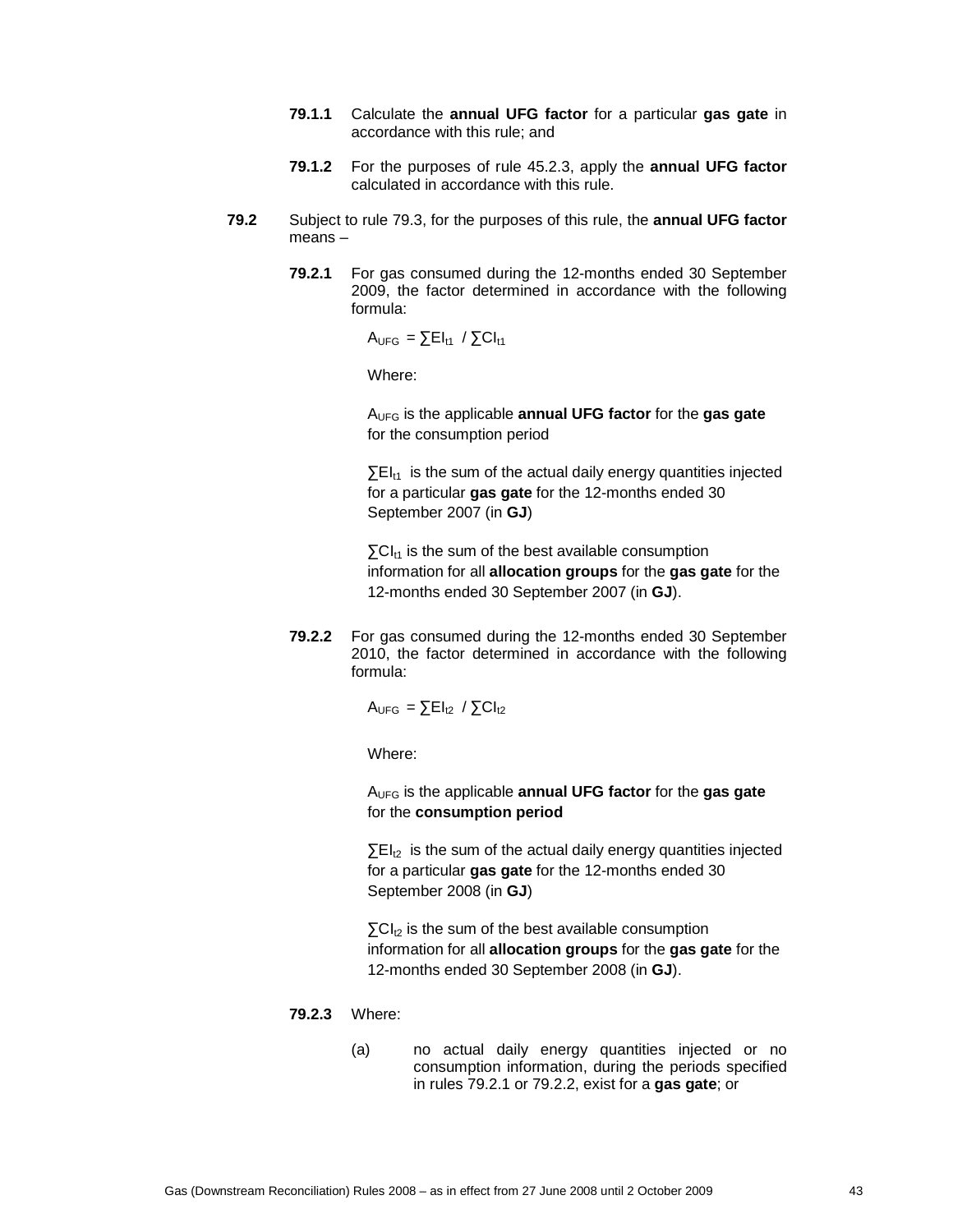(b) such quantities or information are so incomplete that the **allocation agent** considers it is unreasonable to estimate such quantities or information in accordance with rule 78.3;

the factor determined in accordance with the following formula:

$$
A_{\text{UFG}} = \sum E I_{\text{all}} / \sum C I_{\text{all}}
$$

Where:

AUFG is the applicable **annual UFG factor** for the **gas gate**  for the consumption period

 $\Sigma$ EI<sub>all</sub> is the sum of the actual daily energy quantities injected for all **gas gates** (as calculated under rules 79.2.1 or 79.2.2) for the 12-months ended 30 September 2007 or 2008, as applicable (in **GJ**)

 $\Sigma$ CI<sub>all</sub> is the sum of the best available consumption information for all **allocation groups** for all **gas gates** (as calculated under rules 79.2.1 or 79.2.2) for the 12-months ended 30 September 2007 or 2008, as applicable (in **GJ**).

- **79.3** Where the **annual UFG factor** calculated in accordance with rule 79.2:
	- **79.3.1** is less than 0.985, the **annual UFG factor** to be applied at that **gas gate** for the purposes of this rule is 0.985; or
	- **79.3.2** exceeds 1.035, the **annual UFG factor** to be applied at that **gas gate** for the purposes of this rule is 1.035.
- **79.4** Despite anything in rule 46.4.2, during the **transitional period**, the **allocation agent** must determine and **publish** the **annual UFG factor** which will apply for gas consumed in the **gas year** beginning on –
	- **79.4.1** 1 October 2008 as soon as practicable after the date this rule comes into force and no later than 10 **business days** before the **go-live date**; and
	- **79.4.2** 1 October 2009 on the 1<sup>st</sup> business day of July 2009.

#### **80. Industry body may commission event audit for capped gas gate**

- **80.1** Where the **annual UFG factor** calculated in rule 79.2 for a particular **gas gate** would have been less than 0.985 or exceeded 1.035 but for rule 79.3:
	- **80.1.1** the **allocation agent** must as soon as practicable give notice to the **industry body**; and
	- **80.1.2** the **industry body** may commission an event audit under rule 66 to ascertain the cause or causes of the level of **UFG** at the **gas gate**.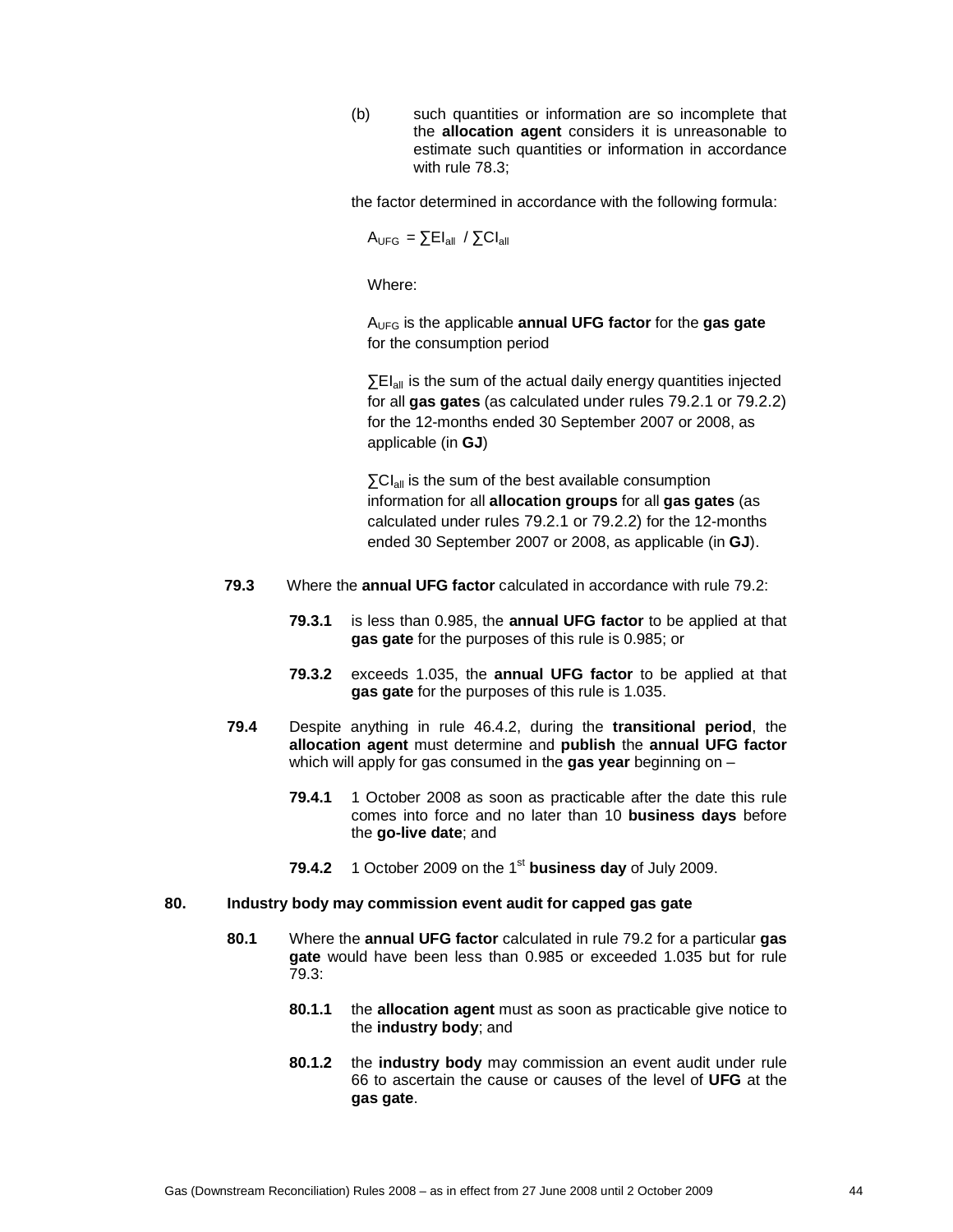**80.2** If the **industry body** commissions an event audit under rule 80.1.2, it must give notice of the event audit to all affected **allocation participants** at the **gas gate**.

# **81. Transitional exemption**

- **81.1** Despite anything in rules 19 and 20 the **industry body** may, in its discretion and upon the terms and conditions (if any) that it thinks fit, exempt any **allocation participant**, class of **allocation participants**, **gas gate** or the **allocation agent** from complying with one or more of these **rules** during the **transitional period**.
- **81.2** A transitional exemption applies for the period set out in the exemption and must set out alternative arrangements for complying with one or more of the **rules**.
- **81.3** The **industry body** may by notice require an **allocation participant** or the **allocation agent** to set out in detail any reasons why an exemption is needed, the period for which the exemption should be in effect, and what alternative arrangements should apply.
- **81.4** If the **industry body** is satisfied that a transitional exemption should be granted, the **industry body** may by notice grant the transitional exemption to the **allocation participant**, class of **allocation participants**, **gas gate** or the **allocation agent** which, in addition to stating the alternative arrangements that will apply, may be subject to such other conditions as the **industry body** thinks fit.
- **81.5** If the **industry body** grants a transitional exemption under rule 81.4. it must give notice of the transitional exemption to the **allocation participants** affected by the exemption and the **allocation agent**.

# ICP information during the pre-registry period

# **82. Pre-registry period**

In rules 83 and 84, **pre-registry period** means the period commencing on the **golive date** and ending on the go-live date specified and defined in rule 5 of the Gas (Switching Arrangements) Rules 2008.

# **83. Allocation participant obligations during pre-registry period**

For the purposes of rules 26, 28, 29 and 30, during the **pre-registry period**, the obligations on **allocation participants** set out in those rules apply but only to the extent those obligations are able to be complied with as a result of the application of rule 84.

### **84. Responsible retailer and associated information during the pre-registry period**

Despite anything else in these **rules**, during the **pre-registry period** the following rules apply:

**84.1 Allocation group** means one of the **allocation groups** set out in rule 6.2 and to which each **consumer installation** is assigned in accordance with rule 29.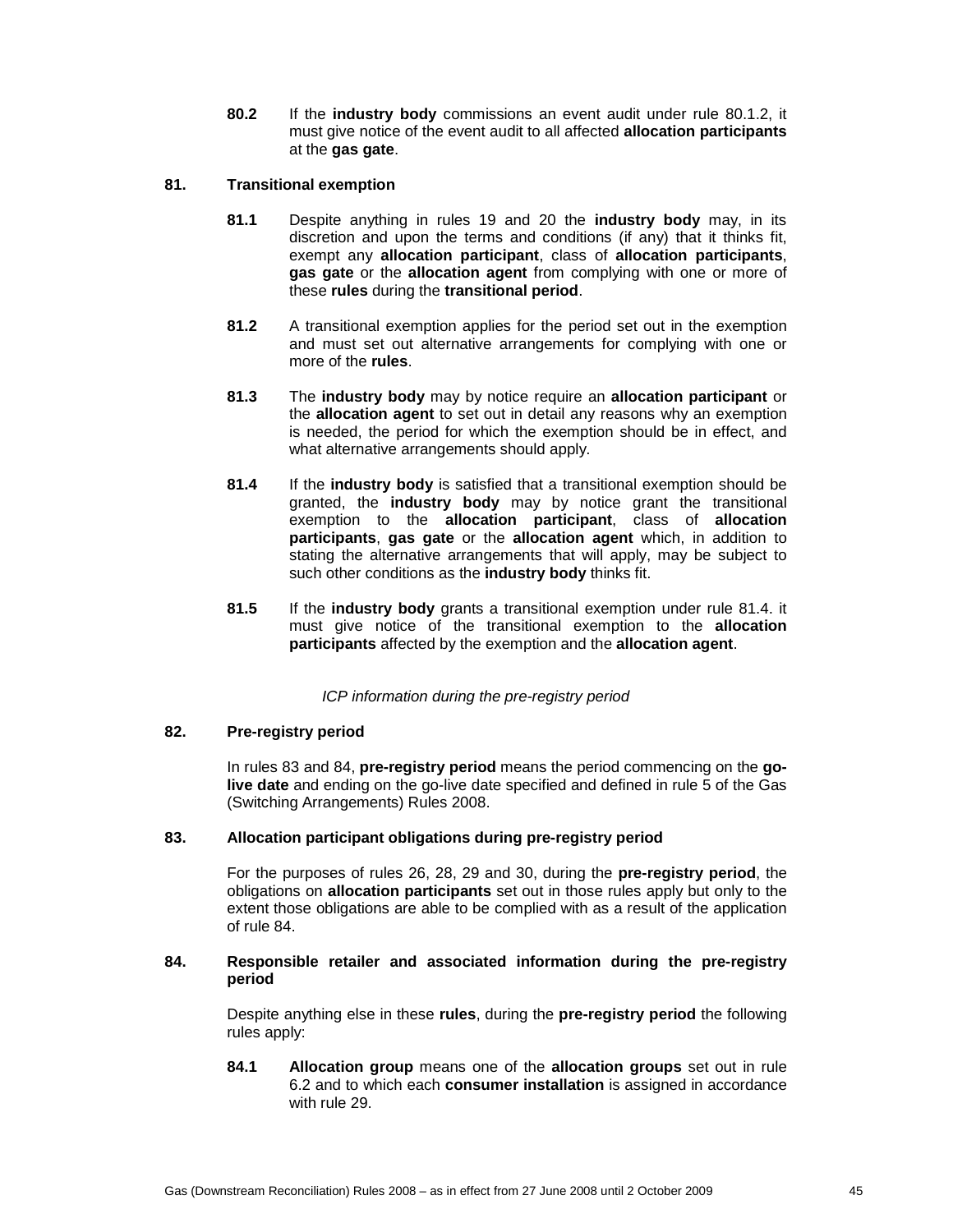- **84.2 Responsible retailer** means, for a particular **ICP** or **consumer installation**:
	- **84.2.1** The **retailer** whose retailer code is shown on the **distributor's** ICP database for that **ICP** or **consumer installation** for all or part of a **consumption period**; or
	- **84.2.2** In the event of a dispute under rule 84.3, the **retailer** determined as the **responsible retailer** by the **allocation agent**.
- **84.3** If an **allocation participant** disputes the retailer code shown on a **distributor's** ICP database, then:
	- **84.3.1** The **allocation participant** may give notice of that dispute to the **allocation agent**; and
	- **84.3.2** No later than 20 **business days** after receiving such notice, the **allocation agent** must**:**
		- (a) determine who is the **responsible retailer** for the purposes of allocations under these **rules**, after having regard to the views (if any) of the affected **allocation participants** concerned; and
		- (b) give notice of its determination to the affected **allocation participants** concerned.
- **84.4** The **allocation agent** may require an **allocation participant** to provide to the **allocation agent** any information relevant to ascertaining who is the **responsible retailer** for an **ICP** or **consumer installation**, whether that information is held on the **distributor's** ICP database or otherwise.
- **84.5** For the purposes of rule 23.1:
	- **84.5.1** The nominated office, postal address, facsimile number and electronic address of **retailers**, **distributors** and **meter owners** is the information provided to the **allocation agent** under rule 84.5.2; and
	- **84.5.2** Prior to the **go-live date**, each **retailer**, **distributor** and **meter owner** must provide to the **allocation agent** its telephone number, physical address, facsimile number, email address, and postal address; and indicate whether they are a **retailer**, **distributor** or **meter owner**.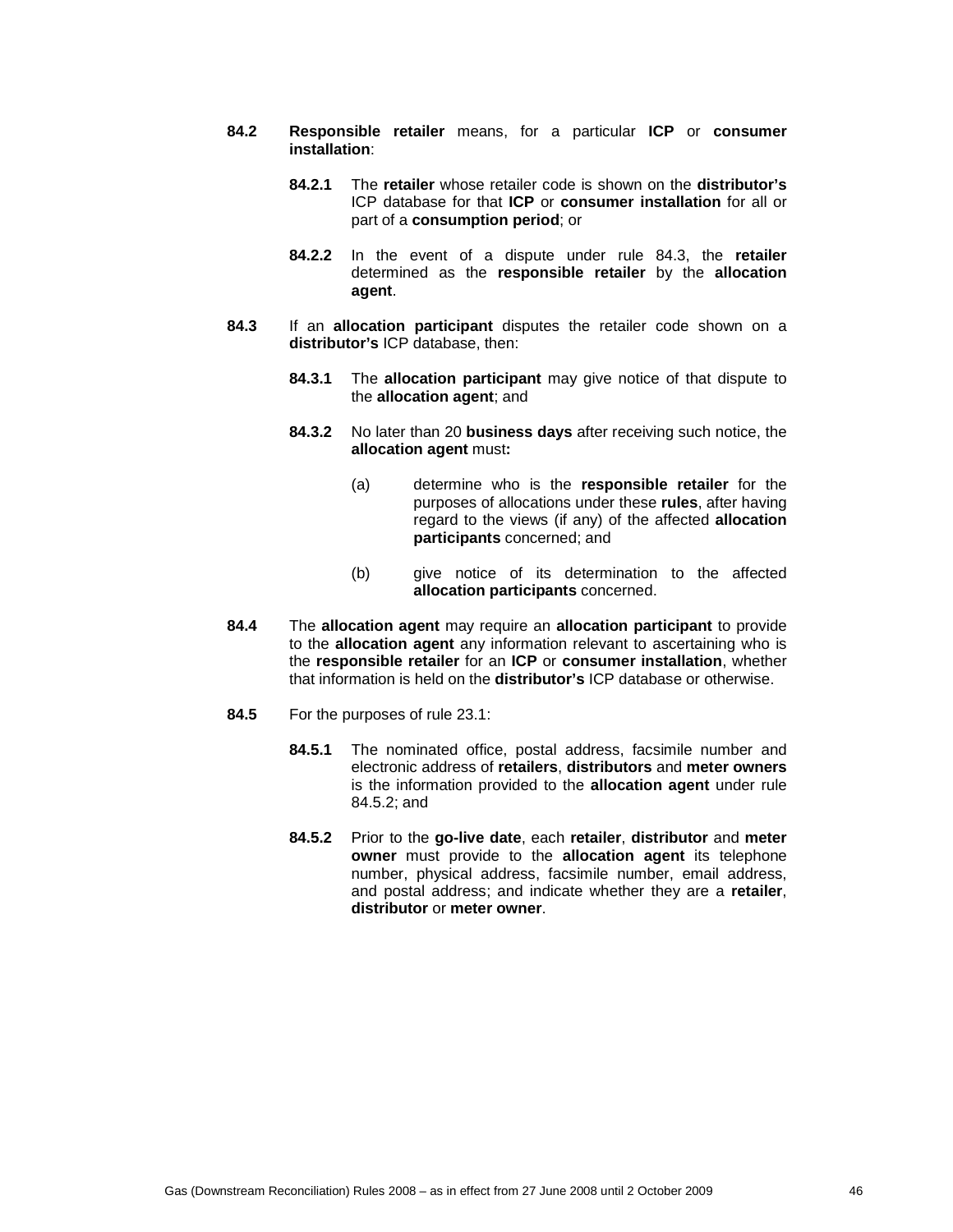# **Schedule**

# **Metering errors**

Rule 44.5

| <b>Metering error</b>         | <b>Correction criteria</b>                                                                                                                                                                                                                                                                                                                                                                                                                                                                                         |
|-------------------------------|--------------------------------------------------------------------------------------------------------------------------------------------------------------------------------------------------------------------------------------------------------------------------------------------------------------------------------------------------------------------------------------------------------------------------------------------------------------------------------------------------------------------|
| <b>Minimum flow rate</b>      | Meters are to be considered capable of measuring accurately down to<br>the minimum flow rate for accurate measurement specified by the<br>manufacturer, i.e. Qmin. While a meter will generally continue to<br>register flow at flow rates less than Qmin, no corrections to volumes<br>measured may be based on the performance of the meter at flows<br>below Qmin if the meter was known to have been operating below<br>Qmin. Any such corrections may only be applied if other suitable data<br>is available. |
| <b>Meter equipment</b>        | Where metering equipment has failed completely, the methods of                                                                                                                                                                                                                                                                                                                                                                                                                                                     |
| failure                       | calculating delivered volume, in order of preference, are:<br>To use data from check metering;<br>$\bullet$                                                                                                                                                                                                                                                                                                                                                                                                        |
|                               | To aggregate data from downstream metering equipment<br>$\bullet$                                                                                                                                                                                                                                                                                                                                                                                                                                                  |
|                               | (with due allowance for UFG if applicable);                                                                                                                                                                                                                                                                                                                                                                                                                                                                        |
|                               | To estimate based on historical consumption data;                                                                                                                                                                                                                                                                                                                                                                                                                                                                  |
|                               | To estimate based on downstream consumer production<br>$\bullet$<br>figures.                                                                                                                                                                                                                                                                                                                                                                                                                                       |
|                               |                                                                                                                                                                                                                                                                                                                                                                                                                                                                                                                    |
| Meter found to be in<br>error | If during as-found testing any test result is outside the allowable error<br>limits, the meter is to be tagged to show that a correction may be<br>required. The meter must not have its seals broken until such tests,<br>as may be required, are completed.                                                                                                                                                                                                                                                      |
|                               | If the in-service operating range of the meter is known (for example,<br>from TOU data or otherwise), correction is to be based on the error or<br>errors applicable to that range. Generally, a volume-weighted error, or<br>the error-versus-flow relationship established from testing across the<br>range is to be used to determine the correction.                                                                                                                                                           |
|                               | If the in-service operating range of the meter is not known, the<br>correction is to be based on the arithmetic average of the errors found<br>from tests performed as specified above, i.e. at Qmin, 20%, 50% and<br>Qmax.                                                                                                                                                                                                                                                                                        |
| <b>Corrector failure</b>      | Where a corrector has failed completely, the corrected volume will be<br>calculated from the uncorrected volume measured by the meter,<br>using:                                                                                                                                                                                                                                                                                                                                                                   |
|                               | An appropriate correction factor from a period when the<br>corrector was functioning properly; or                                                                                                                                                                                                                                                                                                                                                                                                                  |
|                               | Independent corrections for pressure and temperature and                                                                                                                                                                                                                                                                                                                                                                                                                                                           |
|                               | other factors (as applicable).                                                                                                                                                                                                                                                                                                                                                                                                                                                                                     |
| Corrector found to            | Correctors generally operate within a narrow range in terms of                                                                                                                                                                                                                                                                                                                                                                                                                                                     |
| be in error                   | correction factor, reading or output signal (as the case may be). If                                                                                                                                                                                                                                                                                                                                                                                                                                               |
|                               | during as-found testing such instruments are found to be in error,                                                                                                                                                                                                                                                                                                                                                                                                                                                 |
|                               | corrections are to be based on adjustments for the difference between<br>the as-found factor, reading or output and the normal or expected                                                                                                                                                                                                                                                                                                                                                                         |
|                               | value of such factor, reading or output.                                                                                                                                                                                                                                                                                                                                                                                                                                                                           |
| TOU device or data            | Where a datalogger associated with a TOU meter fails, and daily                                                                                                                                                                                                                                                                                                                                                                                                                                                    |
| logger failure                | quantity data is not available, the methods of determining a correction,                                                                                                                                                                                                                                                                                                                                                                                                                                           |